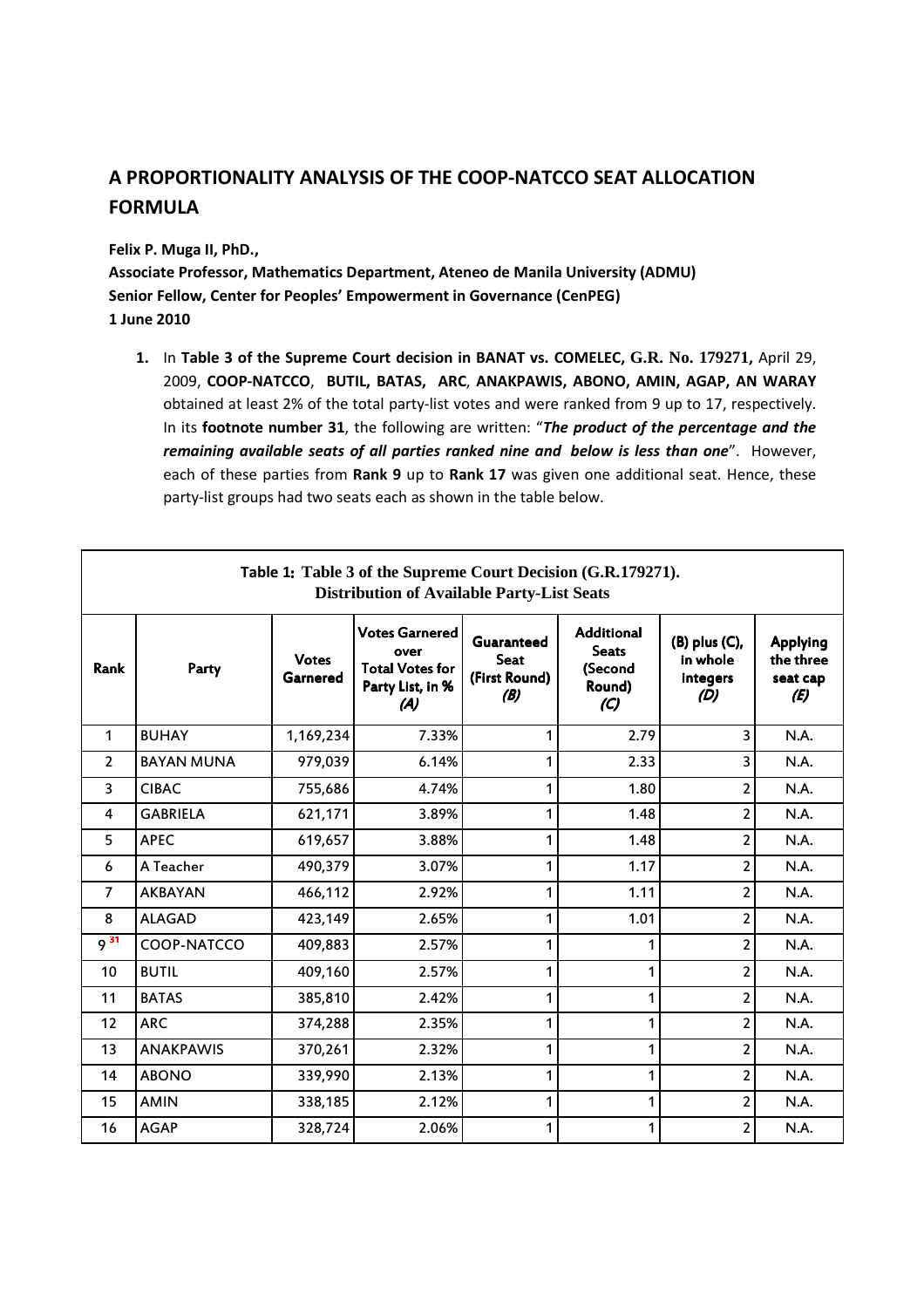|              | $31$ : The product of the percentage and the remaining available seats of all parties ranked nine and below is |         | less than one. |           |   |    |      |
|--------------|----------------------------------------------------------------------------------------------------------------|---------|----------------|-----------|---|----|------|
| <b>Total</b> |                                                                                                                |         |                | 17        |   | 55 |      |
| 36           | <b>COCOFED</b>                                                                                                 | 155,920 | 0.98%          | 0         | 1 |    | N.A. |
| 35           | <b>TUCP</b>                                                                                                    | 162,647 | 1.02%          | 0         | 1 |    | N.A. |
| 34           | 1-UTAK                                                                                                         | 164,980 | 1.03%          | 0         |   |    | N.A. |
| 33           | <b>ABAKADA</b>                                                                                                 | 166,747 | 1.05%          | 0         |   |    | N.A. |
| 32           | <b>BANTAY</b>                                                                                                  | 169,801 | 1.06%          | 0         | 1 |    | N.A. |
| 31           | ANG KASANGGA                                                                                                   | 170,531 | 1.07%          | $\pmb{0}$ | 1 | 1  | N.A. |
| 30           | <b>BANAT</b>                                                                                                   | 177,028 | 1.11%          | 0         |   |    | N.A. |
| 29           | <b>ANAD</b>                                                                                                    | 188,521 | 1.18%          | 0         |   |    | N.A. |
| 28           | <b>VFP</b>                                                                                                     | 196,266 | 1.23%          | 0         |   |    | N.A. |
| 27           | AT                                                                                                             | 197,872 | 1.24%          | 0         |   |    | N.A. |
| 26           | <b>SENIOR CITIZENS</b>                                                                                         | 213,058 | 1.34%          | 0         |   |    | N.A. |
| 25           | <b>ALIF</b>                                                                                                    | 217,822 | 1.37%          | 0         | 1 | 1  | N.A. |
| 24           | ABA-AKO                                                                                                        | 218,818 | 1.37%          | 0         | 1 |    | N.A. |
| 23           | <b>KABATAAN</b>                                                                                                | 228,637 | 1.43%          | 0         |   |    | N.A. |
| 22           | <b>KAKUSA</b>                                                                                                  | 228,999 | 1.44%          | 0         | 1 | 1  | N.A. |
| 21           | <b>ABS</b>                                                                                                     | 235,086 | 1.47%          | 0         | 1 | 1  | N.A. |
| 20           | UNI-MAD                                                                                                        | 245,382 | 1.54%          | 0         |   |    | N.A. |
| 19           | <b>FPJPM</b>                                                                                                   | 300,923 | 1.89%          | 0         | 1 |    | N.A. |
| 18           | <b>YACAP</b>                                                                                                   | 310,889 | 1.95%          | 0         | 1 | 1  | N.A. |
| 17           | <b>AN WARAY</b>                                                                                                | 321,503 | 2.02%          |           |   | 2  | N.A. |

**2.** The seat allocation formula of the said Supreme Court ruling which we shall call as the **CARPIO FORMULA** has two rounds of seat allocation. *The first round is the distribution of one guaranteed seat to those party-list groups that obtain at least 2% of the total party-list votes (TPLV)*. *The second round is the distribution of additional seats* and it has two phases. The first phase of the second round computes the" *product of the percentage and the remaining available seats*" after the guaranteed seats are awarded in the first round. An additional number of seats is given that is equivalent to the integral part of this product, if there will be more than 2 additional seats, only 2 seats will be given.

 If there are still available seats after the first phase of the second round*, one seat is given to the top ranking parties in the list including those parties that garnered at least two percent of the total party list votes but did not receive an additional seat in the first phase of the second round until all the seats are filled up*.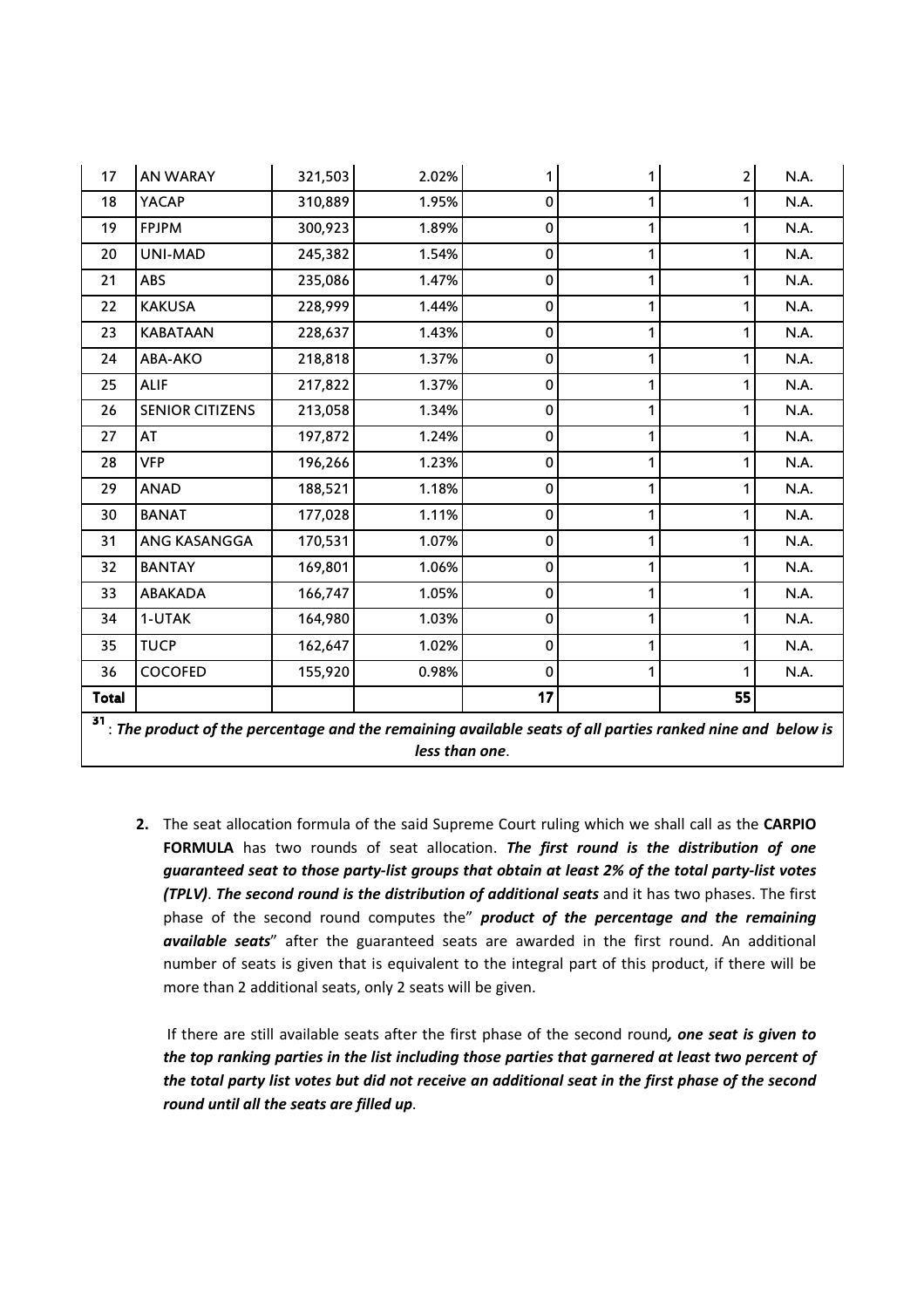**3.** If the **CARPIO FORMULA** is applied to **Canvass Report No. 8 of the 2010 Party List Election**  where the votes of the **32 party-list groups** excluded by the COOP-NATCCO Petition (to be consistent with that of **COOP-NATCCO)**, we will have the following allocation of seats on each party as shown in **Table 2**.

|                |                         | Table 2. The CARPIO FORMULA on Canvass Report No. 8 with Votes with votes of 32 parties excluded by | the COOP-NATCCO Petition |            |              |                                              |                  |                                      |
|----------------|-------------------------|-----------------------------------------------------------------------------------------------------|--------------------------|------------|--------------|----------------------------------------------|------------------|--------------------------------------|
| Rank           | <b>New</b><br>Rank      | <b>Party-List</b>                                                                                   | <b>Votes</b><br>Garnered | Percentage | 1st<br>Rd    | Percentage<br>X<br>Remaining<br><b>Seats</b> | 2nd<br><b>Rd</b> | <b>Seats</b><br><b>Alloca</b><br>ted |
| 1              | $\mathbf{1}$            | <b>AKB</b>                                                                                          | 1,522,986                | 5.2849072% | 1            | 2.3782082                                    | 2                | 3                                    |
| $\mathbf{2}$   | $\overline{2}$          | <b>SENIOR CITIZENS</b>                                                                              | 1,292,182                | 4.4839952% | 1            | 2.0177978                                    | $\overline{2}$   | 3                                    |
| 3              | 3                       | <b>BUHAY</b>                                                                                        | 1,249,555                | 4.3360754% | $\mathbf{1}$ | 1.9512339                                    | $\mathbf{1}$     | $\overline{2}$                       |
| 4              | 4                       | <b>AKBAYAN</b>                                                                                      | 1,058,691                | 3.6737591% | 1            | 1.6531916                                    | 1                | $\overline{\mathbf{2}}$              |
| 5              | 5                       | <b>GABRIELA</b>                                                                                     | 1,001,421                | 3.4750267% | $\mathbf{1}$ | 1.5637620                                    | $\mathbf{1}$     | $\overline{\mathbf{2}}$              |
| 6              | $6\phantom{1}6$         | <b>COOP-NATCCO</b>                                                                                  | 943,529                  | 3.2741359% | $\mathbf{1}$ | 1.4733612                                    | $\mathbf{1}$     | $\overline{2}$                       |
| $\overline{7}$ | $\overline{\mathbf{z}}$ | 1-CARE                                                                                              | 768,829                  | 2.6679102% | $\mathbf{1}$ | 1.2005596                                    | $\mathbf{1}$     | $\overline{2}$                       |
| 8              | 8                       | <b>ABONO</b>                                                                                        | 766,615                  | 2.6602274% | $\mathbf{1}$ | 1.1971023                                    | 1                | $\overline{\mathbf{c}}$              |
| 9              | 9                       | <b>BAYAN MUNA</b>                                                                                   | 746,019                  | 2.5887573% | $\mathbf{1}$ | 1.1649408                                    | $\mathbf{1}$     | $\overline{\mathbf{2}}$              |
| 10             | 10                      | <b>AN WARAY</b>                                                                                     | 711,631                  | 2.4694277% | $\mathbf{1}$ | 1.1112425                                    | $\mathbf{1}$     | $\overline{2}$                       |
| 11             | 11                      | <b>CIBAC</b>                                                                                        | 647,483                  | 2.2468280% | $\mathbf{1}$ | 1.0110726                                    | $\mathbf{1}$     | $\overline{2}$                       |
| 12             | 12                      | <b>A TEACHER</b>                                                                                    | 614,725                  | 2.1331546% | 1            | 1                                            | $\mathbf{1}$     | $\mathbf{2}$                         |
| 13             | 13                      | <b>AGAP</b>                                                                                         | 515,501                  | 1.7888378% | $\mathbf 0$  | $\mathbf{1}$                                 | $\mathbf{1}$     | $\mathbf{1}$                         |
| 14             | 14                      | <b>BUTIL</b>                                                                                        | 506,703                  | 1.7583079% | $\mathbf 0$  | $\mathbf{1}$                                 | $\mathbf{1}$     | $\mathbf{1}$                         |
| 15             | 15                      | <b>ABC</b>                                                                                          | 469,093                  | 1.6277976% | $\mathbf 0$  | $\mathbf{1}$                                 | $\mathbf{1}$     | $\mathbf{1}$                         |
| 16             | 16                      | <b>ANAKPAWIS</b>                                                                                    | 445,628                  | 1.5463718% | $\mathbf 0$  | 1                                            | 1                | 1                                    |
| 17             | 17                      | <b>KABATAAN</b>                                                                                     | 417,923                  | 1.4502328% | 0            | 1                                            | 1                | 1                                    |
| 18             | 18                      | <b>LPGMA</b>                                                                                        | 417,600                  | 1.4491120% | 0            | $\mathbf{1}$                                 | 1                | 1                                    |
| 19             | 19                      | <b>ABAMIN</b>                                                                                       | 376,011                  | 1.3047942% | $\mathbf 0$  | $\mathbf{1}$                                 | 1                | 1                                    |
| 20             | 20                      | <b>ACT TEACHERS</b>                                                                                 | 369,564                  | 1.2824224% | 0            | $\mathbf{1}$                                 | 1                | 1                                    |
| 21             | 21                      | <b>AAMBIS-OWA</b>                                                                                   | 357,009                  | 1.2388554% | 0            | $\mathbf{1}$                                 | 1                | $\mathbf{1}$                         |
| 22             | 22                      | <b>YACAP</b>                                                                                        | 335,635                  | 1.1646856% | $\mathbf 0$  | $\mathbf{1}$                                 | $\mathbf{1}$     | $\mathbf{1}$                         |
| 23             | 23                      | <b>APEC</b>                                                                                         | 313,359                  | 1.0873857% | 0            | $\mathbf{1}$                                 | 1                | $\mathbf{1}$                         |
| 24             | 24                      | <b>ANG KASANGGA</b>                                                                                 | 296,368                  | 1.0284253% | $\mathbf 0$  | $\mathbf{1}$                                 | $\mathbf{1}$     | $\mathbf{1}$                         |
| 25             | 25                      | BH                                                                                                  | 292,875                  | 1.0163043% | 0            | 1                                            | 1                | 1                                    |
| 26             | 26                      | <b>ANAD</b>                                                                                         | 292,057                  | 1.0134657% | 0            | $\mathbf{1}$                                 | $\mathbf{1}$     | $\mathbf{1}$                         |
| 27             | 27                      | AG                                                                                                  | 269,009                  | 0.9334870% | 0            | $\mathbf{1}$                                 | 1                | $\mathbf{1}$                         |
| 28             | 28                      | <b>AGBIAG</b>                                                                                       | 262,298                  | 0.9101992% | $\pmb{0}$    | $\mathbf{1}$                                 | $\mathbf{1}$     | $\mathbf{1}$                         |
| 29             | 29                      | <b>PBA</b>                                                                                          | 258,498                  | 0.8970128% | 0            | 1                                            | 1                | 1                                    |
| 30             | 30                      | ABS                                                                                                 | 257,301                  | 0.8928591% | $\mathbf 0$  | $\mathbf{1}$                                 | $\mathbf{1}$     | $\mathbf{1}$                         |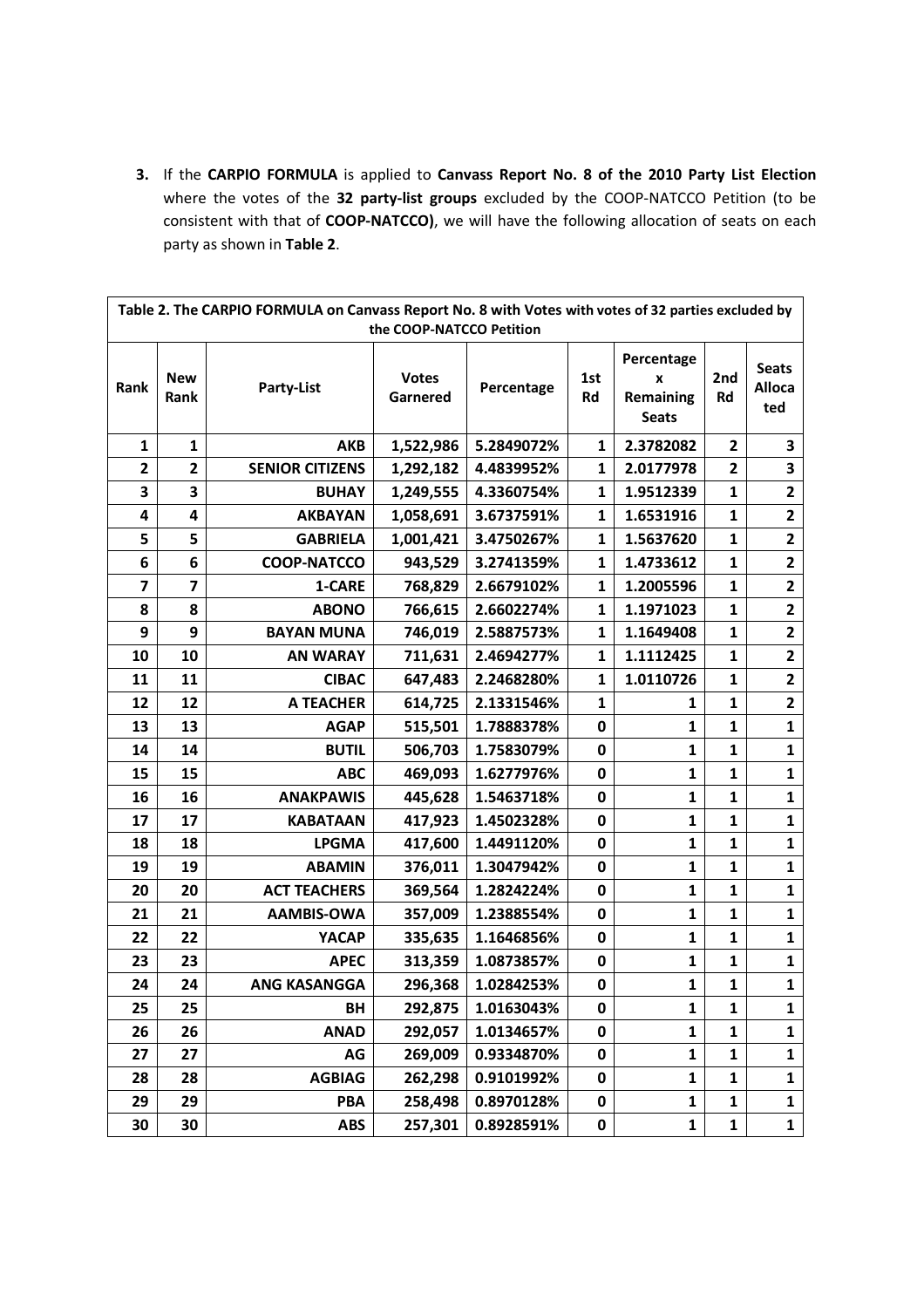| 31 | 31 | <b>TUCP</b>             | 244,623 | 0.8488652% | 0           | 1            | 1            | 1            |
|----|----|-------------------------|---------|------------|-------------|--------------|--------------|--------------|
| 32 | 32 | <b>AGHAM</b>            | 241,898 | 0.8394092% | $\mathbf 0$ | $\mathbf{1}$ | $\mathbf{1}$ | $\mathbf{1}$ |
| 33 | 33 | <b>DIWA</b>             | 238,675 | 0.8282251% | 0           | 1            | 1            | $\mathbf{1}$ |
| 34 | 34 | <b>KAKUSA</b>           | 234,717 | 0.8144905% | $\mathbf 0$ | $\mathbf{1}$ | $\mathbf{1}$ | $\mathbf{1}$ |
| 35 | 35 | <b>KALINGA</b>          | 229,198 | 0.7953390% | 0           | $\mathbf{1}$ | 1            | $\mathbf 1$  |
| 36 | 36 | <b>ALAGAD</b>           | 227,116 | 0.7881143% | $\mathbf 0$ | $\mathbf{1}$ | $\mathbf{1}$ | $\mathbf{1}$ |
| 37 | 37 | 1-UTAK                  | 220,002 | 0.7634280% | 0           | $\mathbf{1}$ | 1            | $\mathbf 1$  |
| 38 | 38 | <b>1 ANG PAMILYA</b>    | 217,032 | 0.7531218% | 0           | $\mathbf{1}$ | 1            | 1            |
| 39 | 39 | <b>AVE</b>              | 214,760 | 0.7452378% | 0           | 1            | 1            | $\mathbf{1}$ |
| 40 | 40 | AT                      | 176,074 | 0.6109936% | 0           | $\mathbf{1}$ | 1            | $\mathbf 1$  |
| 41 | 41 | <b>ATING KOOP</b>       | 173,711 | 0.6027938% | 0           | $\mathbf{1}$ | 1            | $\mathbf{1}$ |
| 42 | 42 | <b>ALIF</b>             | 170,304 | 0.5909712% | $\mathbf 0$ | $\mathbf{1}$ | 1            | $\mathbf{1}$ |
| 43 | 43 | <b>ALE</b>              | 167,654 | 0.5817754% | 0           | $\mathbf{1}$ | 1            | $\mathbf{1}$ |
| 44 | 44 | AA-KASOSYO              | 166,432 | 0.5775350% | 0           | 0            | $\mathbf 0$  | $\pmb{0}$    |
| 45 | 45 | <b>ALAY BUHAY</b>       | 163,164 | 0.5661947% | 0           | $\pmb{0}$    | 0            | $\pmb{0}$    |
| 46 | 46 | <b>AKMA-PTM</b>         | 161,674 | 0.5610243% | 0           | 0            | $\mathbf 0$  | $\mathbf 0$  |
| 47 | 47 | <b>KAAKBAY</b>          | 160,745 | 0.5578005% | 0           | 0            | 0            | $\mathbf 0$  |
| 48 | 48 | <b>AMIN</b>             | 157,733 | 0.5473486% | $\mathbf 0$ | 0            | $\mathbf 0$  | $\mathbf 0$  |
| 49 | 49 | <b>VFP</b>              | 154,183 | 0.5350298% | 0           | 0            | $\mathbf 0$  | $\pmb{0}$    |
| 50 | 50 | <b>ARARO</b>            | 147,204 | 0.5108120% | 0           | 0            | $\mathbf 0$  | $\mathbf 0$  |
| 51 | 51 | <b>ATONG PAGLAUM</b>    | 145,435 | 0.5046734% | 0           | 0            | 0            | $\mathbf 0$  |
| 52 | 52 | <b>PACYAW</b>           | 143,151 | 0.4967477% | $\mathbf 0$ | 0            | $\mathbf 0$  | $\mathbf 0$  |
| 53 | 53 | <b>ATM</b>              | 142,013 | 0.4927987% | $\mathbf 0$ | $\mathbf 0$  | $\mathbf 0$  | $\pmb{0}$    |
| 54 | 54 | <b>ANAK</b>             | 141,780 | 0.4919902% | $\mathbf 0$ | $\mathbf 0$  | $\mathbf 0$  | $\mathbf 0$  |
| 55 | 55 | PM (MANGGAGAWA)         | 140,000 | 0.4858134% | $\mathbf 0$ | $\mathbf 0$  | 0            | $\mathbf 0$  |
| 56 | 56 | <b>ABA</b>              | 137,842 | 0.4783249% | 0           | 0            | 0            | $\pmb{0}$    |
| 57 | 57 | <b>ATS</b>              | 136,710 | 0.4743968% | $\mathbf 0$ | 0            | 0            | $\mathbf 0$  |
| 58 | 58 | <b>KAAGAPAY</b>         | 130,270 | 0.4520494% | 0           | 0            | 0            | $\bf{0}$     |
| 59 | 59 | <b>BANAT</b>            | 126,462 | 0.4388352% | 0           | 0            | $\mathbf 0$  | $\pmb{0}$    |
| 60 | 60 | 1-ABAA                  | 120,734 | 0.4189585% | 0           | 0            | 0            | $\mathbf 0$  |
| 61 | 61 | <b>1GANAP/GUARDIANS</b> | 120,727 | 0.4189342% | 0           | 0            | 0            | $\pmb{0}$    |
| 62 | 62 | <b>BABAE KA</b>         | 117,299 | 0.4070388% | 0           | 0            | 0            | 0            |
| 63 | 63 | <b>BANDILA</b>          | 115,428 | 0.4005462% | 0           | 0            | 0            | $\pmb{0}$    |
| 64 | 64 | <b>AHON</b>             | 115,197 | 0.3997446% | 0           | 0            | 0            | $\mathbf 0$  |
| 65 | 65 | <b>ADD</b>              | 115,058 | 0.3992623% | 0           | 0            | 0            | $\pmb{0}$    |
| 66 | 66 | <b>KATRIBU</b>          | 114,891 | 0.3986828% | 0           | 0            | 0            | 0            |
| 67 | 67 | <b>ANG LADLAD</b>       | 113,187 | 0.3927697% | 0           | 0            | $\pmb{0}$    | $\pmb{0}$    |
| 68 | 68 | <b>CONSLA</b>           | 110,759 | 0.3843443% | 0           | 0            | 0            | 0            |
| 69 | 69 | <b>KABAYAN</b>          | 109,739 | 0.3808048% | 0           | 0            | 0            | 0            |
| 70 | 70 | 1-AHAPO                 | 109,682 | 0.3806070% | 0           | 0            | 0            | $\pmb{0}$    |
| 71 | 71 | <b>BINHI</b>            | 108,005 | 0.3747877% | 0           | 0            | $\pmb{0}$    | $\pmb{0}$    |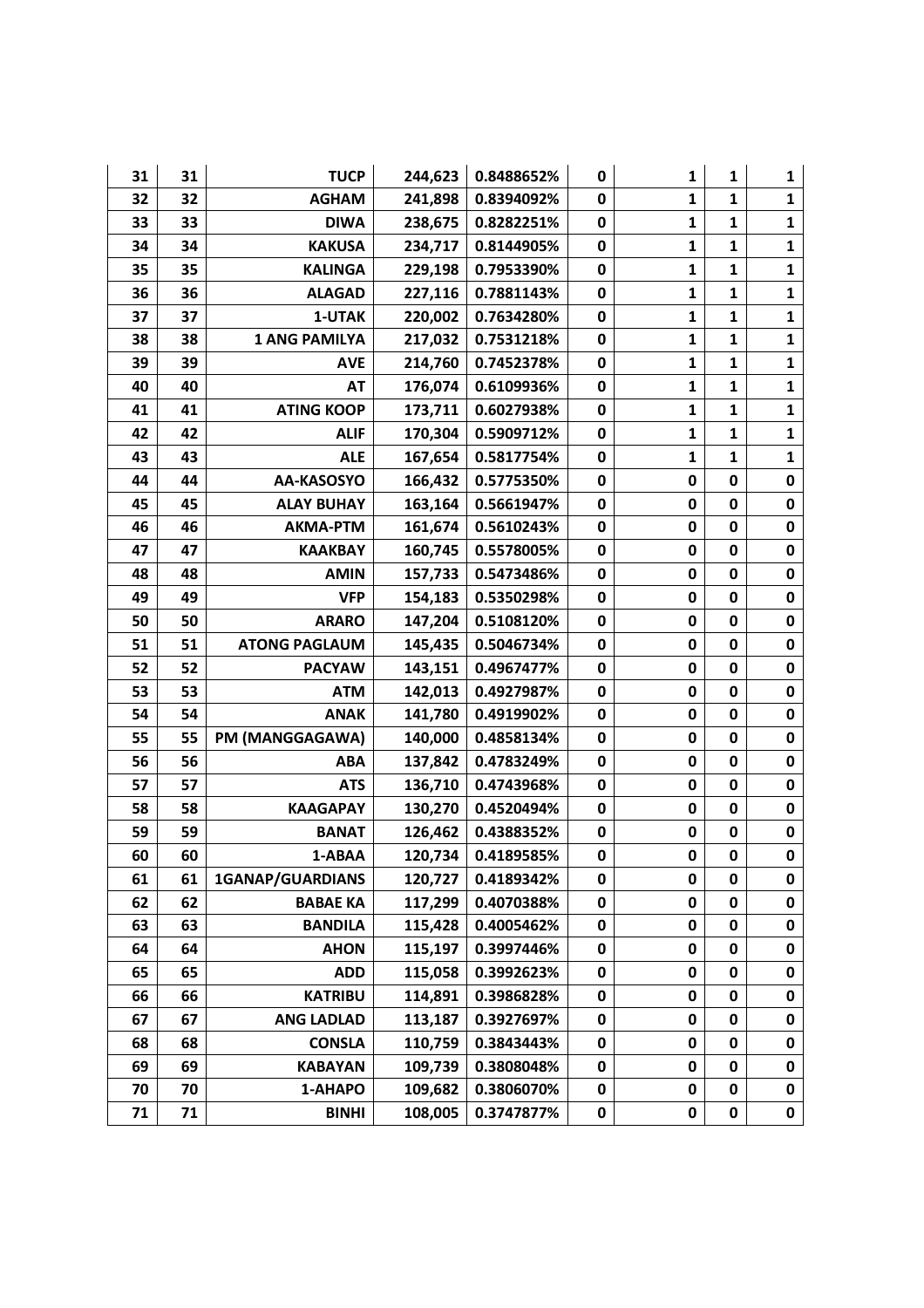| 72  | 72  | 1-AANI                    | 107,970 | 0.3746662% | 0           | 0           | 0           | 0           |
|-----|-----|---------------------------|---------|------------|-------------|-------------|-------------|-------------|
| 73  | 73  | <b>AKAP BATA</b>          | 107,154 | 0.3718346% | $\mathbf 0$ | 0           | 0           | $\mathbf 0$ |
| 74  |     | <b>ANG TRABAHANTE</b>     | 107,135 | 0.0000000% | 0           | 0           | 0           | $\bf{0}$    |
| 75  | 74  | <b>AGILA</b>              | 105,009 | 0.3643913% | $\mathbf 0$ | $\mathbf 0$ | $\mathbf 0$ | $\mathbf 0$ |
| 76  | 75  | <b>FIL-MUS</b>            | 103,670 | 0.3597448% | 0           | 0           | 0           | $\mathbf 0$ |
| 77  | 76  | <b>ABAKADA</b>            | 97,183  | 0.3372343% | $\mathbf 0$ | 0           | $\mathbf 0$ | $\mathbf 0$ |
| 78  | 77  | <b>FIRM 24-K</b>          | 96,255  | 0.3340141% | 0           | 0           | 0           | $\bf{0}$    |
| 79  | 78  | <b>BUKID</b>              | 94,503  | 0.3279345% | $\mathbf 0$ | 0           | $\mathbf 0$ | $\mathbf 0$ |
| 80  | 79  | <b>ABA ILONGGO</b>        | 93,779  | 0.3254221% | 0           | 0           | 0           | 0           |
| 81  |     | <b>AKAP</b>               | 93,622  | 0.0000000% | 0           | 0           | 0           | $\mathbf 0$ |
| 82  | 80  | <b>AMANA</b>              | 90,589  | 0.3143525% | 0           | 0           | 0           | $\pmb{0}$   |
| 83  | 81  | AKO                       | 90,117  | 0.3127146% | $\mathbf 0$ | 0           | $\mathbf 0$ | $\mathbf 0$ |
| 84  | 82  | <b>PCL</b>                | 88,324  | 0.3064927% | 0           | 0           | 0           | 0           |
| 85  | 83  | <b>ABROAD</b>             | 88,242  | 0.3062082% | 0           | 0           | $\mathbf 0$ | $\bf{0}$    |
| 86  |     | <b>ANG TSINOY</b>         | 88,212  | 0.0000000% | 0           | 0           | 0           | $\pmb{0}$   |
| 87  | 84  | <b>COCOFED</b>            | 88,101  | 0.3057189% | $\mathbf 0$ | 0           | 0           | $\mathbf 0$ |
| 88  | 85  | <b>COFA</b>               | 86,182  | 0.2990598% | 0           | 0           | 0           | $\mathbf 0$ |
| 89  | 86  | <b>WOMENPOWER</b>         | 86,128  | 0.2988724% | 0           | 0           | 0           | $\pmb{0}$   |
| 90  | 87  | <b>1ST KABAGIS</b>        | 84,452  | 0.2930565% | 0           | 0           | 0           | $\pmb{0}$   |
| 91  | 88  | <b>ALYANSA NG OFW</b>     | 82,655  | 0.2868208% | $\mathbf 0$ | 0           | $\mathbf 0$ | $\mathbf 0$ |
| 92  | 89  | <b>LYPAD</b>              | 82,017  | 0.2846068% | 0           | 0           | 0           | $\bf{0}$    |
| 93  | 90  | <b>KATUTUBO</b>           | 79,943  | 0.2774099% | $\mathbf 0$ | 0           | $\pmb{0}$   | $\mathbf 0$ |
| 94  | 91  | A TAMBAY                  | 78,792  | 0.2734158% | 0           | 0           | 0           | $\pmb{0}$   |
| 95  | 92  | <b>BANTAY</b>             | 76,581  | 0.2657434% | 0           | 0           | 0           | $\bf{0}$    |
| 96  | 93  | A-IPRA                    | 75,508  | 0.2620200% | 0           | 0           | 0           | $\mathbf 0$ |
| 97  | 94  | <b>ALIM</b>               | 74,235  | 0.2576026% | $\mathbf 0$ | $\mathbf 0$ | $\mathbf 0$ | $\pmb{0}$   |
| 98  | 95  | 1-TUBIG                   | 73,983  | 0.2567281% | $\mathbf 0$ | 0           | 0           | $\pmb{0}$   |
| 99  | 96  | <b>AME</b>                | 71,300  | 0.2474178% | $\mathbf 0$ | $\mathbf 0$ | $\mathbf 0$ | $\mathbf 0$ |
| 100 | 97  | <b>APO</b>                | 70,508  | 0.2446695% | 0           | 0           | 0           | $\pmb{0}$   |
| 101 | 98  | <b>BIYAHENG PINOY</b>     | 70,296  | 0.2439338% | 0           | 0           | 0           | $\mathbf 0$ |
| 102 | 99  | <b>BAYANI</b>             | 69,886  | 0.2425111% | 0           | 0           | 0           | 0           |
| 103 | 100 | <b>ALMA</b>               | 69,850  | 0.2423862% | 0           | 0           | 0           | 0           |
| 104 | 101 | <b>VENDORS PARTY LIST</b> | 68,586  | 0.2380000% | 0           | 0           | 0           | 0           |
| 105 | 102 | <b>ORAGON</b>             | 67,188  | 0.2331488% | 0           | 0           | 0           | 0           |
| 106 | 103 | <b>CHINOY</b>             | 66,708  | 0.2314831% | 0           | 0           | 0           | $\mathbf 0$ |
| 107 | 104 | <b>APOI</b>               | 66,443  | 0.2305636% | 0           | 0           | 0           | $\mathbf 0$ |
| 108 | 105 | <b>PEP</b>                | 65,189  | 0.2262121% | $\mathbf 0$ | 0           | 0           | $\pmb{0}$   |
| 109 |     | <b>UNLAD PILIPINAS</b>    | 64,533  | 0.0000000% | 0           | 0           | 0           | 0           |
| 110 | 106 | <b>ADAM</b>               | 62,499  | 0.2168775% | 0           | 0           | $\mathbf 0$ | $\pmb{0}$   |
| 111 | 107 | <b>AMA</b>                | 61,899  | 0.2147955% | 0           | 0           | 0           | 0           |
| 112 | 108 | A BLESSED PARTY-LIST      | 61,822  | 0.2145283% | $\pmb{0}$   | 0           | 0           | $\pmb{0}$   |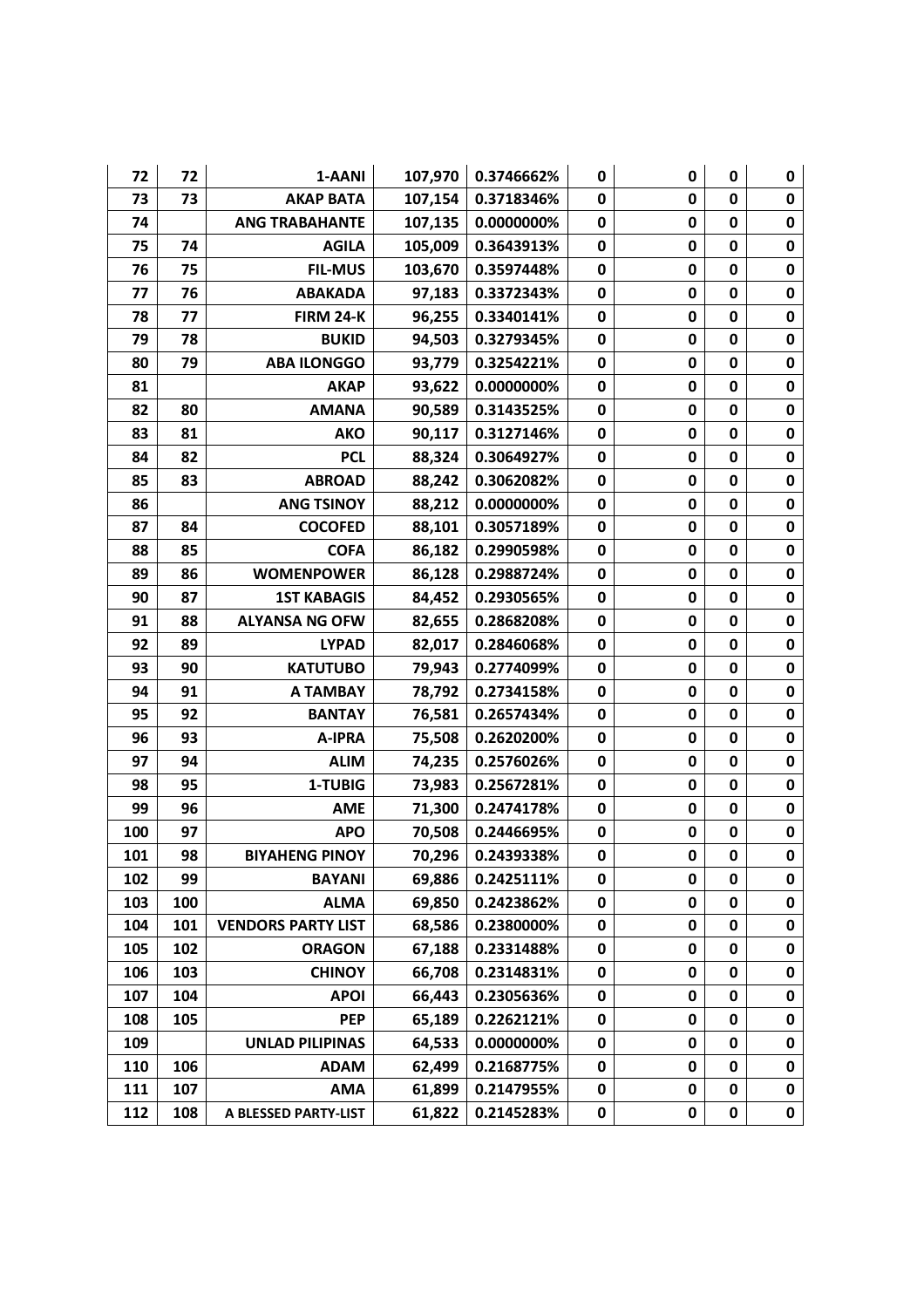| 113 | 109 | <b>SB</b>            | 60,563 | 0.2101594% | 0           | 0 | 0           | 0           |
|-----|-----|----------------------|--------|------------|-------------|---|-------------|-------------|
| 114 | 110 | <b>ARC</b>           | 57,338 | 0.1989683% | $\mathbf 0$ | 0 | 0           | $\mathbf 0$ |
| 115 | 111 | <b>AANI</b>          | 56,742 | 0.1969002% | 0           | 0 | 0           | $\bf{0}$    |
| 116 | 112 | <b>ABP-BICOLNON</b>  | 54,873 | 0.1904146% | $\mathbf 0$ | 0 | 0           | $\mathbf 0$ |
| 117 |     | <b>EMMANUEL</b>      | 54,736 | 0.0000000% | 0           | 0 | 0           | $\mathbf 0$ |
| 118 | 113 | <b>AKO BAHAY</b>     | 53,437 | 0.1854315% | 0           | 0 | 0           | $\pmb{0}$   |
| 119 | 114 | <b>ADD-TRIBAL</b>    | 52,901 | 0.1835715% | 0           | 0 | 0           | $\pmb{0}$   |
| 120 | 115 | <b>KLBP</b>          | 50,125 | 0.1739385% | 0           | 0 | $\mathbf 0$ | $\mathbf 0$ |
| 121 | 116 | <b>AMANG</b>         | 49,881 | 0.1730918% | 0           | 0 | 0           | $\mathbf 0$ |
| 122 | 117 | <b>ALON</b>          | 49,813 | 0.1728559% | 0           | 0 | 0           | $\mathbf 0$ |
| 123 | 118 | <b>AAMA</b>          | 49,521 | 0.1718426% | $\pmb{0}$   | 0 | 0           | $\pmb{0}$   |
| 124 | 119 | <b>AGRI</b>          | 49,190 | 0.1706940% | $\pmb{0}$   | 0 | 0           | $\pmb{0}$   |
| 125 | 120 | ANAKALUSUGAN         | 47,446 | 0.1646422% | 0           | 0 | 0           | $\pmb{0}$   |
| 126 | 121 | <b>BIDA</b>          | 45,583 | 0.1581774% | 0           | 0 | 0           | $\mathbf 0$ |
| 127 | 122 | <b>KALAHI</b>        | 45,399 | 0.1575389% | 0           | 0 | 0           | $\pmb{0}$   |
| 128 | 123 | <b>GREEN FORCE</b>   | 43,625 | 0.1513829% | 0           | 0 | 0           | $\pmb{0}$   |
| 129 | 124 | <b>ASAHAN MO</b>     | 41,170 | 0.1428638% | 0           | 0 | 0           | $\pmb{0}$   |
| 130 | 125 | <b>ARAL</b>          | 41,018 | 0.1423364% | 0           | 0 | 0           | $\pmb{0}$   |
| 131 | 126 | <b>AKO AGILA</b>     | 39,331 | 0.1364823% | 0           | 0 | 0           | $\pmb{0}$   |
| 132 |     | <b>AWAT</b>          | 37,938 | 0.0000000% | 0           | 0 | 0           | $\mathbf 0$ |
| 133 |     | AKAP.TAO             | 36,666 | 0.0000000% | 0           | 0 | 0           | $\pmb{0}$   |
| 134 |     | <b>ANG MINERO</b>    | 36,621 | 0.0000000% | $\pmb{0}$   | 0 | 0           | $\mathbf 0$ |
| 135 | 127 | <b>YES WE CAN</b>    | 36,537 | 0.1267869% | 0           | 0 | 0           | $\pmb{0}$   |
| 136 |     | ABBA-AMA             | 34,784 | 0.0000000% | 0           | 0 | 0           | $\pmb{0}$   |
| 137 | 128 | PM (MASDA)           | 34,711 | 0.1204505% | 0           | 0 | 0           | $\pmb{0}$   |
| 138 | 129 | <b>OPO</b>           | 34,307 | 0.1190486% | $\mathbf 0$ | 0 | $\mathbf 0$ | $\mathbf 0$ |
| 139 | 130 | <b>BAGO</b>          | 32,863 | 0.1140378% | 0           | 0 | 0           | $\pmb{0}$   |
| 140 | 131 | <b>ABANG LINGKOD</b> | 32,009 | 0.1110743% | 0           | 0 | 0           | $\mathbf 0$ |
| 141 | 132 | <b>KASAPI</b>        | 31,529 | 0.1094086% | 0           | 0 | 0           | $\pmb{0}$   |
| 142 | 133 | <b>ALMANA</b>        | 31,460 | 0.1091692% | 0           | 0 | 0           | $\mathbf 0$ |
| 143 |     | <b>SAGIP</b>         | 31,455 | 0.0000000% | 0           | 0 | 0           | 0           |
| 144 | 134 | <b>ANUPA</b>         | 31,170 | 0.1081629% | 0           | 0 | 0           | 0           |
| 145 | 135 | $1-AK$               | 30,486 | 0.1057893% | 0           | 0 | 0           | 0           |
| 146 | 136 | <b>UNI-MAD</b>       | 30,460 | 0.1056991% | 0           | 0 | 0           | 0           |
| 147 |     | <b>FFW</b>           | 30,386 | 0.0000000% | 0           | 0 | 0           | $\mathbf 0$ |
| 148 | 137 | <b>SABOD</b>         | 29,874 | 0.1036656% | 0           | 0 | 0           | 0           |
| 149 | 138 | <b>SMART</b>         | 28,447 | 0.0987138% | $\mathbf 0$ | 0 | 0           | $\pmb{0}$   |
| 150 | 139 | <b>ADA</b>           | 26,953 | 0.0935295% | 0           | 0 | 0           | 0           |
| 151 | 140 | <b>1ST PRISA</b>     | 26,925 | 0.0934323% | 0           | 0 | 0           | $\pmb{0}$   |
| 152 |     | <b>AKSI</b>          | 26,691 | 0.0000000% | 0           | 0 | 0           | $\pmb{0}$   |
| 153 |     | <b>APELA</b>         | 25,950 | 0.0000000% | $\pmb{0}$   | 0 | $\pmb{0}$   | $\pmb{0}$   |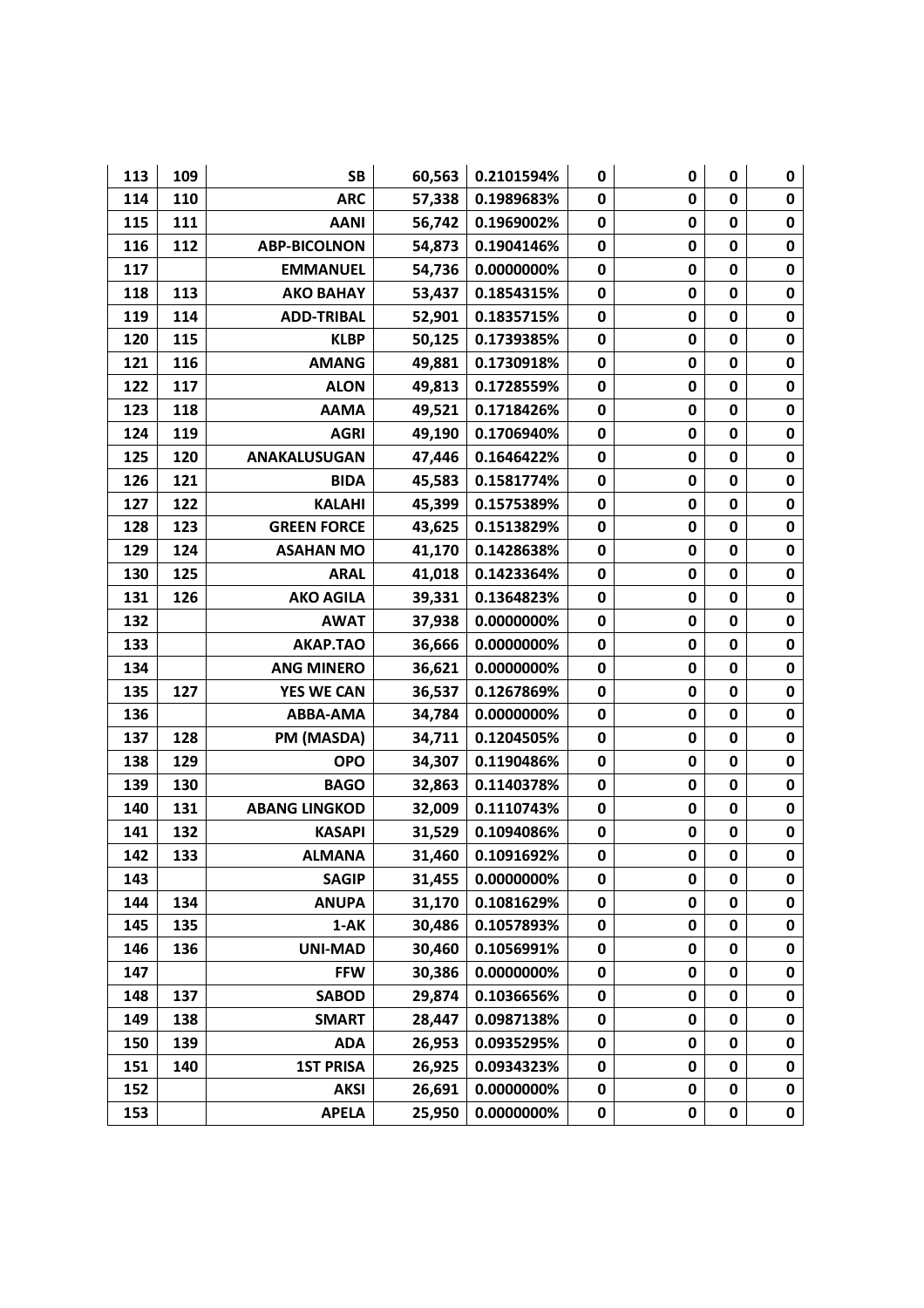| 154 | 141 | <b>ABANTE KA</b>        | 25,601 | 0.0888379% | 0           | 0           | 0           | 0           |
|-----|-----|-------------------------|--------|------------|-------------|-------------|-------------|-------------|
| 155 | 142 | <b>BANGON TRANSPORT</b> | 25,468 | 0.0883764% | 0           | $\mathbf 0$ | 0           | $\mathbf 0$ |
| 156 | 143 | <b>IVAP</b>             | 24,429 | 0.0847710% | 0           | $\pmb{0}$   | 0           | $\pmb{0}$   |
| 157 |     | АΚ                      | 23,279 | 0.0000000% | $\mathbf 0$ | $\mathbf 0$ | $\mathbf 0$ | $\mathbf 0$ |
| 158 |     | <b>ABO</b>              | 23,257 | 0.0000000% | 0           | $\mathbf 0$ | 0           | $\bf{0}$    |
| 159 |     | <b>ANG PADER</b>        | 22,136 | 0.0000000% | 0           | $\mathbf 0$ | 0           | $\mathbf 0$ |
| 160 |     | <b>ACTS</b>             | 21,337 | 0.0000000% | 0           | 0           | 0           | $\mathbf 0$ |
| 161 | 144 | <b>AAPS</b>             | 20,629 | 0.0715846% | 0           | $\mathbf 0$ | $\mathbf 0$ | $\mathbf 0$ |
| 162 | 145 | <b>ARCAPP</b>           | 19,502 | 0.0676738% | 0           | 0           | 0           | 0           |
| 163 |     | AKI                     | 19,480 | 0.0000000% | 0           | $\mathbf 0$ | $\mathbf 0$ | $\mathbf 0$ |
| 164 |     | <b>ALUM</b>             | 19,394 | 0.0000000% | 0           | 0           | 0           | $\mathbf 0$ |
| 165 |     | <b>UCAP</b>             | 19,172 | 0.0000000% | 0           | $\mathbf 0$ | $\mathbf 0$ | $\mathbf 0$ |
| 166 | 146 | <b>BIGKIS</b>           | 18,969 | 0.0658242% | 0           | 0           | 0           | $\mathbf 0$ |
| 167 |     | <b>DAMAYAN</b>          | 18,954 | 0.0000000% | 0           | $\mathbf 0$ | 0           | $\mathbf 0$ |
| 168 |     | AS                      | 18,086 | 0.0000000% | 0           | $\mathbf 0$ | 0           | $\pmb{0}$   |
| 169 | 147 | <b>AMS</b>              | 17,480 | 0.0606573% | 0           | 0           | 0           | $\mathbf 0$ |
| 170 | 148 | <b>ABAY PARAK</b>       | 16,962 | 0.0588598% | 0           | $\mathbf 0$ | 0           | $\mathbf 0$ |
| 171 | 149 | <b>AFPSEGCO</b>         | 15,514 | 0.0538351% | 0           | 0           | 0           | $\pmb{0}$   |
| 172 |     | <b>ALNA</b>             | 15,300 | 0.0000000% | 0           | $\pmb{0}$   | 0           | $\mathbf 0$ |
| 173 |     | <b>NCCP</b>             | 12,341 | 0.0000000% | 0           | $\mathbf 0$ | $\mathbf 0$ | $\mathbf 0$ |
| 174 | 150 | <b>BUKLOD FILIPINA</b>  | 12,334 | 0.0428002% | 0           | $\pmb{0}$   | 0           | $\mathbf 0$ |
| 175 |     | 1-NET                   | 12,203 | 0.0000000% | 0           | $\mathbf 0$ | $\mathbf 0$ | $\pmb{0}$   |
| 176 | 151 | <b>ANG PDR</b>          | 11,671 | 0.0404995% | 0           | $\pmb{0}$   | 0           | $\mathbf 0$ |
| 177 | 152 | <b>ABOT TANAW</b>       | 10,310 | 0.0357767% | 0           | 0           | 0           | $\mathbf 0$ |
| 178 |     | <b>ACMA</b>             | 8,679  | 0.0000000% | 0           | $\pmb{0}$   | 0           | $\mathbf 0$ |
| 179 |     | <b>AASCA</b>            | 7,056  | 0.0000000% | 0           | $\mathbf 0$ | $\mathbf 0$ | $\mathbf 0$ |
| 180 | 153 | <b>ALLUMAD</b>          | 6,530  | 0.0226597% | 0           | 0           | $\mathbf 0$ | $\mathbf 0$ |
| 181 |     | <b>UFS</b>              | 5,975  | 0.0000000% | 0           | $\mathbf 0$ | $\mathbf 0$ | $\mathbf 0$ |
| 182 |     | <b>BIDA, inc</b>        | 4,945  | 0.0000000% | 0           | 0           | 0           | $\mathbf 0$ |
| 183 | 154 | <b>CPM</b>              | 4,458  | 0.0154697% | 0           | 0           | 0           | $\mathbf 0$ |
| 184 |     | <b>ANG SAMAKA</b>       | 4,138  | 0.0000000% | 0           | $\mathbf 0$ | 0           | 0           |
| 185 |     | <b>AVPAP</b>            | 4,126  | 0.0000000% | 0           | 0           | 0           | 0           |
| 186 |     | <b>PFP</b>              | 3,805  | 0.0000000% | 0           | 0           | 0           | 0           |
| 187 | 155 | <b>ANG NICP</b>         | 1,193  | 0.0041398% | 0           | 0           | 0           | 0           |
|     |     |                         |        |            | 12          |             | 45          | 57          |

**4. COOP-NATCCO PARTY-LIST** proposes to break up the second round of the CARPIO formula into the second round and the third round and to apply the **GREATEST REMAINDER RULE** in the allocation of seats in the third round. Its second round is the computation of the product of the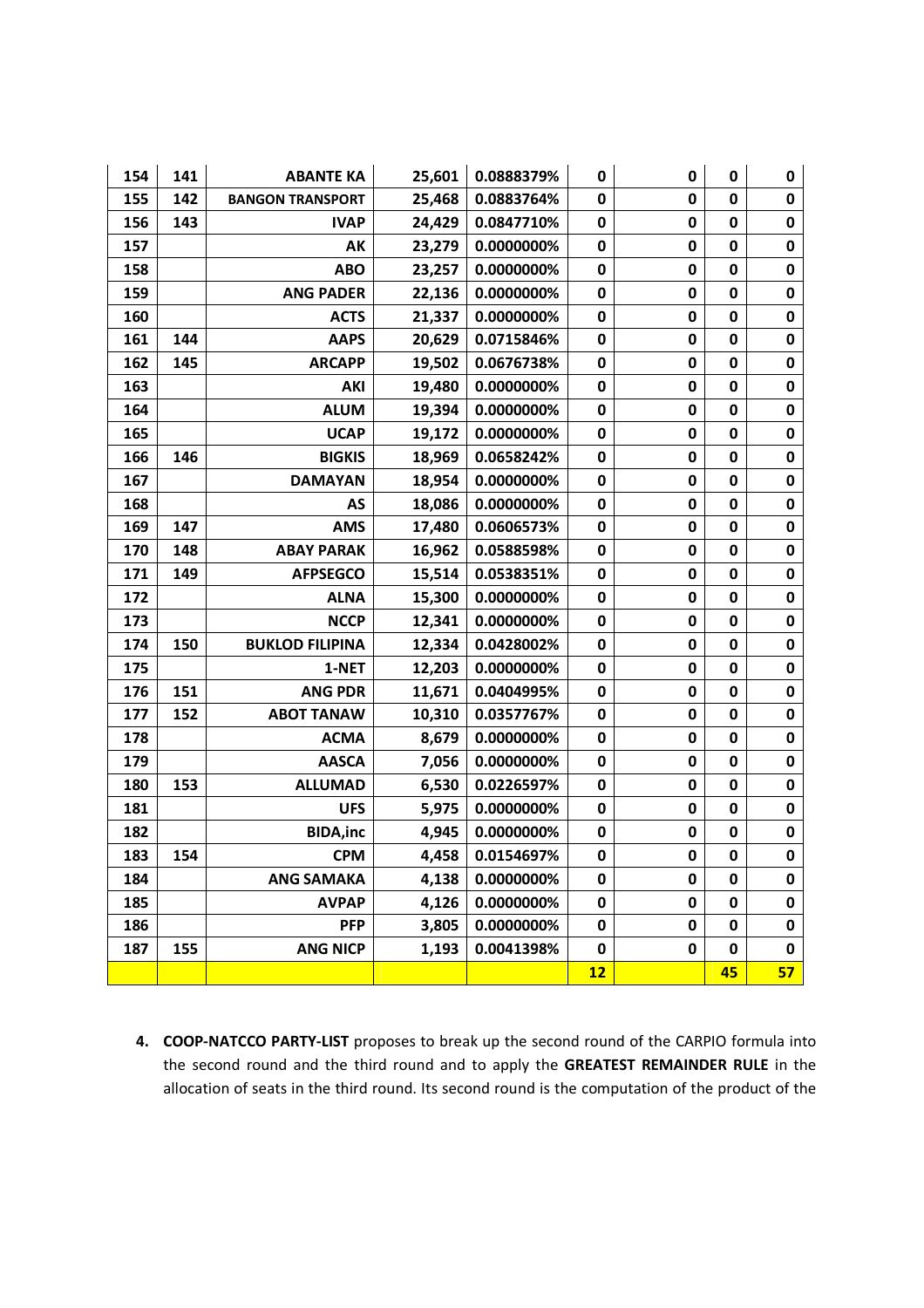**percentage of votes** garnered by each party with respect to the total number of party list votes and the **number of seats** remaining after the first round. See **Table 3** below.

Note that the total party-list votes of all qualified parties is **28,817,649 where the votes of 32 parties are excluded by the COOP-NATCCO Petition** and is not **28,783,342** as shown in the petition of **COOP-NATCCO**. There is a difference of **34,307** which is the number of votes of **OPO party-list** (**new Rank 129**, **old Rank 138**) that **COOP-NATCCO** did not include in its table. Although, it listed **155** party-list groups in the said table, but it did not list **Rank 134**.

|                |                    | Table 3. Coop Natcco Formula on Canvass Report Number 8 Where the Votes of 155 PL Groups Were Considered and the Total Party |                          | List Votes of all Qualified Parties is 28,817,649 |              |                                              |                |                  |                         |                  |                                  |
|----------------|--------------------|------------------------------------------------------------------------------------------------------------------------------|--------------------------|---------------------------------------------------|--------------|----------------------------------------------|----------------|------------------|-------------------------|------------------|----------------------------------|
| Rank           | <b>New</b><br>Rank | Party-List                                                                                                                   | <b>Votes</b><br>Garnered | Percentage                                        | 1st<br>Rd    | Percentage<br>X<br>Remaining<br><b>Seats</b> | 2nd<br>Rd      | <b>Remainder</b> | Rank of<br>Remainder    | 3rd<br><b>Rd</b> | <b>Seats</b><br><b>Allocated</b> |
| $\mathbf{1}$   | $\mathbf{1}$       | <b>AKB</b>                                                                                                                   | 1,522,986                | 5.2849072%                                        | 1            | 2.3782082                                    | $\mathbf{2}$   |                  |                         | $\mathbf{0}$     | $\overline{\mathbf{3}}$          |
| $\overline{2}$ | $\overline{2}$     | <b>SENIOR CITIZENS</b>                                                                                                       | 1,292,182                | 4.4839952%                                        | 1            | 2.0177978                                    | $\overline{2}$ |                  |                         | 0                | $\overline{\mathbf{3}}$          |
| 3              | 3                  | <b>BUHAY</b>                                                                                                                 | 1,249,555                | 4.3360754%                                        | 1            | 1.9512339                                    | 1              | 0.9512339        | $\overline{2}$          | 1                | $\overline{\mathbf{3}}$          |
| 4              | 4                  | <b>AKBAYAN</b>                                                                                                               | 1,058,691                | 3.6737591%                                        | 1            | 1.6531916                                    | 1              | 0.6531916        | $\overline{\mathbf{z}}$ | 1                | $\overline{\mathbf{3}}$          |
| 5              | 5                  | <b>GABRIELA</b>                                                                                                              | 1,001,421                | 3.4750267%                                        | 1            | 1.5637620                                    | $\mathbf{1}$   | 0.5637620        | 12                      | 1                | $\overline{\mathbf{3}}$          |
| 6              | 6                  | <b>COOP-NATCCO</b>                                                                                                           | 943,529                  | 3.2741359%                                        | 1            | 1.4733612                                    | $\mathbf{1}$   | 0.4733612        | 16                      | 1                | $\overline{\mathbf{3}}$          |
| 7              | $\overline{7}$     | 1-CARE                                                                                                                       | 768,829                  | 2.6679102%                                        | 1            | 1.2005596                                    | 1              | 0.2005596        |                         | $\mathbf 0$      | $\mathbf{2}$                     |
| 8              | 8                  | <b>ABONO</b>                                                                                                                 | 766,615                  | 2.6602274%                                        | 1            | 1.1971023                                    | 1              | 0.1971023        |                         | 0                | $\mathbf{2}$                     |
| 9              | 9                  | <b>BAYAN MUNA</b>                                                                                                            | 746,019                  | 2.5887573%                                        | 1            | 1.1649408                                    | $\mathbf{1}$   | 0.1649408        |                         | 0                | $\mathbf{2}$                     |
| 10             | 10                 | <b>AN WARAY</b>                                                                                                              | 711,631                  | 2.4694277%                                        | 1            | 1.1112425                                    | $\mathbf{1}$   | 0.1112425        |                         | 0                | $\mathbf{2}$                     |
| 11             | 11                 | <b>CIBAC</b>                                                                                                                 | 647,483                  | 2.2468280%                                        | 1            | 1.0110726                                    | 1              | 0.0110726        |                         | $\mathbf 0$      | $\mathbf{2}$                     |
| 12             | 12                 | A TEACHER                                                                                                                    | 614,725                  | 2.1331546%                                        | 1            | 0.9599196                                    | 0              | 0.9599196        | $\mathbf{1}$            | 1                | $\mathbf{2}$                     |
| 13             | 13                 | <b>AGAP</b>                                                                                                                  | 515,501                  | 1.7888378%                                        | 0            | 0.8049770                                    | 0              | 0.8049770        | $\overline{\mathbf{3}}$ | 1                | $\mathbf 1$                      |
| 14             | 14                 | <b>BUTIL</b>                                                                                                                 | 506,703                  | 1.7583079%                                        | $\mathbf 0$  | 0.7912386                                    | 0              | 0.7912386        | $\overline{\mathbf{4}}$ | 1                | $\mathbf 1$                      |
| 15             | 15                 | <b>ABC</b>                                                                                                                   | 469,093                  | 1.6277976%                                        | 0            | 0.7325089                                    | $\mathbf{0}$   | 0.7325089        | 5                       | 1                | $\mathbf 1$                      |
| 16             | 16                 | <b>ANAKPAWIS</b>                                                                                                             | 445,628                  | 1.5463718%                                        | 0            | 0.6958673                                    | 0              | 0.6958673        | $6\phantom{a}$          | 1                | $\mathbf 1$                      |
| 17             | 17                 | <b>KABATAAN</b>                                                                                                              | 417,923                  | 1.4502328%                                        | 0            | 0.6526048                                    | 0              | 0.6526048        | 8                       | 1                | $\mathbf 1$                      |
| 18             | 18                 | <b>LPGMA</b>                                                                                                                 | 417,600                  | 1.4491120%                                        | 0            | 0.6521004                                    | 0              | 0.6521004        | $\overline{9}$          | 1                | $\mathbf{1}$                     |
| 19             | 19                 | <b>ABAMIN</b>                                                                                                                | 376,011                  | 1.3047942%                                        | 0            | 0.5871574                                    | 0              | 0.5871574        | 10                      | 1                | $\mathbf{1}$                     |
| 20             | 20                 | <b>ACT TEACHERS</b>                                                                                                          | 369,564                  | 1.2824224%                                        | 0            | 0.5770901                                    | 0              | 0.5770901        | 11                      | $\mathbf{1}$     | $\mathbf 1$                      |
| 21             | 21                 | <b>AAMBIS-OWA</b>                                                                                                            | 357,009                  | 1.2388554%                                        | 0            | 0.5574849                                    | 0              | 0.5574849        | 13                      | 1                | $\mathbf 1$                      |
| 22             | 22                 | <b>YACAP</b>                                                                                                                 | 335,635                  | 1.1646856%                                        | $\mathbf 0$  | 0.5241085                                    | 0              | 0.5241085        | 14                      | 1                | $\mathbf{1}$                     |
| 23             | 23                 | <b>APEC</b>                                                                                                                  | 313,359                  | 1.0873857%                                        | $\mathbf{0}$ | 0.4893236                                    | 0              | 0.4893236        | <b>15</b>               | 1                | 1                                |
| 24             | 24                 | ANG KASANGGA                                                                                                                 | 296,368                  | 1.0284253%                                        | 0            | 0.4627914                                    | 0              | 0.4627914        | 17                      | $\mathbf{1}$     | $\mathbf 1$                      |
| 25             | 25                 | BH                                                                                                                           | 292,875                  | 1.0163043%                                        | 0            | 0.4573369                                    | 0              | 0.4573369        | <b>18</b>               | 1                | $\mathbf{1}$                     |
| 26             | 26                 | <b>ANAD</b>                                                                                                                  | 292,057                  | 1.0134657%                                        | 0            | 0.4560596                                    | 0              | 0.4560596        | <b>19</b>               | 1                | $\mathbf 1$                      |
| 27             | 27                 | AG                                                                                                                           | 269,009                  | 0.9334870%                                        | 0            | 0.4200691                                    | $\mathbf{0}$   | 0.4200691        | 20 <sub>2</sub>         | 1                | $\mathbf{1}$                     |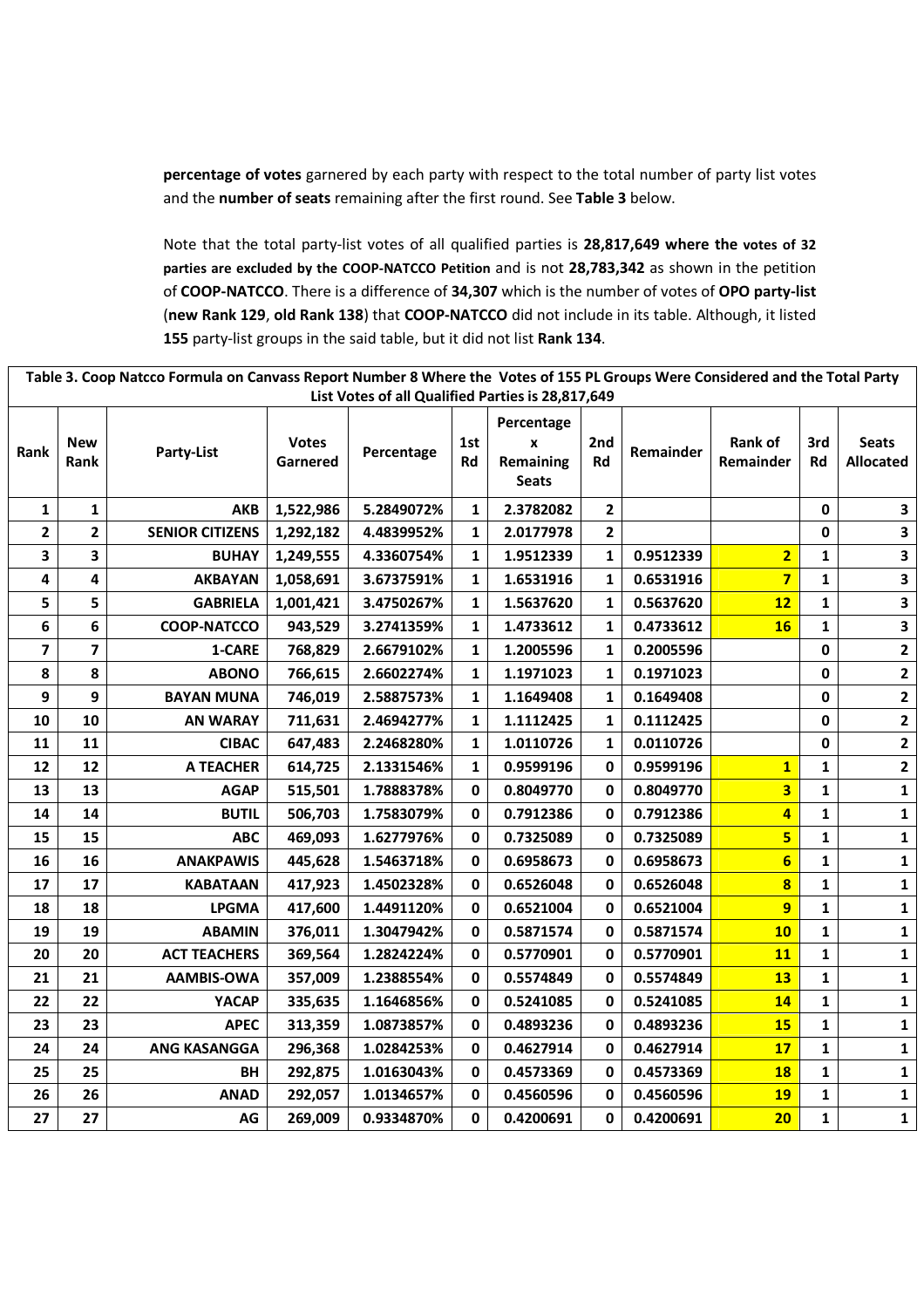| 28 | 28 | <b>AGBIAG</b>           | 262,298 | 0.9101992% | 0            | 0.4095896 | 0 | 0.4095896 | 21 | 1            | 1            |
|----|----|-------------------------|---------|------------|--------------|-----------|---|-----------|----|--------------|--------------|
| 29 | 29 | <b>PBA</b>              | 258,498 | 0.8970128% | $\mathbf{0}$ | 0.4036558 | 0 | 0.4036558 | 22 | $\mathbf{1}$ | $\mathbf{1}$ |
| 30 | 30 | <b>ABS</b>              | 257,301 | 0.8928591% | 0            | 0.4017866 | 0 | 0.4017866 | 23 | 1            | 1            |
| 31 | 31 | <b>TUCP</b>             | 244,623 | 0.8488652% | 0            | 0.3819893 | 0 | 0.3819893 | 24 | 1            | 1            |
| 32 | 32 | <b>AGHAM</b>            | 241,898 | 0.8394092% | 0            | 0.3777341 | 0 | 0.3777341 | 25 | 1            | 1            |
| 33 | 33 | <b>DIWA</b>             | 238,675 | 0.8282251% | 0            | 0.3727013 | 0 | 0.3727013 | 26 | 1            | 1            |
| 34 | 34 | <b>KAKUSA</b>           | 234,717 | 0.8144905% | 0            | 0.3665207 | 0 | 0.3665207 | 27 | 1            | 1            |
| 35 | 35 | <b>KALINGA</b>          | 229,198 | 0.7953390% | 0            | 0.3579025 | 0 | 0.3579025 | 28 | 1            | $\mathbf{1}$ |
| 36 | 36 | <b>ALAGAD</b>           | 227,116 | 0.7881143% | 0            | 0.3546514 | 0 | 0.3546514 | 29 | 1            | 1            |
| 37 | 37 | 1-UTAK                  | 220,002 | 0.7634280% | 0            | 0.3435426 | 0 | 0.3435426 | 30 | 1            | 1            |
| 38 | 38 | <b>1 ANG PAMILYA</b>    | 217,032 | 0.7531218% | 0            | 0.3389048 | 0 | 0.3389048 | 31 | 1            | 1            |
| 39 | 39 | <b>AVE</b>              | 214,760 | 0.7452378% | 0            | 0.3353570 | 0 | 0.3353570 | 32 | 1            | $\mathbf{1}$ |
| 40 | 40 | <b>AT</b>               | 176,074 | 0.6109936% | 0            | 0.2749471 | 0 | 0.2749471 |    | 0            | 0            |
| 41 | 41 | <b>ATING KOOP</b>       | 173,711 | 0.6027938% | 0            | 0.2712572 | 0 | 0.2712572 |    | 0            | $\pmb{0}$    |
| 42 | 42 | <b>ALIF</b>             | 170,304 | 0.5909712% | 0            | 0.2659370 | 0 | 0.2659370 |    | 0            | 0            |
| 43 | 43 | <b>ALE</b>              | 167,654 | 0.5817754% | 0            | 0.2617989 | 0 | 0.2617989 |    | 0            | $\pmb{0}$    |
| 44 | 44 | AA-KASOSYO              | 166,432 | 0.5775350% | 0            | 0.2598907 | 0 | 0.2598907 |    | 0            | $\pmb{0}$    |
| 45 | 45 | <b>ALAY BUHAY</b>       | 163,164 | 0.5661947% | 0            | 0.2547876 | 0 | 0.2547876 |    | 0            | $\pmb{0}$    |
| 46 | 46 | <b>AKMA-PTM</b>         | 161,674 | 0.5610243% | 0            | 0.2524609 | 0 | 0.2524609 |    | 0            | 0            |
| 47 | 47 | <b>KAAKBAY</b>          | 160,745 | 0.5578005% | 0            | 0.2510102 | 0 | 0.2510102 |    | 0            | 0            |
| 48 | 48 | <b>AMIN</b>             | 157,733 | 0.5473486% | 0            | 0.2463069 | 0 | 0.2463069 |    | 0            | 0            |
| 49 | 49 | <b>VFP</b>              | 154,183 | 0.5350298% | 0            | 0.2407634 | 0 | 0.2407634 |    | 0            | 0            |
| 50 | 50 | <b>ARARO</b>            | 147,204 | 0.5108120% | 0            | 0.2298654 | 0 | 0.2298654 |    | 0            | 0            |
| 51 | 51 | <b>ATONG PAGLAUM</b>    | 145,435 | 0.5046734% | 0            | 0.2271030 | 0 | 0.2271030 |    | 0            | 0            |
| 52 | 52 | <b>PACYAW</b>           | 143,151 | 0.4967477% | 0            | 0.2235365 | 0 | 0.2235365 |    | 0            | 0            |
| 53 | 53 | <b>ATM</b>              | 142,013 | 0.4927987% | 0            | 0.2217594 | 0 | 0.2217594 |    | 0            | 0            |
| 54 | 54 | <b>ANAK</b>             | 141,780 | 0.4919902% | 0            | 0.2213956 | 0 | 0.2213956 |    | 0            | $\mathbf 0$  |
| 55 | 55 | PM (MANGGAGAWA)         | 140,000 | 0.4858134% | 0            | 0.2186160 | 0 | 0.2186160 |    | 0            | 0            |
| 56 | 56 | <b>ABA</b>              | 137,842 | 0.4783249% | 0            | 0.2152462 | 0 | 0.2152462 |    | 0            | 0            |
| 57 | 57 | <b>ATS</b>              | 136,710 | 0.4743968% | 0            | 0.2134786 | 0 | 0.2134786 |    | 0            | 0            |
| 58 | 58 | <b>KAAGAPAY</b>         | 130,270 | 0.4520494% | 0            | 0.2034222 | 0 | 0.2034222 |    | 0            | 0            |
| 59 | 59 | <b>BANAT</b>            | 126,462 | 0.4388352% | 0            | 0.1974759 | 0 | 0.1974759 |    | 0            | 0            |
| 60 | 60 | 1-ABAA                  | 120,734 | 0.4189585% | 0            | 0.1885313 | 0 | 0.1885313 |    | 0            | 0            |
| 61 | 61 | <b>1GANAP/GUARDIANS</b> | 120,727 | 0.4189342% | 0            | 0.1885204 | 0 | 0.1885204 |    | 0            | 0            |
| 62 | 62 | <b>BABAE KA</b>         | 117,299 | 0.4070388% | 0            | 0.1831674 | 0 | 0.1831674 |    | 0            | 0            |
| 63 | 63 | <b>BANDILA</b>          | 115,428 | 0.4005462% | 0            | 0.1802458 | 0 | 0.1802458 |    | 0            | 0            |
| 64 | 64 | <b>AHON</b>             | 115,197 | 0.3997446% | 0            | 0.1798851 | 0 | 0.1798851 |    | 0            | 0            |
| 65 | 65 | <b>ADD</b>              | 115,058 | 0.3992623% | 0            | 0.1796680 | 0 | 0.1796680 |    | 0            | 0            |
| 66 | 66 | <b>KATRIBU</b>          | 114,891 | 0.3986828% | 0            | 0.1794072 | 0 | 0.1794072 |    | 0            | 0            |
| 67 | 67 | <b>ANG LADLAD</b>       | 113,187 | 0.3927697% | 0            | 0.1767464 | 0 | 0.1767464 |    | 0            | 0            |
| 68 | 68 | <b>CONSLA</b>           | 110,759 | 0.3843443% | 0            | 0.1729549 | 0 | 0.1729549 |    | 0            | $\pmb{0}$    |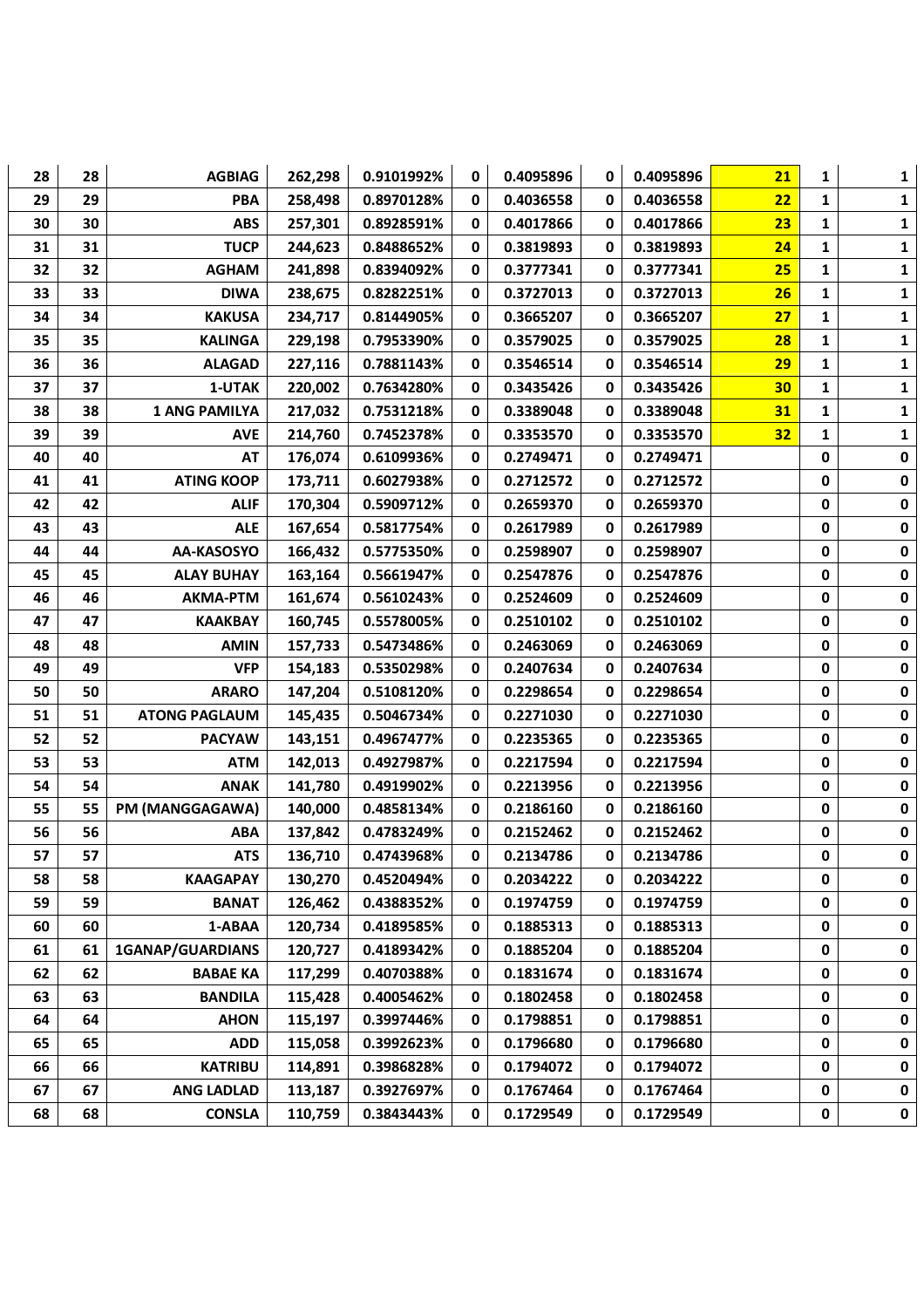| 69  | 69  | <b>KABAYAN</b>            | 109,739 | 0.3808048% | 0 | 0.1713622 | 0 | 0.1713622 | 0 | 0           |
|-----|-----|---------------------------|---------|------------|---|-----------|---|-----------|---|-------------|
| 70  | 70  | 1-AHAPO                   | 109,682 | 0.3806070% | 0 | 0.1712732 | 0 | 0.1712732 | 0 | $\mathbf 0$ |
| 71  | 71  | <b>BINHI</b>              | 108,005 | 0.3747877% | 0 | 0.1686545 | 0 | 0.1686545 | 0 | 0           |
| 72  | 72  | 1-AANI                    | 107,970 | 0.3746662% | 0 | 0.1685998 | 0 | 0.1685998 | 0 | 0           |
| 73  | 73  | <b>AKAP BATA</b>          | 107,154 | 0.3718346% | 0 | 0.1673256 | 0 | 0.1673256 | 0 | 0           |
| 74  |     | <b>ANG TRABAHANTE</b>     | 107,135 | 0.0000000% | 0 | 0.0000000 | 0 | 0.0000000 | 0 | $\pmb{0}$   |
| 75  | 74  | <b>AGILA</b>              | 105,009 | 0.3643913% | 0 | 0.1639761 | 0 | 0.1639761 | 0 | 0           |
| 76  | 75  | <b>FIL-MUS</b>            | 103,670 | 0.3597448% | 0 | 0.1618852 | 0 | 0.1618852 | 0 | $\pmb{0}$   |
| 77  | 76  | <b>ABAKADA</b>            | 97,183  | 0.3372343% | 0 | 0.1517554 | 0 | 0.1517554 | 0 | 0           |
| 78  | 77  | <b>FIRM 24-K</b>          | 96,255  | 0.3340141% | 0 | 0.1503063 | 0 | 0.1503063 | 0 | $\pmb{0}$   |
| 79  | 78  | <b>BUKID</b>              | 94,503  | 0.3279345% | 0 | 0.1475705 | 0 | 0.1475705 | 0 | 0           |
| 80  | 79  | <b>ABA ILONGGO</b>        | 93,779  | 0.3254221% | 0 | 0.1464399 | 0 | 0.1464399 | 0 | $\mathbf 0$ |
| 81  |     | <b>AKAP</b>               | 93,622  | 0.0000000% | 0 | 0.0000000 | 0 | 0.0000000 | 0 | $\pmb{0}$   |
| 82  | 80  | <b>AMANA</b>              | 90,589  | 0.3143525% | 0 | 0.1414586 | 0 | 0.1414586 | 0 | $\pmb{0}$   |
| 83  | 81  | <b>AKO</b>                | 90,117  | 0.3127146% | 0 | 0.1407216 | 0 | 0.1407216 | 0 | $\pmb{0}$   |
| 84  | 82  | <b>PCL</b>                | 88,324  | 0.3064927% | 0 | 0.1379217 | 0 | 0.1379217 | 0 | 0           |
| 85  | 83  | <b>ABROAD</b>             | 88,242  | 0.3062082% | 0 | 0.1377937 | 0 | 0.1377937 | 0 | 0           |
| 86  |     | <b>ANG TSINOY</b>         | 88,212  | 0.0000000% | 0 | 0.0000000 | 0 | 0.0000000 | 0 | 0           |
| 87  | 84  | <b>COCOFED</b>            | 88,101  | 0.3057189% | 0 | 0.1375735 | 0 | 0.1375735 | 0 | 0           |
| 88  | 85  | <b>COFA</b>               | 86,182  | 0.2990598% | 0 | 0.1345769 | 0 | 0.1345769 | 0 | 0           |
| 89  | 86  | <b>WOMENPOWER</b>         | 86,128  | 0.2988724% | 0 | 0.1344926 | 0 | 0.1344926 | 0 | 0           |
| 90  | 87  | <b>1ST KABAGIS</b>        | 84,452  | 0.2930565% | 0 | 0.1318754 | 0 | 0.1318754 | 0 | 0           |
| 91  | 88  | <b>ALYANSA NG OFW</b>     | 82,655  | 0.2868208% | 0 | 0.1290693 | 0 | 0.1290693 | 0 | $\mathbf 0$ |
| 92  | 89  | <b>LYPAD</b>              | 82,017  | 0.2846068% | 0 | 0.1280731 | 0 | 0.1280731 | 0 | 0           |
| 93  | 90  | <b>KATUTUBO</b>           | 79,943  | 0.2774099% | 0 | 0.1248344 | 0 | 0.1248344 | 0 | 0           |
| 94  | 91  | <b>A TAMBAY</b>           | 78,792  | 0.2734158% | 0 | 0.1230371 | 0 | 0.1230371 | 0 | 0           |
| 95  | 92  | <b>BANTAY</b>             | 76,581  | 0.2657434% | 0 | 0.1195845 | 0 | 0.1195845 | 0 | $\mathbf 0$ |
| 96  | 93  | A-IPRA                    | 75,508  | 0.2620200% | 0 | 0.1179090 | 0 | 0.1179090 | 0 | 0           |
| 97  | 94  | <b>ALIM</b>               | 74,235  | 0.2576026% | 0 | 0.1159211 | 0 | 0.1159211 | 0 | 0           |
| 98  | 95  | 1-TUBIG                   | 73,983  | 0.2567281% | 0 | 0.1155276 | 0 | 0.1155276 | 0 | 0           |
| 99  | 96  | <b>AME</b>                | 71,300  | 0.2474178% | 0 | 0.1113380 | 0 | 0.1113380 | 0 | 0           |
| 100 | 97  | <b>APO</b>                | 70,508  | 0.2446695% | 0 | 0.1101013 | 0 | 0.1101013 | 0 | 0           |
| 101 | 98  | <b>BIYAHENG PINOY</b>     | 70,296  | 0.2439338% | 0 | 0.1097702 | 0 | 0.1097702 | 0 | 0           |
| 102 | 99  | <b>BAYANI</b>             | 69,886  | 0.2425111% | 0 | 0.1091300 | 0 | 0.1091300 | 0 | 0           |
| 103 | 100 | <b>ALMA</b>               | 69,850  | 0.2423862% | 0 | 0.1090738 | 0 | 0.1090738 | 0 | 0           |
| 104 | 101 | <b>VENDORS PARTY LIST</b> | 68,586  | 0.2380000% | 0 | 0.1071000 | 0 | 0.1071000 | 0 | 0           |
| 105 | 102 | <b>ORAGON</b>             | 67,188  | 0.2331488% | 0 | 0.1049170 | 0 | 0.1049170 | 0 | 0           |
| 106 | 103 | <b>CHINOY</b>             | 66,708  | 0.2314831% | 0 | 0.1041674 | 0 | 0.1041674 | 0 | 0           |
| 107 | 104 | <b>APOI</b>               | 66,443  | 0.2305636% | 0 | 0.1037536 | 0 | 0.1037536 | 0 | 0           |
| 108 | 105 | <b>PEP</b>                | 65,189  | 0.2262121% | 0 | 0.1017954 | 0 | 0.1017954 | 0 | 0           |
| 109 |     | <b>UNLAD PILIPINAS</b>    | 64,533  | 0.0000000% | 0 | 0.0000000 | 0 | 0.0000000 | 0 | $\pmb{0}$   |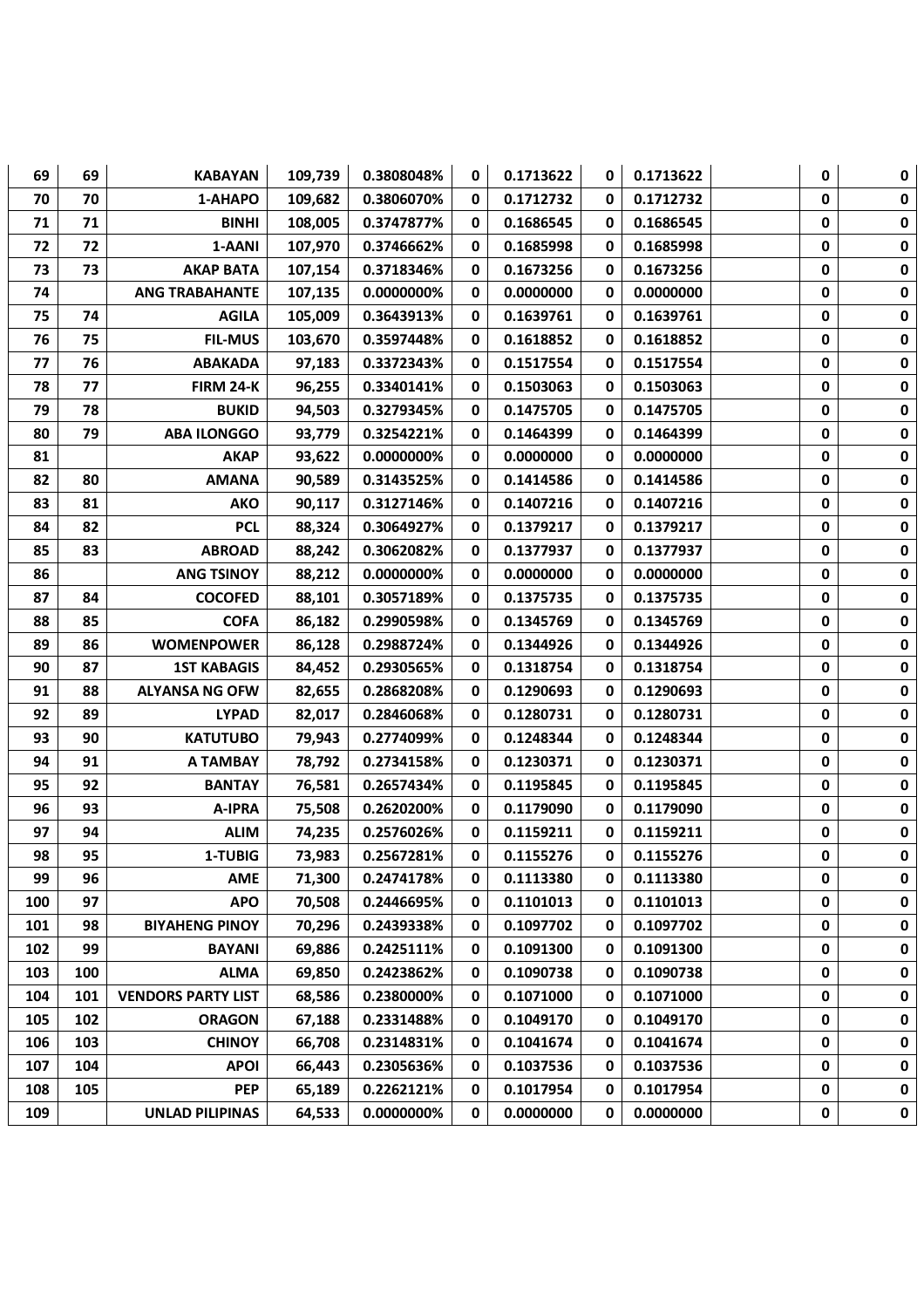| 110 | 106 | <b>ADAM</b>          | 62,499 | 0.2168775% | 0 | 0.0975949 | 0 | 0.0975949 | 0 | 0           |
|-----|-----|----------------------|--------|------------|---|-----------|---|-----------|---|-------------|
| 111 | 107 | <b>AMA</b>           | 61,899 | 0.2147955% | 0 | 0.0966580 | 0 | 0.0966580 | 0 | 0           |
| 112 | 108 | A BLESSED PARTY-LIST | 61,822 | 0.2145283% | 0 | 0.0965377 | 0 | 0.0965377 | 0 | 0           |
| 113 | 109 | SB                   | 60,563 | 0.2101594% | 0 | 0.0945717 | 0 | 0.0945717 | 0 | 0           |
| 114 | 110 | <b>ARC</b>           | 57,338 | 0.1989683% | 0 | 0.0895358 | 0 | 0.0895358 | 0 | 0           |
| 115 | 111 | <b>AANI</b>          | 56,742 | 0.1969002% | 0 | 0.0886051 | 0 | 0.0886051 | 0 | $\mathbf 0$ |
| 116 | 112 | <b>ABP-BICOLNON</b>  | 54,873 | 0.1904146% | 0 | 0.0856866 | 0 | 0.0856866 | 0 | 0           |
| 117 |     | <b>EMMANUEL</b>      | 54,736 | 0.0000000% | 0 | 0.0000000 | 0 | 0.0000000 | 0 | $\pmb{0}$   |
| 118 | 113 | <b>AKO BAHAY</b>     | 53,437 | 0.1854315% | 0 | 0.0834442 | 0 | 0.0834442 | 0 | 0           |
| 119 | 114 | <b>ADD-TRIBAL</b>    | 52,901 | 0.1835715% | 0 | 0.0826072 | 0 | 0.0826072 | 0 | $\mathbf 0$ |
| 120 | 115 | <b>KLBP</b>          | 50,125 | 0.1739385% | 0 | 0.0782723 | 0 | 0.0782723 | 0 | 0           |
| 121 | 116 | <b>AMANG</b>         | 49,881 | 0.1730918% | 0 | 0.0778913 | 0 | 0.0778913 | 0 | $\mathbf 0$ |
| 122 | 117 | <b>ALON</b>          | 49,813 | 0.1728559% | 0 | 0.0777851 | 0 | 0.0777851 | 0 | $\pmb{0}$   |
| 123 | 118 | <b>AAMA</b>          | 49,521 | 0.1718426% | 0 | 0.0773292 | 0 | 0.0773292 | 0 | $\mathbf 0$ |
| 124 | 119 | <b>AGRI</b>          | 49,190 | 0.1706940% | 0 | 0.0768123 | 0 | 0.0768123 | 0 | $\pmb{0}$   |
| 125 | 120 | ANAKALUSUGAN         | 47,446 | 0.1646422% | 0 | 0.0740890 | 0 | 0.0740890 | 0 | 0           |
| 126 | 121 | <b>BIDA</b>          | 45,583 | 0.1581774% | 0 | 0.0711798 | 0 | 0.0711798 | 0 | 0           |
| 127 | 122 | <b>KALAHI</b>        | 45,399 | 0.1575389% | 0 | 0.0708925 | 0 | 0.0708925 | 0 | 0           |
| 128 | 123 | <b>GREEN FORCE</b>   | 43,625 | 0.1513829% | 0 | 0.0681223 | 0 | 0.0681223 | 0 | 0           |
| 129 | 124 | <b>ASAHAN MO</b>     | 41,170 | 0.1428638% | 0 | 0.0642887 | 0 | 0.0642887 | 0 | 0           |
| 130 | 125 | <b>ARAL</b>          | 41,018 | 0.1423364% | 0 | 0.0640514 | 0 | 0.0640514 | 0 | 0           |
| 131 | 126 | <b>AKO AGILA</b>     | 39,331 | 0.1364823% | 0 | 0.0614171 | 0 | 0.0614171 | 0 | 0           |
| 132 |     | <b>AWAT</b>          | 37,938 | 0.0000000% | 0 | 0.0000000 | 0 | 0.0000000 | 0 | 0           |
| 133 |     | AKAP.TAO             | 36,666 | 0.0000000% | 0 | 0.0000000 | 0 | 0.0000000 | 0 | 0           |
| 134 |     | <b>ANG MINERO</b>    | 36,621 | 0.0000000% | 0 | 0.0000000 | 0 | 0.0000000 | 0 | 0           |
| 135 | 127 | <b>YES WE CAN</b>    | 36,537 | 0.1267869% | 0 | 0.0570541 | 0 | 0.0570541 | 0 | 0           |
| 136 |     | ABBA-AMA             | 34,784 | 0.0000000% | 0 | 0.0000000 | 0 | 0.0000000 | 0 | $\mathbf 0$ |
| 137 | 128 | PM (MASDA)           | 34,711 | 0.1204505% | 0 | 0.0542027 | 0 | 0.0542027 | 0 | 0           |
| 138 | 129 | <b>OPO</b>           | 34,307 | 0.1190486% | 0 | 0.0535719 | 0 | 0.0535719 | 0 | $\mathbf 0$ |
| 139 | 130 | <b>BAGO</b>          | 32,863 | 0.1140378% | 0 | 0.0513170 | 0 | 0.0513170 | 0 | 0           |
| 140 | 131 | <b>ABANG LINGKOD</b> | 32,009 | 0.1110743% | 0 | 0.0499834 | 0 | 0.0499834 | 0 | 0           |
| 141 | 132 | <b>KASAPI</b>        | 31,529 | 0.1094086% | 0 | 0.0492339 | 0 | 0.0492339 | 0 | 0           |
| 142 | 133 | <b>ALMANA</b>        | 31,460 | 0.1091692% | 0 | 0.0491261 | 0 | 0.0491261 | 0 | 0           |
| 143 |     | <b>SAGIP</b>         | 31,455 | 0.0000000% | 0 | 0.0000000 | 0 | 0.0000000 | 0 | 0           |
| 144 | 134 | <b>ANUPA</b>         | 31,170 | 0.1081629% | 0 | 0.0486733 | 0 | 0.0486733 | 0 | 0           |
| 145 | 135 | 1-AK                 | 30,486 | 0.1057893% | 0 | 0.0476052 | 0 | 0.0476052 | 0 | 0           |
| 146 | 136 | UNI-MAD              | 30,460 | 0.1056991% | 0 | 0.0475646 | 0 | 0.0475646 | 0 | 0           |
| 147 |     | <b>FFW</b>           | 30,386 | 0.0000000% | 0 | 0.0000000 | 0 | 0.0000000 | 0 | 0           |
| 148 | 137 | <b>SABOD</b>         | 29,874 | 0.1036656% | 0 | 0.0466495 | 0 | 0.0466495 | 0 | 0           |
| 149 | 138 | <b>SMART</b>         | 28,447 | 0.0987138% | 0 | 0.0444212 | 0 | 0.0444212 | 0 | 0           |
| 150 | 139 | <b>ADA</b>           | 26,953 | 0.0935295% | 0 | 0.0420883 | 0 | 0.0420883 | 0 | $\pmb{0}$   |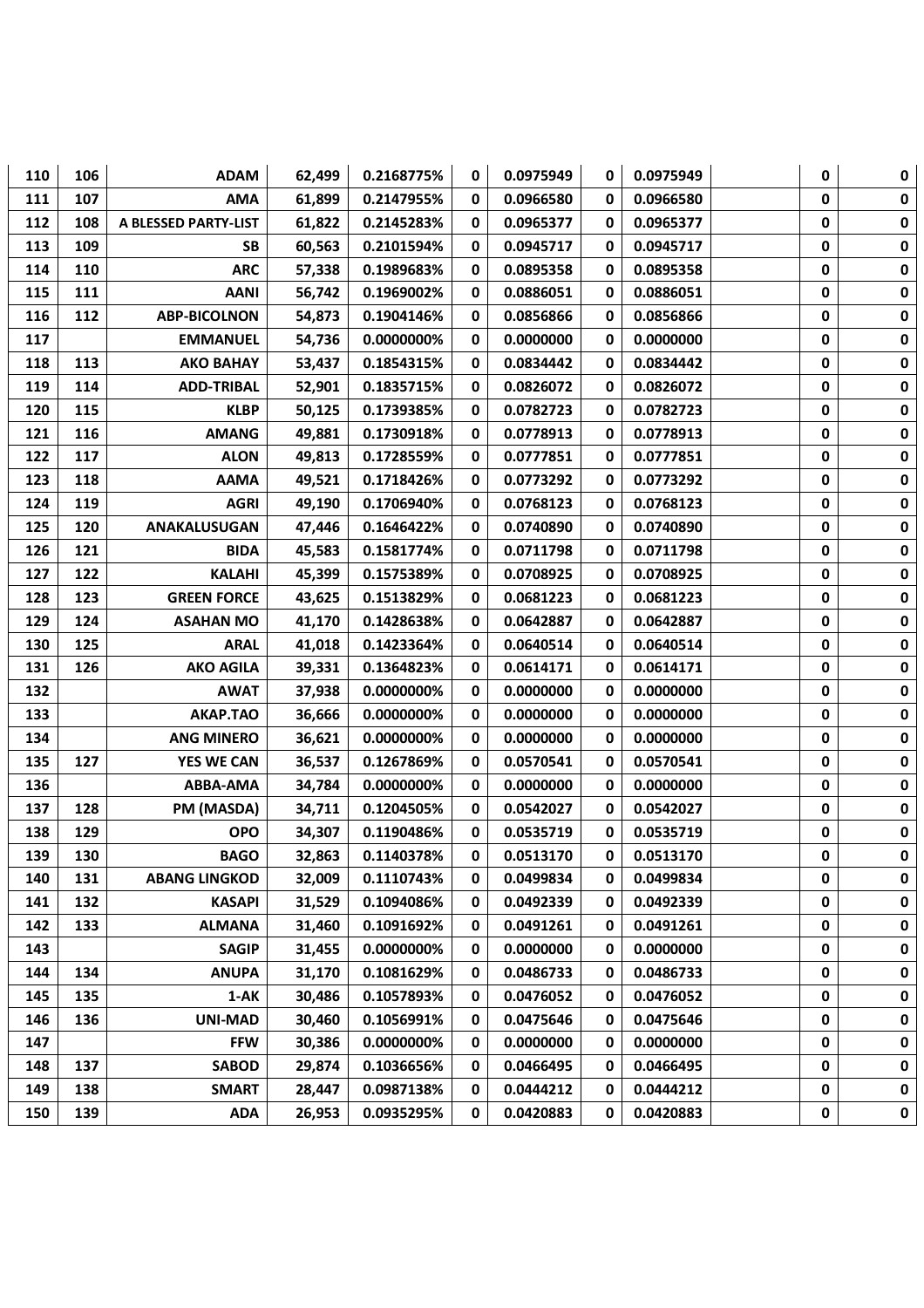| 151 | 140 | <b>1ST PRISA</b>        | 26,925 | 0.0934323% | 0         | 0.0420445 | 0         | 0.0420445 | 0  | 0           |
|-----|-----|-------------------------|--------|------------|-----------|-----------|-----------|-----------|----|-------------|
| 152 |     | <b>AKSI</b>             | 26,691 | 0.0000000% | 0         | 0.0000000 | 0         | 0.0000000 | 0  | $\mathbf 0$ |
| 153 |     | <b>APELA</b>            | 25,950 | 0.0000000% | 0         | 0.0000000 | 0         | 0.0000000 | 0  | 0           |
| 154 | 141 | <b>ABANTE KA</b>        | 25,601 | 0.0888379% | 0         | 0.0399771 | 0         | 0.0399771 | 0  | 0           |
| 155 | 142 | <b>BANGON TRANSPORT</b> | 25,468 | 0.0883764% | 0         | 0.0397694 | 0         | 0.0397694 | 0  | 0           |
| 156 | 143 | <b>IVAP</b>             | 24,429 | 0.0847710% | 0         | 0.0381469 | 0         | 0.0381469 | 0  | $\pmb{0}$   |
| 157 |     | AK                      | 23,279 | 0.0000000% | 0         | 0.0000000 | 0         | 0.0000000 | 0  | 0           |
| 158 |     | ABO                     | 23,257 | 0.0000000% | 0         | 0.0000000 | 0         | 0.0000000 | 0  | 0           |
| 159 |     | <b>ANG PADER</b>        | 22,136 | 0.0000000% | 0         | 0.0000000 | 0         | 0.0000000 | 0  | 0           |
| 160 |     | <b>ACTS</b>             | 21,337 | 0.0000000% | 0         | 0.0000000 | 0         | 0.0000000 | 0  | 0           |
| 161 | 144 | <b>AAPS</b>             | 20,629 | 0.0715846% | 0         | 0.0322131 | 0         | 0.0322131 | 0  | 0           |
| 162 | 145 | <b>ARCAPP</b>           | 19,502 | 0.0676738% | 0         | 0.0304532 | 0         | 0.0304532 | 0  | 0           |
| 163 |     | AKI                     | 19,480 | 0.0000000% | 0         | 0.0000000 | 0         | 0.0000000 | 0  | 0           |
| 164 |     | <b>ALUM</b>             | 19,394 | 0.0000000% | 0         | 0.0000000 | 0         | 0.0000000 | 0  | $\pmb{0}$   |
| 165 |     | <b>UCAP</b>             | 19,172 | 0.0000000% | 0         | 0.0000000 | 0         | 0.0000000 | 0  | 0           |
| 166 | 146 | <b>BIGKIS</b>           | 18,969 | 0.0658242% | 0         | 0.0296209 | 0         | 0.0296209 | 0  | $\pmb{0}$   |
| 167 |     | <b>DAMAYAN</b>          | 18,954 | 0.0000000% | 0         | 0.0000000 | 0         | 0.0000000 | 0  | 0           |
| 168 |     | AS                      | 18,086 | 0.0000000% | 0         | 0.0000000 | 0         | 0.0000000 | 0  | $\pmb{0}$   |
| 169 | 147 | <b>AMS</b>              | 17,480 | 0.0606573% | 0         | 0.0272958 | 0         | 0.0272958 | 0  | 0           |
| 170 | 148 | <b>ABAY PARAK</b>       | 16,962 | 0.0588598% | 0         | 0.0264869 | 0         | 0.0264869 | 0  | $\pmb{0}$   |
| 171 | 149 | <b>AFPSEGCO</b>         | 15,514 | 0.0538351% | 0         | 0.0242258 | 0         | 0.0242258 | 0  | 0           |
| 172 |     | <b>ALNA</b>             | 15,300 | 0.0000000% | 0         | 0.0000000 | 0         | 0.0000000 | 0  | $\pmb{0}$   |
| 173 |     | <b>NCCP</b>             | 12,341 | 0.0000000% | 0         | 0.0000000 | 0         | 0.0000000 | 0  | $\pmb{0}$   |
| 174 | 150 | <b>BUKLOD FILIPINA</b>  | 12,334 | 0.0428002% | 0         | 0.0192601 | 0         | 0.0192601 | 0  | $\pmb{0}$   |
| 175 |     | 1-NET                   | 12,203 | 0.0000000% | 0         | 0.0000000 | 0         | 0.0000000 | 0  | 0           |
| 176 | 151 | <b>ANG PDR</b>          | 11,671 | 0.0404995% | 0         | 0.0182248 | 0         | 0.0182248 | 0  | 0           |
| 177 | 152 | <b>ABOT TANAW</b>       | 10,310 | 0.0357767% | 0         | 0.0160995 | 0         | 0.0160995 | 0  | 0           |
| 178 |     | <b>ACMA</b>             | 8,679  | 0.0000000% | 0         | 0.0000000 | 0         | 0.0000000 | 0  | 0           |
| 179 |     | <b>AASCA</b>            | 7,056  | 0.0000000% | 0         | 0.0000000 | 0         | 0.0000000 | 0  | $\mathbf 0$ |
| 180 | 153 | <b>ALLUMAD</b>          | 6,530  | 0.0226597% | 0         | 0.0101969 | 0         | 0.0101969 | 0  | 0           |
| 181 |     | <b>UFS</b>              | 5,975  | 0.0000000% | 0         | 0.0000000 | 0         | 0.0000000 | 0  | 0           |
| 182 |     | <b>BIDA, inc</b>        | 4,945  | 0.0000000% | 0         | 0.0000000 | 0         | 0.0000000 | 0  | 0           |
| 183 | 154 | <b>CPM</b>              | 4,458  | 0.0154697% | 0         | 0.0069614 | 0         | 0.0069614 | 0  | 0           |
| 184 |     | <b>ANG SAMAKA</b>       | 4,138  | 0.0000000% | 0         | 0.0000000 | 0         | 0.0000000 | 0  | 0           |
| 185 |     | <b>AVPAP</b>            | 4,126  | 0.0000000% | 0         | 0.0000000 | 0         | 0.0000000 | 0  | 0           |
| 186 |     | <b>PFP</b>              | 3,805  | 0.0000000% | 0         | 0.0000000 | 0         | 0.0000000 | 0  | 0           |
| 187 | 155 | <b>ANG NICP</b>         | 1,193  | 0.0041398% | 0         | 0.0018629 | 0         | 0.0018629 | 0  | $\mathbf 0$ |
|     |     |                         |        |            | <u>12</u> |           | <b>13</b> |           | 32 | 57          |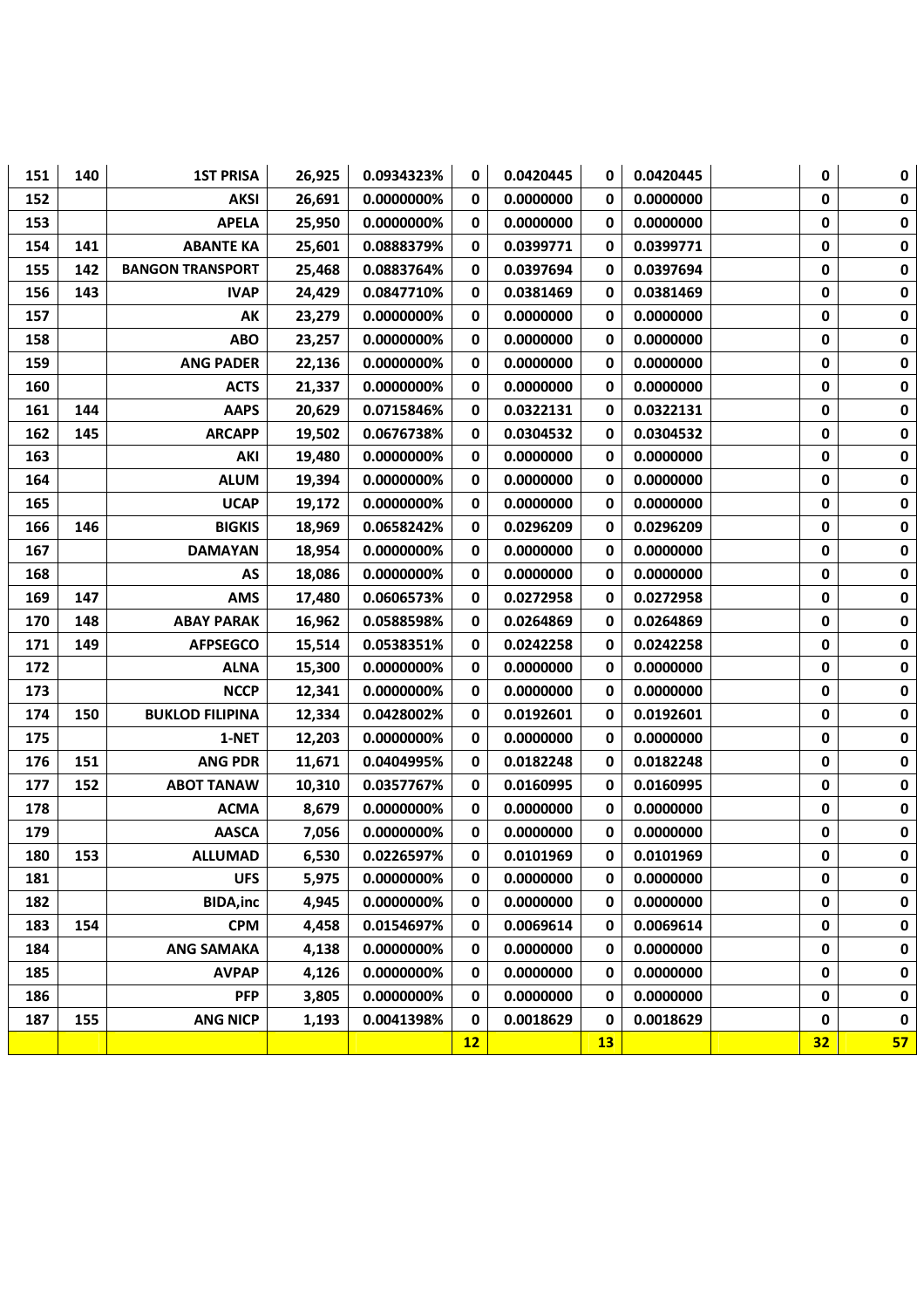**COOP-NATCCO Party-list** claims that the application of the **greatest remainder rule** as against the **next-in-rank rule** in the **Carpio Formula** is an accurate measure to determine a party's right of representation *(#19, page 4, COOP-NATCCO Petition*).

- **5.** We shall show in this paper that the **COOP-NATCCO formulation** is **not** an accurate measure in determining a party's right of representation based on *proportional representation*.
- **6.** The **Party-List System Act** (**R.A. 7941**) declares that **"***The State shall promote proportional representation* in the election of representatives to the House of Representatives through a party-list system of registered national, regional and sectoral parties or organizations or coalitions thereof, which will enable Filipino citizens belonging to the marginalized and underrepresented sectors, organizations and parties, and who lack well-defined political constituencies but who could contribute to the formulation and enactment of appropriate legislation that will benefit the nation as a whole, to become members of the House of Representatives..." (**Sec. 2.** *Declaration of Policy*)

**R.A. 7941** also asserts that "*The party-list system is a mechanism of proportional representation* in the election of representatives to the House of Representatives from national, regional and sectoral parties or organizations or coalitions thereof registered with the Commission on Elections (COMELEC). Component parties or organizations of a coalition may participate independently provided the coalition of which they form part does not participate in the party-list system." (**Sec 3, Definition of Terms (a)**)

Hence, the **accuracy of a seat allocation method** that is applied to a party-list voting system **must be measured** in terms of its adherence to the principle of **proportional representation**.

**7.** By **proportional representation**, we mean that the *number of seats allocated to a party is proportional to the number of votes it garnered*. Furthermore, proportional representation occurs if a party's percent share of the total available seats is equal to its percent share of the total votes of all the parties qualified to receive a seat.

Thus, a party is allocated **5%** of the total seats if it garnered **5%** of the total votes of all the parties qualified to receive a seat. Hence, if this is true for all the parties in the list then the allocation of seats is *one-hundred-percent proportional*. The seat allocation method that achieves this situation fully adheres to the principle of proportional representation.

However, a *hundred-percent proportional representation* is an ideal situation since the seats cannot be broken into smaller pieces. A seat must be considered in its entirety. Hence, *the accuracy of an allocation method is determined by the difference between the percent share of seats and the percent share of votes*.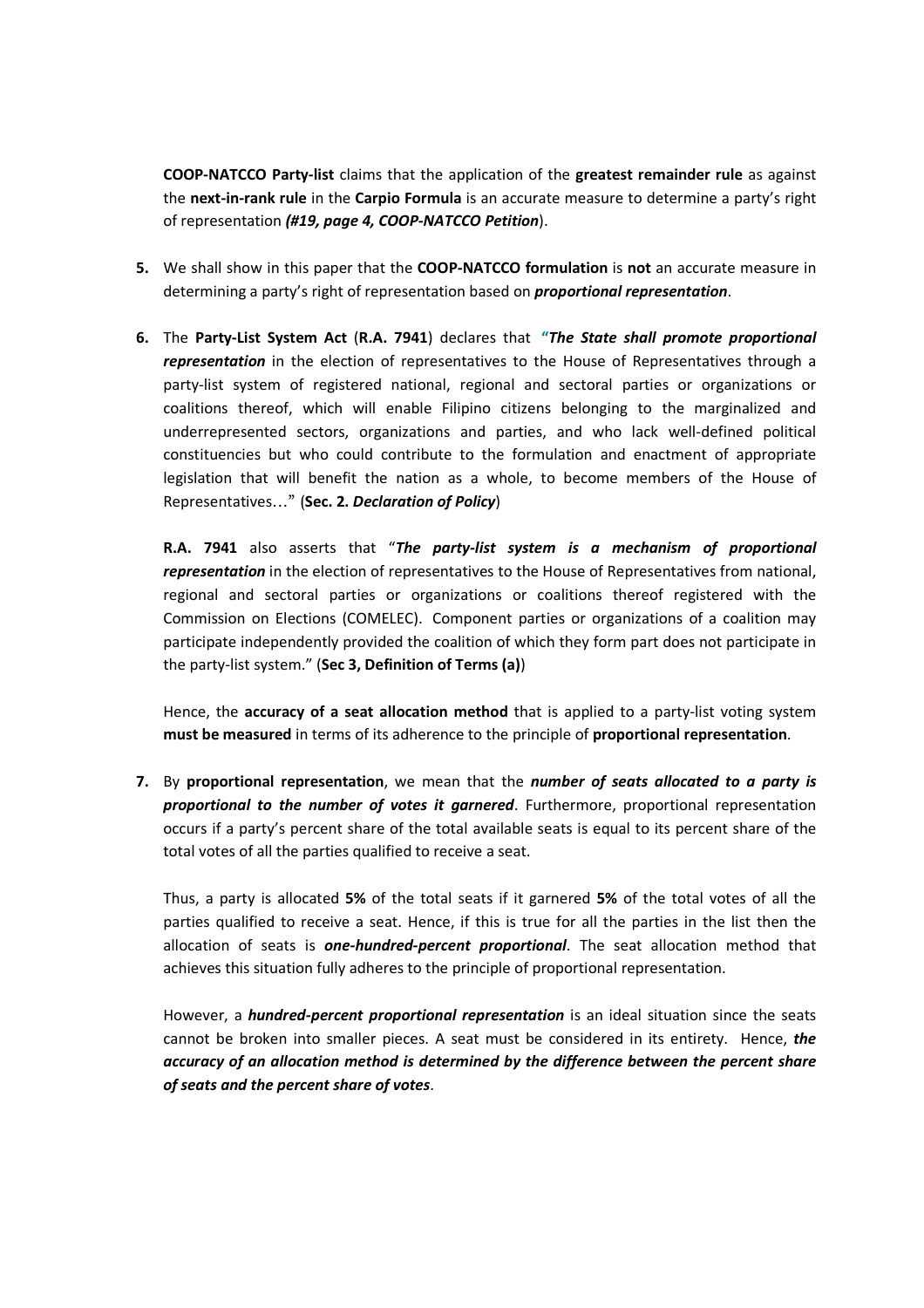Therefore, *the allocation method is accurate if the difference is as small as possible*. Otherwise, *if the difference is as big as one seat, then the method is not accurate and contradicts the principle of proportional representation*.

For example, **Gabriela party-list** in **Canvass Report No. 8 of the 2010 party-list election** has obtained **1,001,421 votes**. Assuming that the **155** party-list groups as shown in the **COOP-NATCCO** petitions are qualified to receive a seat, then the total qualified party-list votes is **28,817,649.** This means that the percent share of votes of **Gabriela** is **1,001,421/28,817,649 x 100% or 3.4750267%.** By the **CARPIO FORMULA** it will be awarded with **2 seats**. Since the total number of available party-list seats is **57,** the percent share of seats of **Gabriela** will be **2/57 x 100%** or **3.5087719%.** The difference between the percent of seats using the **CARPIO FORMULA** and the percent share of votes of Gabriela will be **0.0337452%.**This equivalent to **0.0337452% x 57 = 0.0192348** of a seat. Its positive value which is equal to **0.0192348** is the *seat allocation error* of the **CARPIO FORMULA** on **Gabriela** in **Canvass Report No. 8.** Since this is a very small number, we conclude that the **CARPIO FORMULA** on **Gabriela** in **Canvass Report No. 8** is **accurate**.

If we apply the **COOP-NATCCO FORMULA** to **Gabriela** in **Canvass Report No. 8**, **Gabriela** will receive **3 seats**, and its percent share of the total seats will be **3/57 x 100%** or **5.2631579%.** The difference between **Gabriela**'s percent share of seats using the **COOP-NATCCO FORMULA** and its percent share of votes will be **1.7881312%** and this percentage is equivalent to **1.7881312% x 57** or **1.0192348** of a seat. Thus the **seat allocation error** of the **COOP-NATCCO FORMULA** on GABRIELA in **Canvass Report No. 8** is **greater than one seat**. Hence, the **COOP-NATCCO FORMULA** is **not accurate** and **contradicts the principle of proportional representation**. See **Rank 5** as well as **Rank 6** of **Table 4**.

For the comparison of the **seat allocation errors** of the **CARPIO FORMULA** and the **COOP-NATCCO FORMULA** see **Table 4** also.

|                | Table 4. Comparison of the CARPIO FORMULA and the COOP-NATCCO FORMULA as applied to Canvass Report<br>No. 8 with votes of 32 parties excluded by the COOP-NATCCO Petition |               |                                                                                                                      |            |                                                          |           |  |  |  |  |  |  |
|----------------|---------------------------------------------------------------------------------------------------------------------------------------------------------------------------|---------------|----------------------------------------------------------------------------------------------------------------------|------------|----------------------------------------------------------|-----------|--|--|--|--|--|--|
| <b>RANK</b>    | <b>PARTY</b>                                                                                                                                                              | % Share Votes | PERCENT SHARE OF SEATS                                                                                               |            | <b>SEAT ALLOCATION ERROR</b><br>57 x  % share of seats - |           |  |  |  |  |  |  |
|                |                                                                                                                                                                           |               | %share of votes<br>COOP-<br><b>CARPIO</b><br><b>CARPIO</b><br><b>NATCCO</b><br>0.0123971<br>5.2631579%<br>5.2631579% |            | COOP-<br><b>NATCCO</b>                                   |           |  |  |  |  |  |  |
| 1              | AKB                                                                                                                                                                       | 5.2849072%    |                                                                                                                      |            |                                                          | 0.0123971 |  |  |  |  |  |  |
| $\overline{2}$ | <b>SENIOR CITIZENS</b>                                                                                                                                                    | 4.4839952%    | 5.2631579%                                                                                                           | 5.2631579% | 0.4441227                                                | 0.4441227 |  |  |  |  |  |  |
| 3              | <b>BUHAY</b>                                                                                                                                                              | 4.3360754%    | 3.5087719%                                                                                                           | 5.2631579% | 0.4715630                                                | 0.5284370 |  |  |  |  |  |  |
| 4              | <b>AKBAYAN</b>                                                                                                                                                            | 3.6737591%    | 3.5087719%                                                                                                           | 5.2631579% | 0.0940427                                                | 0.9059573 |  |  |  |  |  |  |
| 5              | <b>GABRIELA</b>                                                                                                                                                           | 3.4750267%    | 3.5087719%                                                                                                           | 5.2631579% | 0.0192348                                                | 1.0192348 |  |  |  |  |  |  |
| 6              | COOP-NATCCO                                                                                                                                                               | 3.2741359%    | 3.5087719%                                                                                                           | 5.2631579% | 0.1337425                                                | 1.1337425 |  |  |  |  |  |  |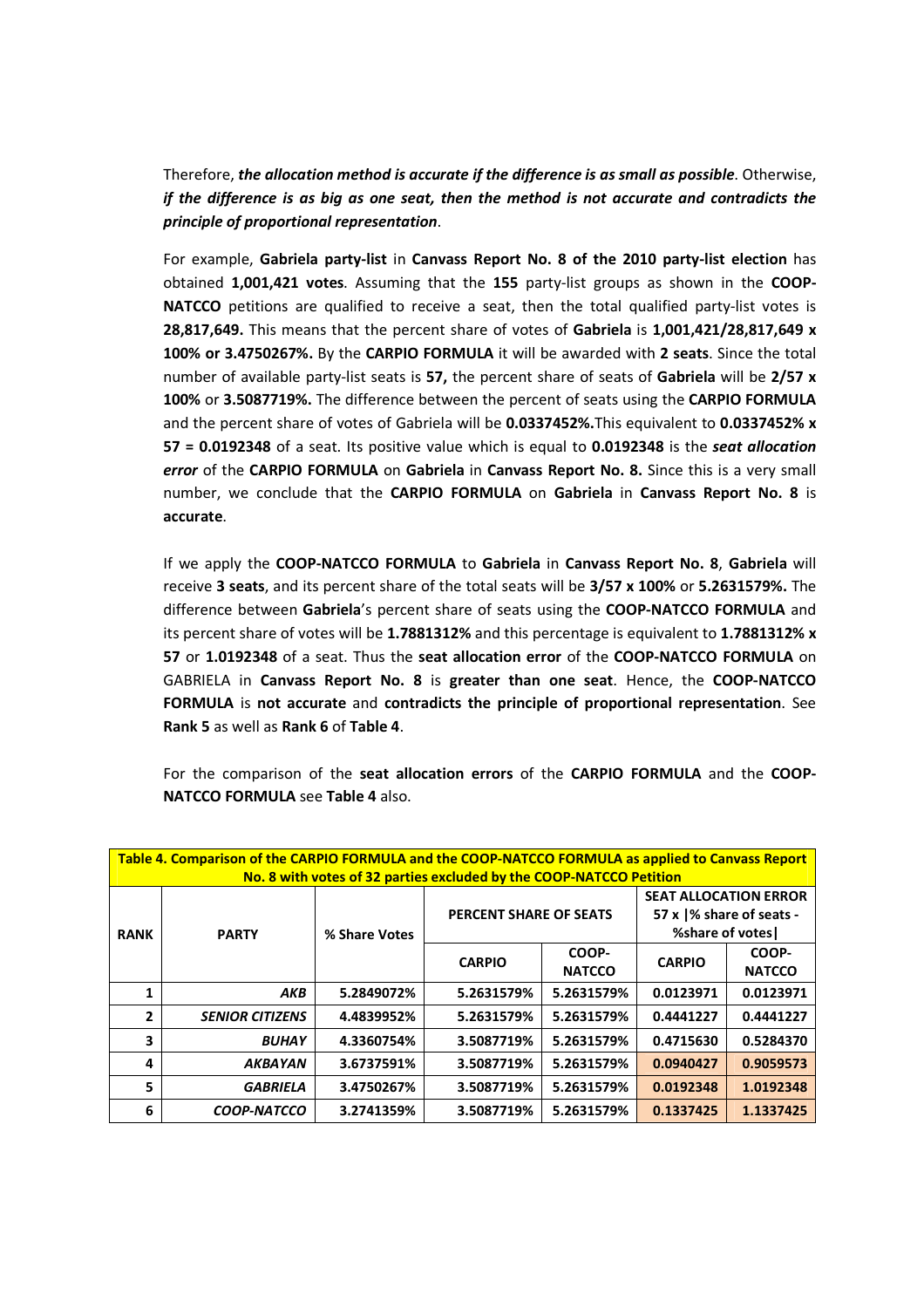| $\overline{\mathbf{z}}$ | 1-CARE              | 2.6679102% | 3.5087719% | 3.5087719% | 0.4792912 | 0.4792912 |
|-------------------------|---------------------|------------|------------|------------|-----------|-----------|
| 8                       | <b>ABONO</b>        | 2.6602274% | 3.5087719% | 3.5087719% | 0.4836704 | 0.4836704 |
| 9                       | <b>BAYAN MUNA</b>   | 2.5887573% | 3.5087719% | 3.5087719% | 0.5244083 | 0.5244083 |
| 10                      | AN WARAY            | 2.4694277% | 3.5087719% | 3.5087719% | 0.5924262 | 0.5924262 |
| 11                      | CIBAC               | 2.2468280% | 3.5087719% | 3.5087719% | 0.7193081 | 0.7193081 |
| 12                      | A TEACHER           | 2.1331546% | 3.5087719% | 3.5087719% | 0.7841019 | 0.7841019 |
| 13                      | <b>AGAP</b>         | 1.7888378% | 1.7543860% | 1.7543860% | 0.0196375 | 0.0196375 |
| 14                      | <b>BUTIL</b>        | 1.7583079% | 1.7543860% | 1.7543860% | 0.0022355 | 0.0022355 |
| 15                      | ABC                 | 1.6277976% | 1.7543860% | 1.7543860% | 0.0721554 | 0.0721554 |
| 16                      | <b>ANAKPAWIS</b>    | 1.5463718% | 1.7543860% | 1.7543860% | 0.1185681 | 0.1185681 |
| 17                      | <b>KABATAAN</b>     | 1.4502328% | 1.7543860% | 1.7543860% | 0.1733673 | 0.1733673 |
| 18                      | <b>LPGMA</b>        | 1.4491120% | 1.7543860% | 1.7543860% | 0.1740062 | 0.1740062 |
| 19                      | <b>ABAMIN</b>       | 1.3047942% | 1.7543860% | 1.7543860% | 0.2562673 | 0.2562673 |
| 20                      | <b>ACT TEACHERS</b> | 1.2824224% | 1.7543860% | 1.7543860% | 0.2690192 | 0.2690192 |
| 21                      | AAMBIS-OWA          | 1.2388554% | 1.7543860% | 1.7543860% | 0.2938524 | 0.2938524 |
| 22                      | YACAP               | 1.1646856% | 1.7543860% | 1.7543860% | 0.3361292 | 0.3361292 |
| 23                      | <b>APEC</b>         | 1.0873857% | 1.7543860% | 1.7543860% | 0.3801901 | 0.3801901 |
| 24                      | ANG KASANGGA        | 1.0284253% | 1.7543860% | 1.7543860% | 0.4137976 | 0.4137976 |
| 25                      | BΗ                  | 1.0163043% | 1.7543860% | 1.7543860% | 0.4207066 | 0.4207066 |
| 26                      | ANAD                | 1.0134657% | 1.7543860% | 1.7543860% | 0.4223245 | 0.4223245 |
| 27                      | ΑG                  | 0.9334870% | 1.7543860% | 1.7543860% | 0.4679124 | 0.4679124 |
| 28                      | <b>AGBIAG</b>       | 0.9101992% | 1.7543860% | 1.7543860% | 0.4811865 | 0.4811865 |
| 29                      | PBA                 | 0.8970128% | 1.7543860% | 1.7543860% | 0.4887027 | 0.4887027 |
| 30                      | ABS                 | 0.8928591% | 1.7543860% | 1.7543860% | 0.4910703 | 0.4910703 |
| 31                      | <b>TUCP</b>         | 0.8488652% | 1.7543860% | 1.7543860% | 0.5161468 | 0.5161468 |
| 32                      | <i><b>AGHAM</b></i> | 0.8394092% | 1.7543860% | 1.7543860% | 0.5215367 | 0.5215367 |
| 33                      | <b>DIWA</b>         | 0.8282251% | 1.7543860% | 1.7543860% | 0.5279117 | 0.5279117 |
| 34                      | <b>KAKUSA</b>       | 0.8144905% | 1.7543860% | 1.7543860% | 0.5357404 | 0.5357404 |
| 35                      | <b>KALINGA</b>      | 0.7953390% | 1.7543860% | 1.7543860% | 0.5466568 | 0.5466568 |
| 36                      | ALAGAD              | 0.7881143% | 1.7543860% | 1.7543860% | 0.5507749 | 0.5507749 |
| 37                      | 1-UTAK              | 0.7634280% | 1.7543860% | 1.7543860% | 0.5648460 | 0.5648460 |
| 38                      | 1 ANG PAMILYA       | 0.7531218% | 1.7543860% | 1.7543860% | 0.5707206 | 0.5707206 |
| 39                      | AVE                 | 0.7452378% | 1.7543860% | 1.7543860% | 0.5752145 | 0.5752145 |
| 40                      | AT                  | 0.6109936% | 1.7543860% | 0.0000000% | 0.6517336 | 0.3482664 |
| 41                      | <b>ATING KOOP</b>   | 0.6027938% | 1.7543860% | 0.0000000% | 0.6564075 | 0.3435925 |
| 42                      | ALIF                | 0.5909712% | 1.7543860% | 0.0000000% | 0.6631464 | 0.3368536 |
| 43                      | ALE                 | 0.5817754% | 1.7543860% | 0.0000000% | 0.6683880 | 0.3316120 |
| 44                      | AA-KASOSYO          | 0.5775350% | 0.0000000% | 0.0000000% | 0.3291949 | 0.3291949 |
| 45                      | ALAY BUHAY          | 0.5661947% | 0.0000000% | 0.0000000% | 0.3227310 | 0.3227310 |
| 46                      | AKMA-PTM            | 0.5610243% | 0.0000000% | 0.0000000% | 0.3197838 | 0.3197838 |
| 47                      | <b>KAAKBAY</b>      | 0.5578005% | 0.0000000% | 0.0000000% | 0.3179463 | 0.3179463 |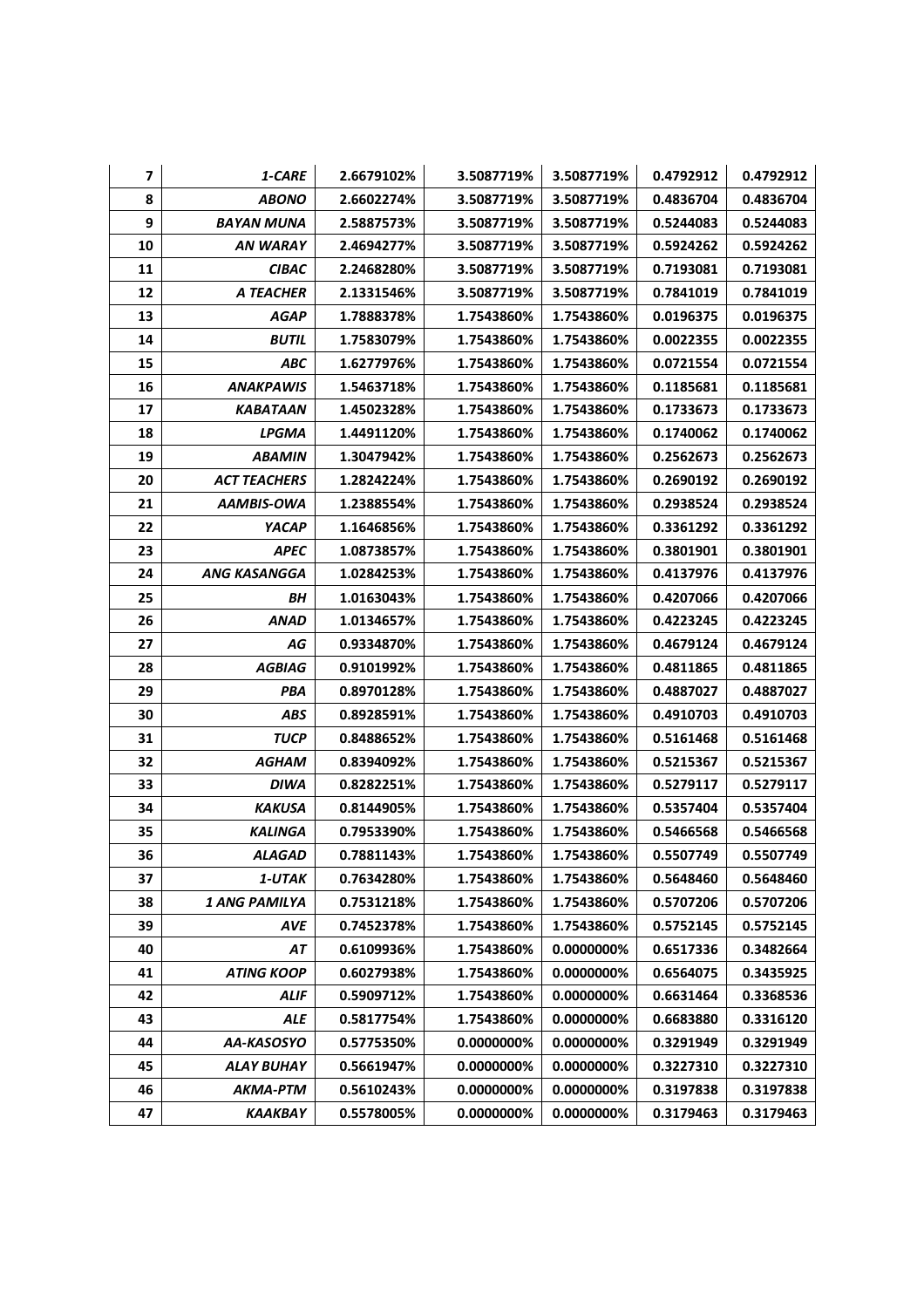| 48 | <b>AMIN</b>             | 0.5473486% | 0.0000000% | 0.0000000% | 0.3119887 | 0.3119887 |
|----|-------------------------|------------|------------|------------|-----------|-----------|
| 49 | <b>VFP</b>              | 0.5350298% | 0.0000000% | 0.0000000% | 0.3049670 | 0.3049670 |
| 50 | <b>ARARO</b>            | 0.5108120% | 0.0000000% | 0.0000000% | 0.2911628 | 0.2911628 |
| 51 | <b>ATONG PAGLAUM</b>    | 0.5046734% | 0.0000000% | 0.0000000% | 0.2876638 | 0.2876638 |
| 52 | <b>PACYAW</b>           | 0.4967477% | 0.0000000% | 0.0000000% | 0.2831462 | 0.2831462 |
| 53 | ATM                     | 0.4927987% | 0.0000000% | 0.0000000% | 0.2808953 | 0.2808953 |
| 54 | ANAK                    | 0.4919902% | 0.0000000% | 0.0000000% | 0.2804344 | 0.2804344 |
| 55 | PM (MANGGAGAWA)         | 0.4858134% | 0.0000000% | 0.0000000% | 0.2769136 | 0.2769136 |
| 56 | <b>ABA</b>              | 0.4783249% | 0.0000000% | 0.0000000% | 0.2726452 | 0.2726452 |
| 57 | <b>ATS</b>              | 0.4743968% | 0.0000000% | 0.0000000% | 0.2704062 | 0.2704062 |
| 58 | <b>KAAGAPAY</b>         | 0.4520494% | 0.0000000% | 0.0000000% | 0.2576681 | 0.2576681 |
| 59 | <b>BANAT</b>            | 0.4388352% | 0.0000000% | 0.0000000% | 0.2501361 | 0.2501361 |
| 60 | 1-ABAA                  | 0.4189585% | 0.0000000% | 0.0000000% | 0.2388064 | 0.2388064 |
| 61 | <b>1GANAP/GUARDIANS</b> | 0.4189342% | 0.0000000% | 0.0000000% | 0.2387925 | 0.2387925 |
| 62 | BABAE KA                | 0.4070388% | 0.0000000% | 0.0000000% | 0.2320121 | 0.2320121 |
| 63 | BANDILA                 | 0.4005462% | 0.0000000% | 0.0000000% | 0.2283113 | 0.2283113 |
| 64 | <b>AHON</b>             | 0.3997446% | 0.0000000% | 0.0000000% | 0.2278544 | 0.2278544 |
| 65 | ADD                     | 0.3992623% | 0.0000000% | 0.0000000% | 0.2275795 | 0.2275795 |
| 66 | <b>KATRIBU</b>          | 0.3986828% | 0.0000000% | 0.0000000% | 0.2272492 | 0.2272492 |
| 67 | <b>ANG LADLAD</b>       | 0.3927697% | 0.0000000% | 0.0000000% | 0.2238787 | 0.2238787 |
| 68 | <b>CONSLA</b>           | 0.3843443% | 0.0000000% | 0.0000000% | 0.2190763 | 0.2190763 |
| 69 | KABAYAN                 | 0.3808048% | 0.0000000% | 0.0000000% | 0.2170588 | 0.2170588 |
| 70 | 1-AHAPO                 | 0.3806070% | 0.0000000% | 0.0000000% | 0.2169460 | 0.2169460 |
| 71 | BINHI                   | 0.3747877% | 0.0000000% | 0.0000000% | 0.2136290 | 0.2136290 |
| 72 | 1-AANI                  | 0.3746662% | 0.0000000% | 0.0000000% | 0.2135598 | 0.2135598 |
| 73 | <b>AKAP BATA</b>        | 0.3718346% | 0.0000000% | 0.0000000% | 0.2119457 | 0.2119457 |
| 74 | AGILA                   | 0.3643913% | 0.0000000% | 0.0000000% | 0.2077030 | 0.2077030 |
| 75 | <b>FIL-MUS</b>          | 0.3597448% | 0.0000000% | 0.0000000% | 0.2050545 | 0.2050545 |
| 76 | ABAKADA                 | 0.3372343% | 0.0000000% | 0.0000000% | 0.1922236 | 0.1922236 |
| 77 | FIRM 24-K               | 0.3340141% | 0.0000000% | 0.0000000% | 0.1903880 | 0.1903880 |
| 78 | <b>BUKID</b>            | 0.3279345% | 0.0000000% | 0.0000000% | 0.1869226 | 0.1869226 |
| 79 | <b>ABA ILONGGO</b>      | 0.3254221% | 0.0000000% | 0.0000000% | 0.1854906 | 0.1854906 |
| 80 | AMANA                   | 0.3143525% | 0.0000000% | 0.0000000% | 0.1791809 | 0.1791809 |
| 81 | AKO                     | 0.3127146% | 0.0000000% | 0.0000000% | 0.1782473 | 0.1782473 |
| 82 | <b>PCL</b>              | 0.3064927% | 0.0000000% | 0.0000000% | 0.1747009 | 0.1747009 |
| 83 | <b>ABROAD</b>           | 0.3062082% | 0.0000000% | 0.0000000% | 0.1745387 | 0.1745387 |
| 84 | <b>COCOFED</b>          | 0.3057189% | 0.0000000% | 0.0000000% | 0.1742598 | 0.1742598 |
| 85 | <b>COFA</b>             | 0.2990598% | 0.0000000% | 0.0000000% | 0.1704641 | 0.1704641 |
| 86 | <b>WOMENPOWER</b>       | 0.2988724% | 0.0000000% | 0.0000000% | 0.1703573 | 0.1703573 |
| 87 | 1ST KABAGIS             | 0.2930565% | 0.0000000% | 0.0000000% | 0.1670422 | 0.1670422 |
| 88 | <b>ALYANSA NG OFW</b>   | 0.2868208% | 0.0000000% | 0.0000000% | 0.1634878 | 0.1634878 |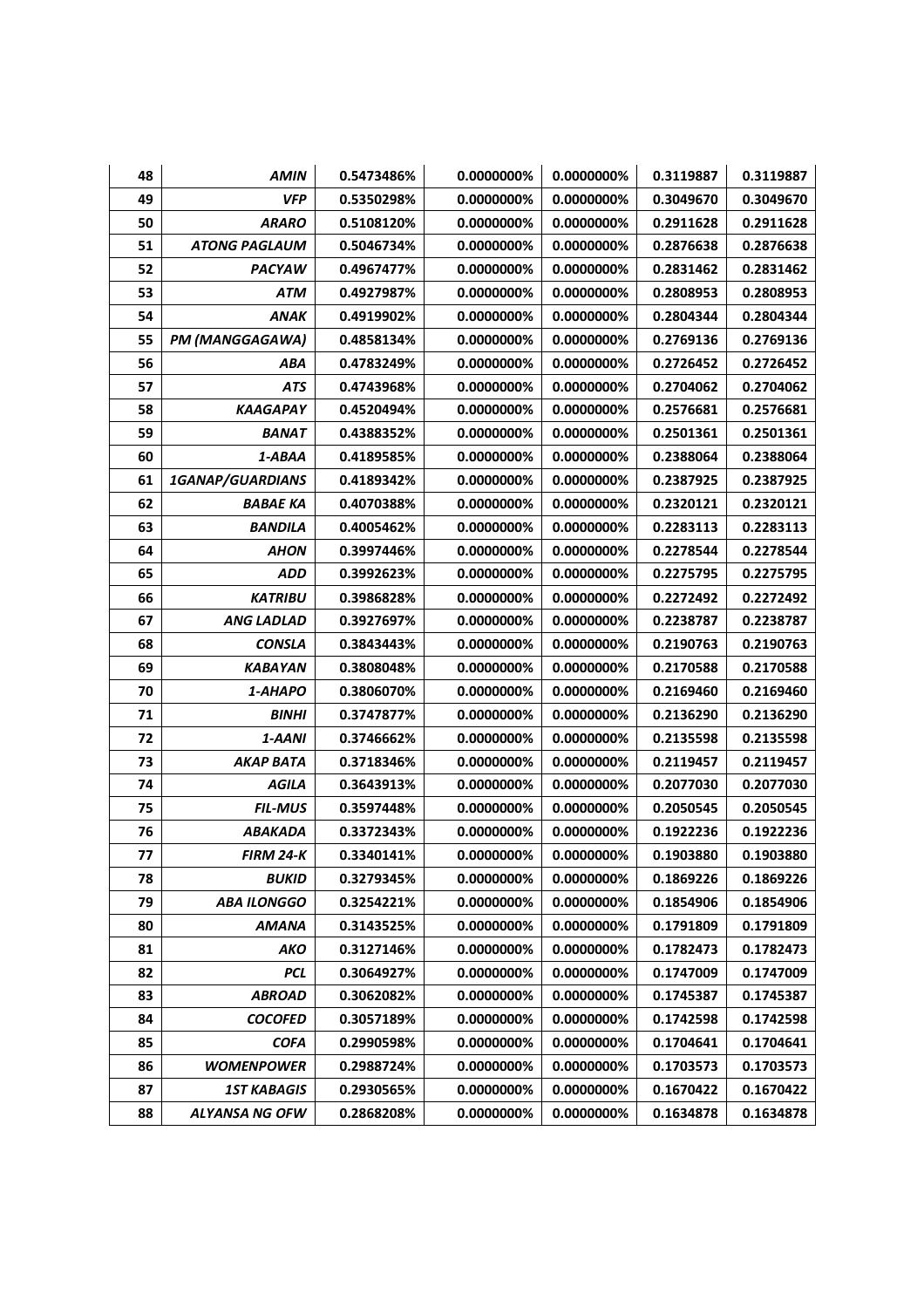| 89  | <b>LYPAD</b>              | 0.2846068% | 0.0000000% | 0.0000000% | 0.1622259 | 0.1622259 |
|-----|---------------------------|------------|------------|------------|-----------|-----------|
| 90  | <b>KATUTUBO</b>           | 0.2774099% | 0.0000000% | 0.0000000% | 0.1581236 | 0.1581236 |
| 91  | <b>A TAMBAY</b>           | 0.2734158% | 0.0000000% | 0.0000000% | 0.1558470 | 0.1558470 |
| 92  | BANTAY                    | 0.2657434% | 0.0000000% | 0.0000000% | 0.1514737 | 0.1514737 |
| 93  | A-IPRA                    | 0.2620200% | 0.0000000% | 0.0000000% | 0.1493514 | 0.1493514 |
| 94  | <b>ALIM</b>               | 0.2576026% | 0.0000000% | 0.0000000% | 0.1468335 | 0.1468335 |
| 95  | 1-TUBIG                   | 0.2567281% | 0.0000000% | 0.0000000% | 0.1463350 | 0.1463350 |
| 96  | AME                       | 0.2474178% | 0.0000000% | 0.0000000% | 0.1410282 | 0.1410282 |
| 97  | <b>APO</b>                | 0.2446695% | 0.0000000% | 0.0000000% | 0.1394616 | 0.1394616 |
| 98  | <b>BIYAHENG PINOY</b>     | 0.2439338% | 0.0000000% | 0.0000000% | 0.1390423 | 0.1390423 |
| 99  | BAYANI                    | 0.2425111% | 0.0000000% | 0.0000000% | 0.1382313 | 0.1382313 |
| 100 | ALMA                      | 0.2423862% | 0.0000000% | 0.0000000% | 0.1381601 | 0.1381601 |
| 101 | <b>VENDORS PARTY LIST</b> | 0.2380000% | 0.0000000% | 0.0000000% | 0.1356600 | 0.1356600 |
| 102 | <b>ORAGON</b>             | 0.2331488% | 0.0000000% | 0.0000000% | 0.1328948 | 0.1328948 |
| 103 | <b>CHINOY</b>             | 0.2314831% | 0.0000000% | 0.0000000% | 0.1319454 | 0.1319454 |
| 104 | <b>APOI</b>               | 0.2305636% | 0.0000000% | 0.0000000% | 0.1314212 | 0.1314212 |
| 105 | <b>PEP</b>                | 0.2262121% | 0.0000000% | 0.0000000% | 0.1289409 | 0.1289409 |
| 106 | ADAM                      | 0.2168775% | 0.0000000% | 0.0000000% | 0.1236202 | 0.1236202 |
| 107 | AMA                       | 0.2147955% | 0.0000000% | 0.0000000% | 0.1224334 | 0.1224334 |
| 108 | A BLESSED PARTY-LIST      | 0.2145283% | 0.0000000% | 0.0000000% | 0.1222811 | 0.1222811 |
| 109 | SB                        | 0.2101594% | 0.0000000% | 0.0000000% | 0.1197909 | 0.1197909 |
| 110 | <b>ARC</b>                | 0.1989683% | 0.0000000% | 0.0000000% | 0.1134120 | 0.1134120 |
| 111 | AANI                      | 0.1969002% | 0.0000000% | 0.0000000% | 0.1122331 | 0.1122331 |
| 112 | <b>ABP-BICOLNON</b>       | 0.1904146% | 0.0000000% | 0.0000000% | 0.1085363 | 0.1085363 |
| 113 | AKO BAHAY                 | 0.1854315% | 0.0000000% | 0.0000000% | 0.1056960 | 0.1056960 |
| 114 | <b>ADD-TRIBAL</b>         | 0.1835715% | 0.0000000% | 0.0000000% | 0.1046358 | 0.1046358 |
| 115 | <b>KLBP</b>               | 0.1739385% | 0.0000000% | 0.0000000% | 0.0991450 | 0.0991450 |
| 116 | <b>AMANG</b>              | 0.1730918% | 0.0000000% | 0.0000000% | 0.0986624 | 0.0986624 |
| 117 | ALON                      | 0.1728559% | 0.0000000% | 0.0000000% | 0.0985279 | 0.0985279 |
| 118 | AAMA                      | 0.1718426% | 0.0000000% | 0.0000000% | 0.0979503 | 0.0979503 |
| 119 | AGRI                      | 0.1706940% | 0.0000000% | 0.0000000% | 0.0972956 | 0.0972956 |
| 120 | ANAKALUSUGAN              | 0.1646422% | 0.0000000% | 0.0000000% | 0.0938460 | 0.0938460 |
| 121 | BIDA                      | 0.1581774% | 0.0000000% | 0.0000000% | 0.0901611 | 0.0901611 |
| 122 | KALAHI                    | 0.1575389% | 0.0000000% | 0.0000000% | 0.0897972 | 0.0897972 |
| 123 | <b>GREEN FORCE</b>        | 0.1513829% | 0.0000000% | 0.0000000% | 0.0862883 | 0.0862883 |
| 124 | ASAHAN MO                 | 0.1428638% | 0.0000000% | 0.0000000% | 0.0814324 | 0.0814324 |
| 125 | ARAL                      | 0.1423364% | 0.0000000% | 0.0000000% | 0.0811317 | 0.0811317 |
| 126 | <b>AKO AGILA</b>          | 0.1364823% | 0.0000000% | 0.0000000% | 0.0777949 | 0.0777949 |
| 127 | YES WE CAN                | 0.1267869% | 0.0000000% | 0.0000000% | 0.0722685 | 0.0722685 |
| 128 | PM (MASDA)                | 0.1204505% | 0.0000000% | 0.0000000% | 0.0686568 | 0.0686568 |
| 129 | <b>OPO</b>                | 0.1190486% | 0.0000000% | 0.0000000% | 0.0678577 | 0.0678577 |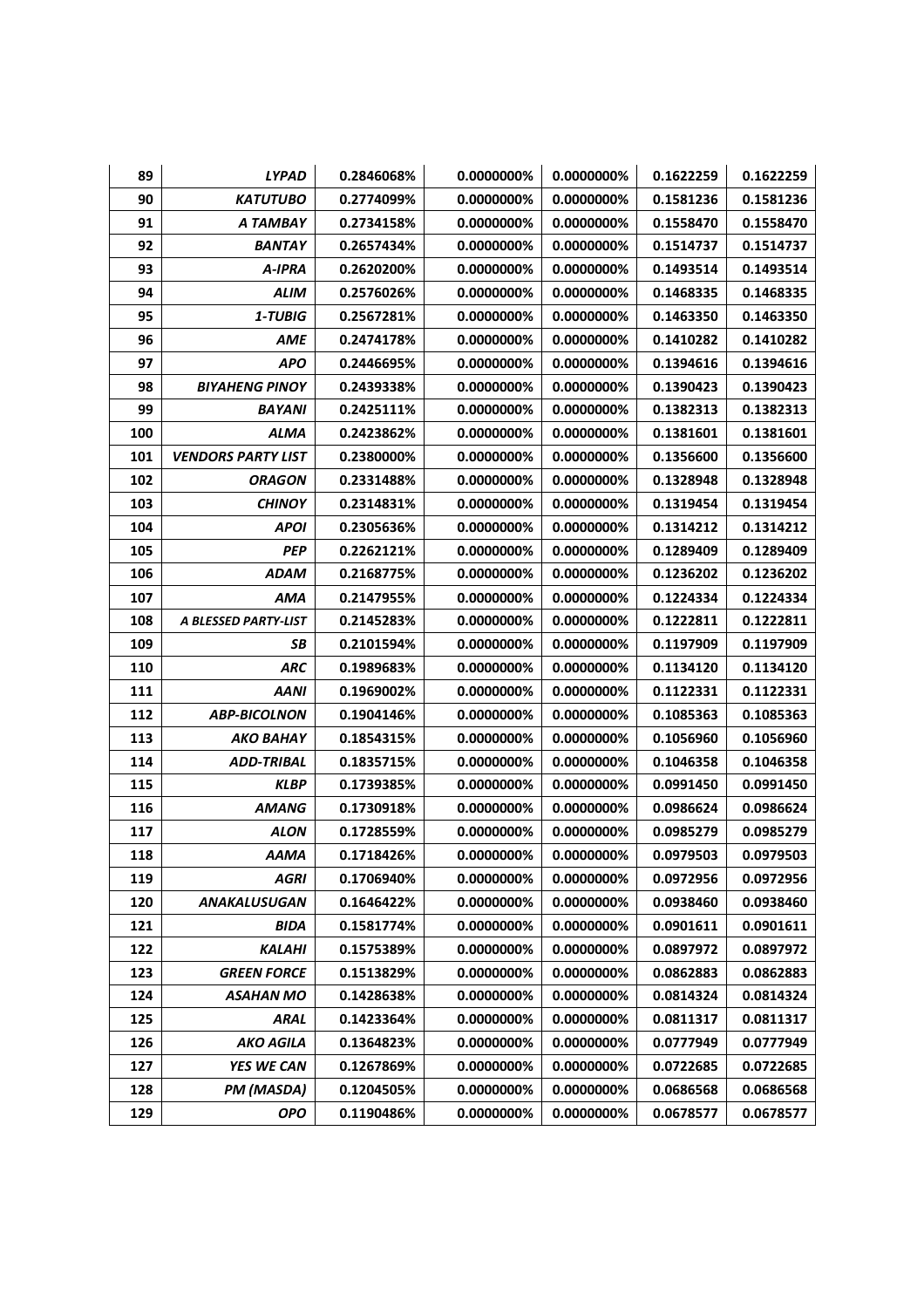| 130 | <b>BAGO</b>             | 0.1140378% | 0.0000000%                            | 0.0000000% | 0.0650015     | 0.0650015                     |
|-----|-------------------------|------------|---------------------------------------|------------|---------------|-------------------------------|
| 131 | <b>ABANG LINGKOD</b>    | 0.1110743% | 0.0000000%                            | 0.0000000% | 0.0633123     | 0.0633123                     |
| 132 | <b>KASAPI</b>           | 0.1094086% | 0.0000000%                            | 0.0000000% | 0.0623629     | 0.0623629                     |
| 133 | <b>ALMANA</b>           | 0.1091692% | 0.0000000%                            | 0.0000000% | 0.0622265     | 0.0622265                     |
| 134 | <b>ANUPA</b>            | 0.1081629% | 0.0000000%                            | 0.0000000% | 0.0616528     | 0.0616528                     |
| 135 | 1-AK                    | 0.1057893% | 0.0000000%                            | 0.0000000% | 0.0602999     | 0.0602999                     |
| 136 | <b>UNI-MAD</b>          | 0.1056991% | 0.0000000%                            | 0.0000000% | 0.0602485     | 0.0602485                     |
| 137 | <b>SABOD</b>            | 0.1036656% | 0.0000000%                            | 0.0000000% | 0.0590894     | 0.0590894                     |
| 138 | <b>SMART</b>            | 0.0987138% | 0.0000000%                            | 0.0000000% | 0.0562669     | 0.0562669                     |
| 139 | <b>ADA</b>              | 0.0935295% | 0.0000000%                            | 0.0000000% | 0.0533118     | 0.0533118                     |
| 140 | <b>1ST PRISA</b>        | 0.0934323% | 0.0000000%                            | 0.0000000% | 0.0532564     | 0.0532564                     |
| 141 | <b>ABANTE KA</b>        | 0.0888379% | 0.0000000%                            | 0.0000000% | 0.0506376     | 0.0506376                     |
| 142 | <b>BANGON TRANSPORT</b> | 0.0883764% | 0.0000000%                            | 0.0000000% | 0.0503745     | 0.0503745                     |
| 143 | <b>IVAP</b>             | 0.0847710% | 0.0000000%                            | 0.0000000% | 0.0483195     | 0.0483195                     |
| 144 | <b>AAPS</b>             | 0.0715846% | 0.0000000%                            | 0.0000000% | 0.0408032     | 0.0408032                     |
| 145 | <b>ARCAPP</b>           | 0.0676738% | 0.0000000%                            | 0.0000000% | 0.0385741     | 0.0385741                     |
| 146 | <b>BIGKIS</b>           | 0.0658242% | 0.0000000%                            | 0.0000000% | 0.0375198     | 0.0375198                     |
| 147 | AMS                     | 0.0606573% | 0.0000000%                            | 0.0000000% | 0.0345746     | 0.0345746                     |
| 148 | <b>ABAY PARAK</b>       | 0.0588598% | 0.0000000%                            | 0.0000000% | 0.0335501     | 0.0335501                     |
| 149 | <b>AFPSEGCO</b>         | 0.0538351% | 0.0000000%                            | 0.0000000% | 0.0306860     | 0.0306860                     |
| 150 | <b>BUKLOD FILIPINA</b>  | 0.0428002% | 0.0000000%                            | 0.0000000% | 0.0243961     | 0.0243961                     |
| 151 | <b>ANG PDR</b>          | 0.0404995% | 0.0000000%                            | 0.0000000% | 0.0230847     | 0.0230847                     |
| 152 | <b>ABOT TANAW</b>       | 0.0357767% | 0.0000000%                            | 0.0000000% | 0.0203927     | 0.0203927                     |
| 153 | <b>ALLUMAD</b>          | 0.0226597% | 0.0000000%                            | 0.0000000% | 0.0129160     | 0.0129160                     |
| 154 | <b>CPM</b>              | 0.0154697% | 0.0000000%                            | 0.0000000% | 0.0088177     | 0.0088177                     |
| 155 | <b>ANG NICP</b>         | 0.0041398% | 0.0000000%                            | 0.0000000% | 0.0023597     | 0.0023597                     |
|     |                         |            | <b>Total Seat Allocation Errors =</b> |            | 33.9775719    | 35.5670093                    |
|     |                         |            |                                       |            | <b>CARPIO</b> | <b>COOP-</b><br><b>NATCCO</b> |

Also, if two seat allocation methods follows the principle of proportional representation (that is, all of their seat allocation errors are less than one), then the *first allocation method is more accurate than the second method if the sum of all the seat allocation errors is nearer to zero as compared to the corresponding sum of the other method*.

Even if the **COOP-NATCCO FORMULA** does not contradict the principle of proportional representation, the **CARPIO FORMULA** is more accurate than that of the **COOP-NATCCO FORMULA**, since the sum of the seat allocation errors of the **CARPIO FORMULA** is less than that of the **COOP-NATCCO FORMULA (see last row of Table 4)**.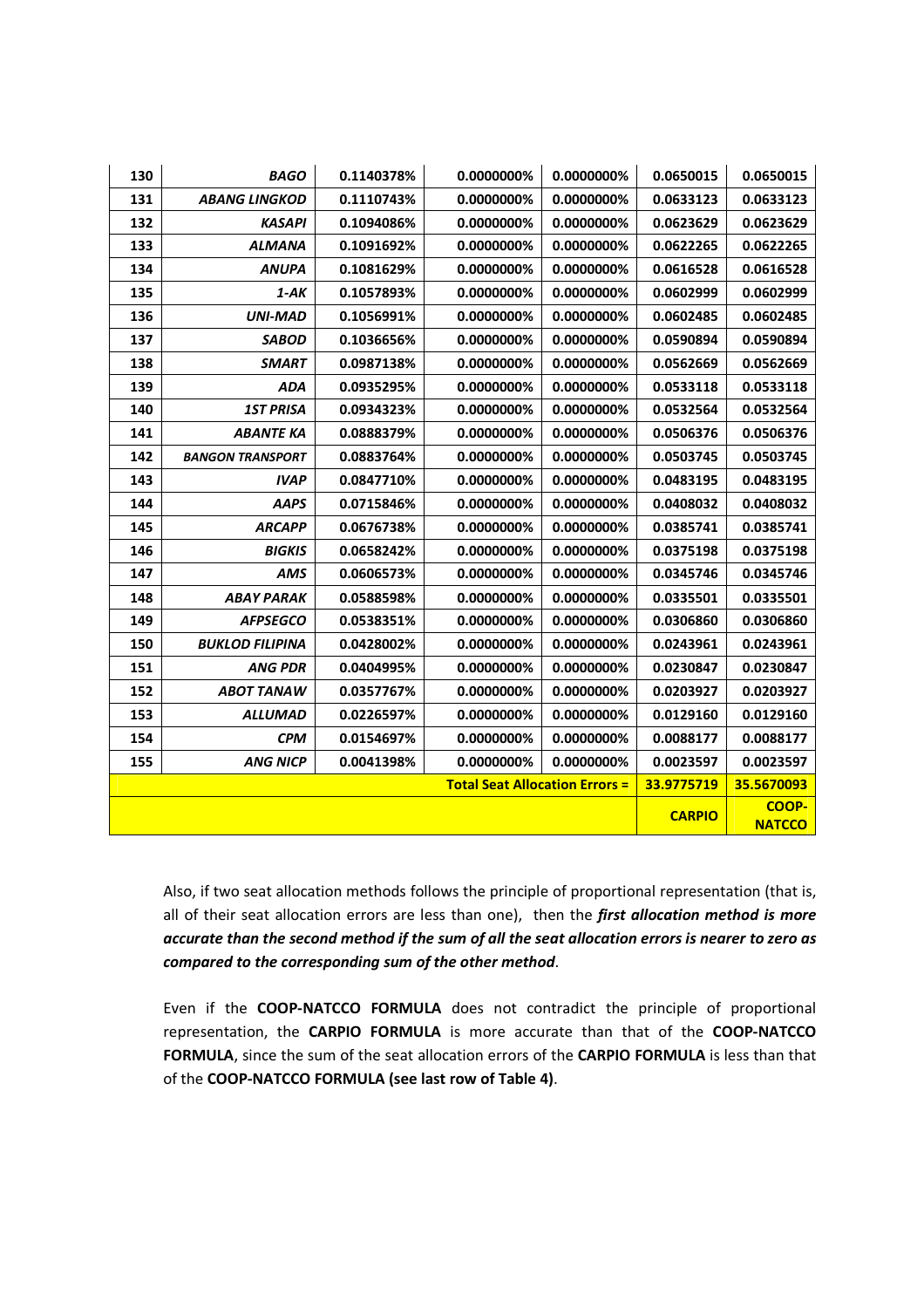**8.** If **COOP-NATCCO** wants to formulate a more accurate method than that of the **CARPIO FORMULA**, it should first make some minor changes in the second round of its allocation method before applying the **Greatest-Remainder Rule** in the third round. Instead of multiplying the percentage share of votes of a party to the difference of the total number of available seats and the number of seats allocated in the first round, **COOP-NATCCO** should multiply the percentage share of votes of a party to the total number of available seats, then subtract the number of seat allocated to the given party in the first round. The number of seats that will be allocated in the second round is equivalent to the **whole value** of the product. The **remainder** for the third round is obtained by subtracting the number of seats allocated in the second round from the corresponding product.

If we apply this new method to **Canvass Report No.8** with the votes of the 32 party-list groups excluded by the **COOP-NATCCO petition**, we **have 44 winning party-list groups**. See **Table 5**.

| Table 5. The New Method as applied to Canvass Report No. 8 with votes of 32 parties excluded by the COOP-NATCCO Petition |                        |                            |                  |                                           |              |                  |                             |                  |                                  |  |
|--------------------------------------------------------------------------------------------------------------------------|------------------------|----------------------------|------------------|-------------------------------------------|--------------|------------------|-----------------------------|------------------|----------------------------------|--|
| <b>RANK</b>                                                                                                              | <b>PARTY</b>           | % Share of<br><b>Votes</b> | 1st<br><b>Rd</b> | % share of<br>Votes x 57 -<br>1st rd seat | 2nd<br>Rd    | <b>Remainder</b> | <b>Rank of</b><br>Remainder | 3rd<br><b>Rd</b> | <b>Seats</b><br><b>Allocated</b> |  |
| $\mathbf{1}$                                                                                                             | <b>AKB</b>             | 5.2849072%                 | $\mathbf{1}$     | 2.0123971                                 | $\mathbf{2}$ | 0.0123971        |                             | 0                | 3                                |  |
| $\mathbf{2}$                                                                                                             | <b>SENIOR CITIZENS</b> | 4.4839952%                 | $\mathbf{1}$     | 1.5558773                                 | $\mathbf{1}$ | 0.5558773        | 15                          | 1                | 3                                |  |
| 3                                                                                                                        | <b>BUHAY</b>           | 4.3360754%                 | $\mathbf{1}$     | 1.4715630                                 | 1            | 0.4715630        | 26                          | 1                | 3                                |  |
| 4                                                                                                                        | <b>AKBAYAN</b>         | 3.6737591%                 | 1                | 1.0940427                                 | 1            | 0.0940427        |                             | 0                | $\overline{2}$                   |  |
| 5                                                                                                                        | <b>GABRIELA</b>        | 3.4750267%                 | $\mathbf{1}$     | 0.9807652                                 | $\mathbf{0}$ | 0.9807652        | $\mathbf{1}$                | 1                | $\mathbf{2}$                     |  |
| 6                                                                                                                        | <b>COOP-NATCCO</b>     | 3.2741359%                 | $\mathbf{1}$     | 0.8662575                                 | 0            | 0.8662575        | 4                           | 1                | $\mathbf{2}$                     |  |
| 7                                                                                                                        | 1-CARE                 | 2.6679102%                 | 1                | 0.5207088                                 | 0            | 0.5207088        | 17                          | 1                | $\mathbf{2}$                     |  |
| 8                                                                                                                        | <b>ABONO</b>           | 2.6602274%                 | 1                | 0.5163296                                 | 0            | 0.5163296        | 19                          | 1                | $\mathbf{2}$                     |  |
| 9                                                                                                                        | <b>BAYAN MUNA</b>      | 2.5887573%                 | 1                | 0.4755917                                 | 0            | 0.4755917        | 24                          | 1                | $\mathbf{2}$                     |  |
| 10                                                                                                                       | <b>AN WARAY</b>        | 2.4694277%                 | $\mathbf{1}$     | 0.4075738                                 | 0            | 0.4075738        | 33                          | 1                | $\mathbf{2}$                     |  |
| 11                                                                                                                       | <b>CIBAC</b>           | 2.2468280%                 | $\mathbf{1}$     | 0.2806919                                 | 0            | 0.2806919        |                             | 0                | $\mathbf{1}$                     |  |
| 12                                                                                                                       | A TEACHER              | 2.1331546%                 | $\mathbf{1}$     | 0.2158981                                 | $\pmb{0}$    | 0.2158981        |                             | 0                | $\mathbf{1}$                     |  |
| 13                                                                                                                       | <b>AGAP</b>            | 1.7888378%                 | $\mathbf 0$      | 1.0196375                                 | 1            | 0.0196375        |                             | 0                | $\mathbf{1}$                     |  |
| 14                                                                                                                       | <b>BUTIL</b>           | 1.7583079%                 | 0                | 1.0022355                                 | 1            | 0.0022355        |                             | 0                | 1                                |  |
| 15                                                                                                                       | <b>ABC</b>             | 1.6277976%                 | 0                | 0.9278446                                 | $\mathbf{0}$ | 0.9278446        | 2                           | 1                | $\mathbf{1}$                     |  |
| 16                                                                                                                       | <b>ANAKPAWIS</b>       | 1.5463718%                 | 0                | 0.8814319                                 | $\mathbf{0}$ | 0.8814319        | 3                           | 1                | $\mathbf 1$                      |  |
| 17                                                                                                                       | <b>KABATAAN</b>        | 1.4502328%                 | 0                | 0.8266327                                 | 0            | 0.8266327        | 5                           | 1                | $\mathbf{1}$                     |  |
| 18                                                                                                                       | <b>LPGMA</b>           | 1.4491120%                 | 0                | 0.8259938                                 | $\mathbf 0$  | 0.8259938        | 6                           | 1                | $\mathbf{1}$                     |  |
| 19                                                                                                                       | <b>ABAMIN</b>          | 1.3047942%                 | $\mathbf 0$      | 0.7437327                                 | $\mathbf 0$  | 0.7437327        | 7                           | 1                | $\mathbf 1$                      |  |
| 20                                                                                                                       | <b>ACT TEACHERS</b>    | 1.2824224%                 | $\mathbf 0$      | 0.7309808                                 | 0            | 0.7309808        | 8                           | 1                | $\mathbf 1$                      |  |
| 21                                                                                                                       | <b>AAMBIS-OWA</b>      | 1.2388554%                 | 0                | 0.7061476                                 | 0            | 0.7061476        | 9                           | 1                | 1                                |  |
| 22                                                                                                                       | <b>YACAP</b>           | 1.1646856%                 | $\pmb{0}$        | 0.6638708                                 | $\mathbf 0$  | 0.6638708        | 10                          | 1                | $\mathbf{1}$                     |  |
| 23                                                                                                                       | <b>APEC</b>            | 1.0873857%                 | $\pmb{0}$        | 0.6198099                                 | $\mathbf 0$  | 0.6198099        | 11                          | 1                | $\mathbf{1}$                     |  |
| 24                                                                                                                       | <b>ANG KASANGGA</b>    | 1.0284253%                 | 0                | 0.5862024                                 | $\mathbf{0}$ | 0.5862024        | 12                          | $\mathbf{1}$     | $\mathbf{1}$                     |  |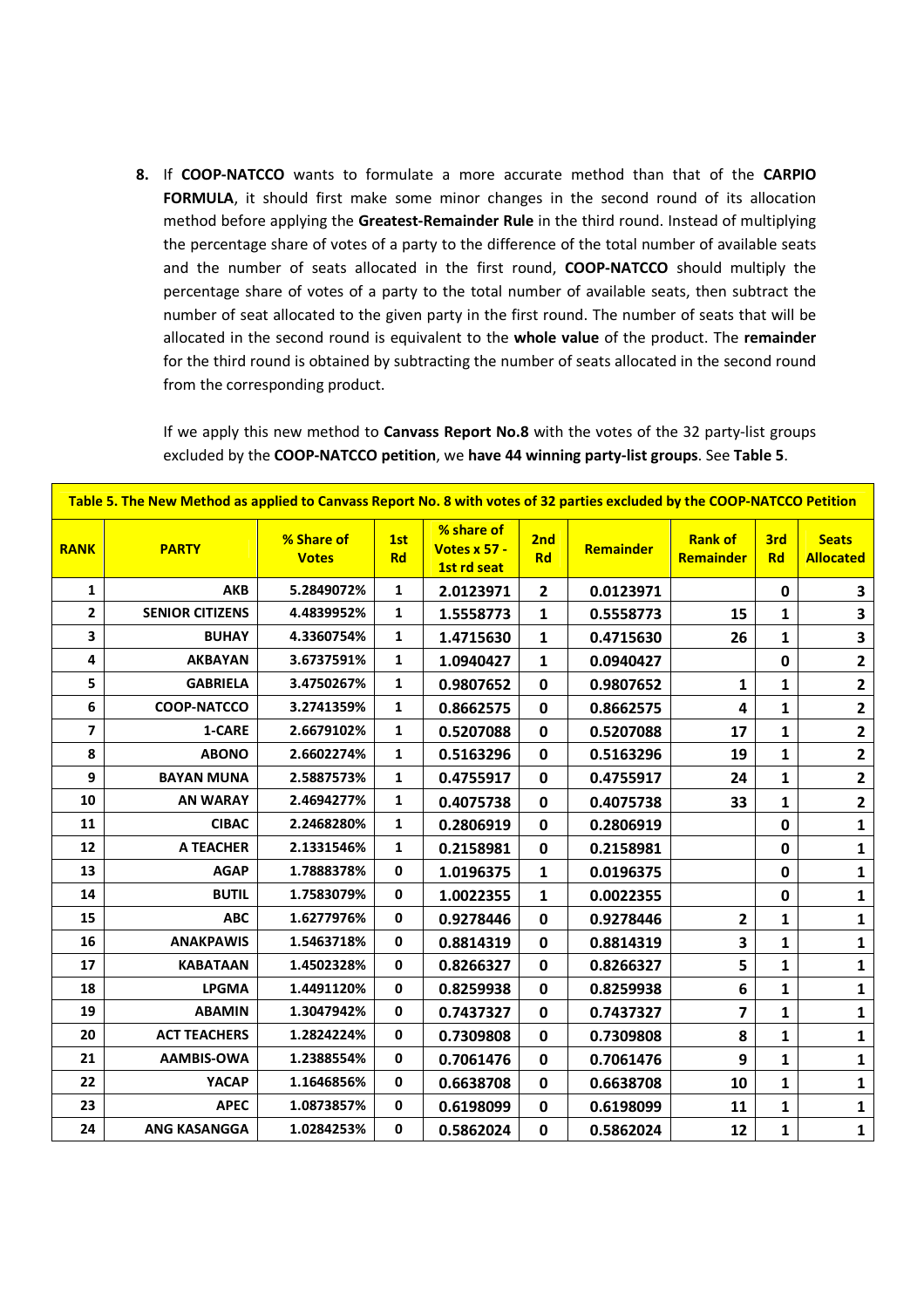| 25 | BH                   | 1.0163043% | 0            | 0.5792934 | 0           | 0.5792934 | 13 | 1            | 1            |
|----|----------------------|------------|--------------|-----------|-------------|-----------|----|--------------|--------------|
| 26 | <b>ANAD</b>          | 1.0134657% | 0            | 0.5776755 | $\mathbf 0$ | 0.5776755 | 14 | 1            | 1            |
| 27 | AG                   | 0.9334870% | 0            | 0.5320876 | 0           | 0.5320876 | 16 | 1            | 1            |
| 28 | <b>AGBIAG</b>        | 0.9101992% | 0            | 0.5188135 | $\mathbf 0$ | 0.5188135 | 18 | 1            | 1            |
| 29 | <b>PBA</b>           | 0.8970128% | 0            | 0.5112973 | $\mathbf 0$ | 0.5112973 | 20 | 1            | 1            |
| 30 | <b>ABS</b>           | 0.8928591% | 0            | 0.5089297 | $\mathbf 0$ | 0.5089297 | 21 | 1            | 1            |
| 31 | <b>TUCP</b>          | 0.8488652% | 0            | 0.4838532 | $\mathbf 0$ | 0.4838532 | 22 | 1            | 1            |
| 32 | <b>AGHAM</b>         | 0.8394092% | 0            | 0.4784633 | $\mathbf 0$ | 0.4784633 | 23 | $\mathbf{1}$ | 1            |
| 33 | <b>DIWA</b>          | 0.8282251% | 0            | 0.4720883 | 0           | 0.4720883 | 25 | 1            | 1            |
| 34 | <b>KAKUSA</b>        | 0.8144905% | 0            | 0.4642596 | $\mathbf 0$ | 0.4642596 | 27 | 1            | 1            |
| 35 | <b>KALINGA</b>       | 0.7953390% | 0            | 0.4533432 | 0           | 0.4533432 | 28 | $\mathbf{1}$ | 1            |
| 36 | <b>ALAGAD</b>        | 0.7881143% | 0            | 0.4492251 | $\mathbf 0$ | 0.4492251 | 29 | $\mathbf{1}$ | $\mathbf{1}$ |
| 37 | 1-UTAK               | 0.7634280% | 0            | 0.4351540 | 0           | 0.4351540 | 30 | $\mathbf{1}$ | $\mathbf{1}$ |
| 38 | <b>1 ANG PAMILYA</b> | 0.7531218% | $\mathbf{0}$ | 0.4292794 | 0           | 0.4292794 | 31 | $\mathbf{1}$ | 1            |
| 39 | <b>AVE</b>           | 0.7452378% | 0            | 0.4247855 | $\mathbf 0$ | 0.4247855 | 32 | 1            | 1            |
| 40 | <b>AT</b>            | 0.6109936% | 0            | 0.3482664 | $\mathbf 0$ | 0.3482664 | 34 | 1            | 1            |
| 41 | <b>ATING KOOP</b>    | 0.6027938% | 0            | 0.3435925 | 0           | 0.3435925 | 35 | 1            | 1            |
| 42 | <b>ALIF</b>          | 0.5909712% | $\mathbf{0}$ | 0.3368536 | $\mathbf 0$ | 0.3368536 | 36 | 1            | 1            |
| 43 | <b>ALE</b>           | 0.5817754% | 0            | 0.3316120 | 0           | 0.3316120 | 37 | 1            | 1            |
| 44 | AA-KASOSYO           | 0.5775350% | 0            | 0.3291949 | $\mathbf 0$ | 0.3291949 | 38 | 1            | 1            |
| 45 | <b>ALAY BUHAY</b>    | 0.5661947% | 0            | 0.3227310 | 0           | 0.3227310 |    | 0            | $\pmb{0}$    |
| 46 | AKMA-PTM             | 0.5610243% | $\mathbf 0$  | 0.3197838 | $\mathbf 0$ | 0.3197838 |    | $\pmb{0}$    | $\pmb{0}$    |
| 47 | <b>KAAKBAY</b>       | 0.5578005% | 0            | 0.3179463 | $\mathbf 0$ | 0.3179463 |    | $\pmb{0}$    | $\pmb{0}$    |
| 48 | <b>AMIN</b>          | 0.5473486% | 0            | 0.3119887 | $\mathbf 0$ | 0.3119887 |    | $\pmb{0}$    | $\pmb{0}$    |
| 49 | <b>VFP</b>           | 0.5350298% | 0            | 0.3049670 | $\mathbf 0$ | 0.3049670 |    | 0            | $\pmb{0}$    |
| 50 | <b>ARARO</b>         | 0.5108120% | 0            | 0.2911628 | $\mathbf 0$ | 0.2911628 |    | $\mathbf 0$  | $\pmb{0}$    |
| 51 | <b>ATONG PAGLAUM</b> | 0.5046734% | 0            | 0.2876638 | 0           | 0.2876638 |    | $\pmb{0}$    | $\pmb{0}$    |
| 52 | <b>PACYAW</b>        | 0.4967477% | 0            | 0.2831462 | 0           | 0.2831462 |    | $\mathbf 0$  | $\pmb{0}$    |
| 53 | <b>ATM</b>           | 0.4927987% | 0            | 0.2808953 | 0           | 0.2808953 |    | $\mathbf 0$  | $\pmb{0}$    |
| 54 | <b>ANAK</b>          | 0.4919902% | $\mathbf{0}$ | 0.2804344 | 0           | 0.2804344 |    | 0            | $\mathbf 0$  |
| 55 | PM (MANGGAGAWA)      | 0.4858134% | 0            | 0.2769136 | $\mathbf 0$ | 0.2769136 |    | $\mathbf 0$  | $\pmb{0}$    |
| 56 | ABA                  | 0.4783249% | 0            | 0.2726452 | 0           | 0.2726452 |    | 0            | 0            |
| 57 | <b>ATS</b>           | 0.4743968% | 0            | 0.2704062 | 0           | 0.2704062 |    | $\mathbf 0$  | $\pmb{0}$    |
| 58 | <b>KAAGAPAY</b>      | 0.4520494% | 0            | 0.2576681 | 0           | 0.2576681 |    | 0            | 0            |
| 59 | <b>BANAT</b>         | 0.4388352% | 0            | 0.2501361 | 0           | 0.2501361 |    | 0            | 0            |
| 60 | 1-ABAA               | 0.4189585% | 0            | 0.2388064 | 0           | 0.2388064 |    | 0            | 0            |
| 61 | 1GANAP/GUARDIANS     | 0.4189342% | 0            | 0.2387925 | 0           | 0.2387925 |    | 0            | 0            |
| 62 | <b>BABAE KA</b>      | 0.4070388% | 0            | 0.2320121 | 0           | 0.2320121 |    | 0            | 0            |
| 63 | <b>BANDILA</b>       | 0.4005462% | 0            | 0.2283113 | 0           | 0.2283113 |    | 0            | 0            |
| 64 | <b>AHON</b>          | 0.3997446% | 0            | 0.2278544 | 0           | 0.2278544 |    | 0            | 0            |
| 65 | <b>ADD</b>           | 0.3992623% | 0            | 0.2275795 | $\mathbf 0$ | 0.2275795 |    | $\pmb{0}$    | 0            |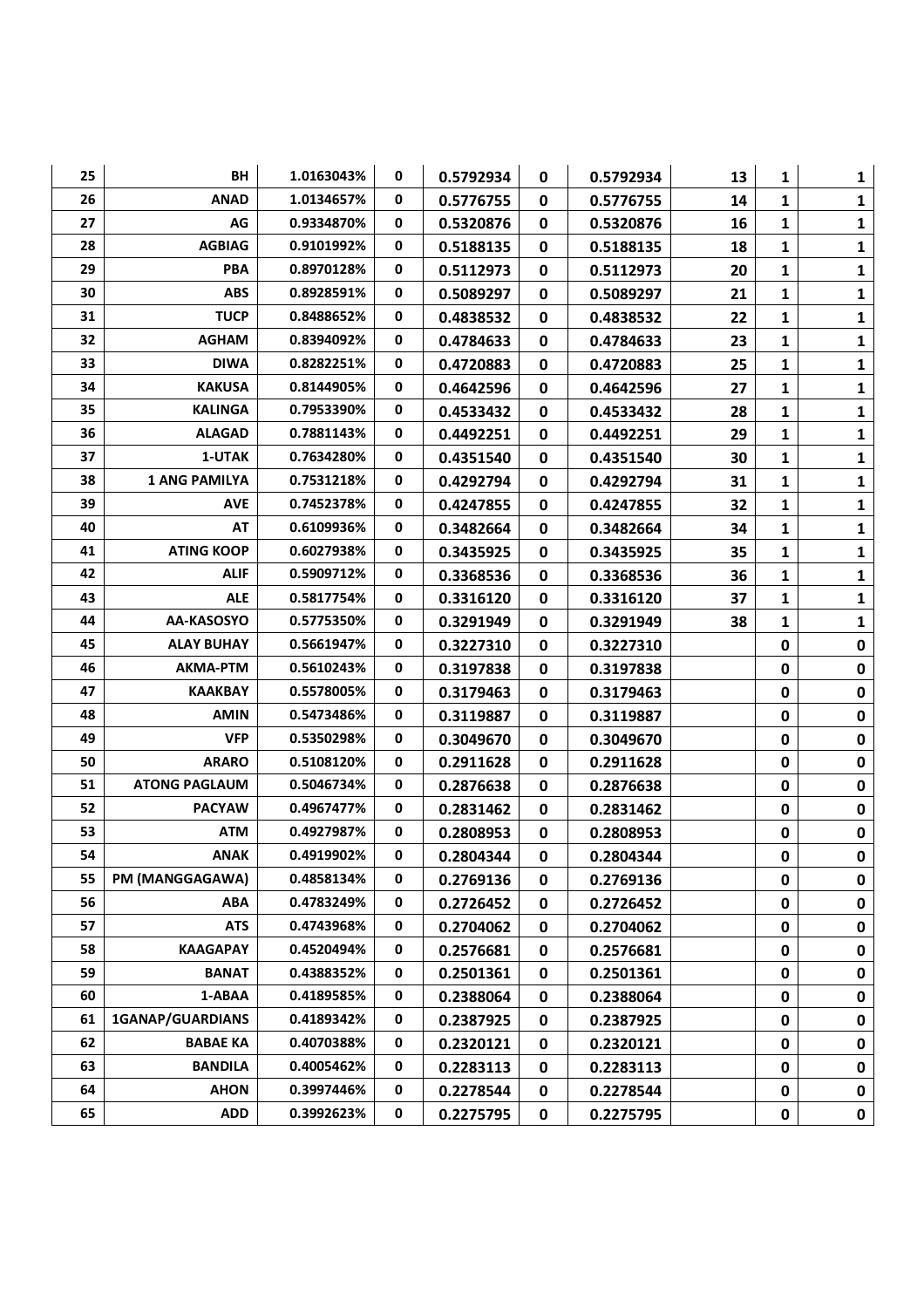| 66  | <b>KATRIBU</b>            | 0.3986828% | 0           | 0.2272492 | $\mathbf 0$ | 0.2272492 | 0         | $\mathbf 0$ |
|-----|---------------------------|------------|-------------|-----------|-------------|-----------|-----------|-------------|
| 67  | <b>ANG LADLAD</b>         | 0.3927697% | 0           | 0.2238787 | 0           | 0.2238787 | 0         | $\mathbf 0$ |
| 68  | <b>CONSLA</b>             | 0.3843443% | 0           | 0.2190763 | 0           | 0.2190763 | 0         | $\mathbf 0$ |
| 69  | <b>KABAYAN</b>            | 0.3808048% | 0           | 0.2170588 | $\mathbf 0$ | 0.2170588 | 0         | $\pmb{0}$   |
| 70  | 1-AHAPO                   | 0.3806070% | 0           | 0.2169460 | $\mathbf 0$ | 0.2169460 | $\pmb{0}$ | $\pmb{0}$   |
| 71  | <b>BINHI</b>              | 0.3747877% | 0           | 0.2136290 | $\mathbf 0$ | 0.2136290 | 0         | $\pmb{0}$   |
| 72  | 1-AANI                    | 0.3746662% | 0           | 0.2135598 | $\mathbf 0$ | 0.2135598 | $\pmb{0}$ | $\pmb{0}$   |
| 73  | <b>AKAP BATA</b>          | 0.3718346% | 0           | 0.2119457 | $\mathbf 0$ | 0.2119457 | $\pmb{0}$ | $\pmb{0}$   |
| 74  | <b>AGILA</b>              | 0.3643913% | 0           | 0.2077030 | 0           | 0.2077030 | $\pmb{0}$ | $\pmb{0}$   |
| 75  | <b>FIL-MUS</b>            | 0.3597448% | 0           | 0.2050545 | 0           | 0.2050545 | $\pmb{0}$ | $\pmb{0}$   |
| 76  | <b>ABAKADA</b>            | 0.3372343% | 0           | 0.1922236 | 0           | 0.1922236 | $\pmb{0}$ | $\pmb{0}$   |
| 77  | <b>FIRM 24-K</b>          | 0.3340141% | 0           | 0.1903880 | 0           | 0.1903880 | $\pmb{0}$ | $\pmb{0}$   |
| 78  | <b>BUKID</b>              | 0.3279345% | 0           | 0.1869226 | 0           | 0.1869226 | $\pmb{0}$ | $\pmb{0}$   |
| 79  | <b>ABA ILONGGO</b>        | 0.3254221% | 0           | 0.1854906 | 0           | 0.1854906 | $\pmb{0}$ | $\pmb{0}$   |
| 80  | <b>AMANA</b>              | 0.3143525% | 0           | 0.1791809 | $\mathbf 0$ | 0.1791809 | $\pmb{0}$ | $\pmb{0}$   |
| 81  | AKO                       | 0.3127146% | 0           | 0.1782473 | $\mathbf 0$ | 0.1782473 | $\pmb{0}$ | $\pmb{0}$   |
| 82  | <b>PCL</b>                | 0.3064927% | 0           | 0.1747009 | $\mathbf 0$ | 0.1747009 | 0         | $\pmb{0}$   |
| 83  | <b>ABROAD</b>             | 0.3062082% | 0           | 0.1745387 | 0           | 0.1745387 | $\pmb{0}$ | $\pmb{0}$   |
| 84  | <b>COCOFED</b>            | 0.3057189% | 0           | 0.1742598 | $\mathbf 0$ | 0.1742598 | $\pmb{0}$ | $\pmb{0}$   |
| 85  | <b>COFA</b>               | 0.2990598% | 0           | 0.1704641 | $\mathbf 0$ | 0.1704641 | $\pmb{0}$ | $\pmb{0}$   |
| 86  | <b>WOMENPOWER</b>         | 0.2988724% | 0           | 0.1703573 | $\mathbf 0$ | 0.1703573 | 0         | $\pmb{0}$   |
| 87  | <b>1ST KABAGIS</b>        | 0.2930565% | $\mathbf 0$ | 0.1670422 | $\mathbf 0$ | 0.1670422 | $\pmb{0}$ | $\pmb{0}$   |
| 88  | <b>ALYANSA NG OFW</b>     | 0.2868208% | 0           | 0.1634878 | $\pmb{0}$   | 0.1634878 | $\pmb{0}$ | $\pmb{0}$   |
| 89  | <b>LYPAD</b>              | 0.2846068% | 0           | 0.1622259 | $\mathbf 0$ | 0.1622259 | $\pmb{0}$ | $\pmb{0}$   |
| 90  | <b>KATUTUBO</b>           | 0.2774099% | 0           | 0.1581236 | 0           | 0.1581236 | $\pmb{0}$ | $\pmb{0}$   |
| 91  | A TAMBAY                  | 0.2734158% | $\mathbf 0$ | 0.1558470 | $\mathbf 0$ | 0.1558470 | $\pmb{0}$ | $\pmb{0}$   |
| 92  | <b>BANTAY</b>             | 0.2657434% | 0           | 0.1514737 | 0           | 0.1514737 | $\pmb{0}$ | $\mathbf 0$ |
| 93  | A-IPRA                    | 0.2620200% | 0           | 0.1493514 | 0           | 0.1493514 | $\pmb{0}$ | $\pmb{0}$   |
| 94  | <b>ALIM</b>               | 0.2576026% | 0           | 0.1468335 | $\mathbf 0$ | 0.1468335 | 0         | $\pmb{0}$   |
| 95  | 1-TUBIG                   | 0.2567281% | $\mathbf 0$ | 0.1463350 | 0           | 0.1463350 | 0         | $\mathbf 0$ |
| 96  | AME                       | 0.2474178% | 0           | 0.1410282 | $\mathbf 0$ | 0.1410282 | 0         | $\mathbf 0$ |
| 97  | <b>APO</b>                | 0.2446695% | 0           | 0.1394616 | 0           | 0.1394616 | $\pmb{0}$ | $\pmb{0}$   |
| 98  | <b>BIYAHENG PINOY</b>     | 0.2439338% | 0           | 0.1390423 | 0           | 0.1390423 | 0         | $\pmb{0}$   |
| 99  | <b>BAYANI</b>             | 0.2425111% | 0           | 0.1382313 | 0           | 0.1382313 | $\pmb{0}$ | $\pmb{0}$   |
| 100 | <b>ALMA</b>               | 0.2423862% | 0           | 0.1381601 | 0           | 0.1381601 | 0         | $\mathbf 0$ |
| 101 | <b>VENDORS PARTY LIST</b> | 0.2380000% | 0           | 0.1356600 | 0           | 0.1356600 | 0         | $\mathbf 0$ |
| 102 | <b>ORAGON</b>             | 0.2331488% | 0           | 0.1328948 | 0           | 0.1328948 | 0         | $\mathbf 0$ |
| 103 | <b>CHINOY</b>             | 0.2314831% | 0           | 0.1319454 | 0           | 0.1319454 | 0         | $\bf{0}$    |
| 104 | <b>APOI</b>               | 0.2305636% | 0           | 0.1314212 | 0           | 0.1314212 | 0         | $\pmb{0}$   |
| 105 | <b>PEP</b>                | 0.2262121% | 0           | 0.1289409 | 0           | 0.1289409 | 0         | $\pmb{0}$   |
| 106 | <b>ADAM</b>               | 0.2168775% | 0           | 0.1236202 | $\mathbf 0$ | 0.1236202 | $\pmb{0}$ | $\mathbf 0$ |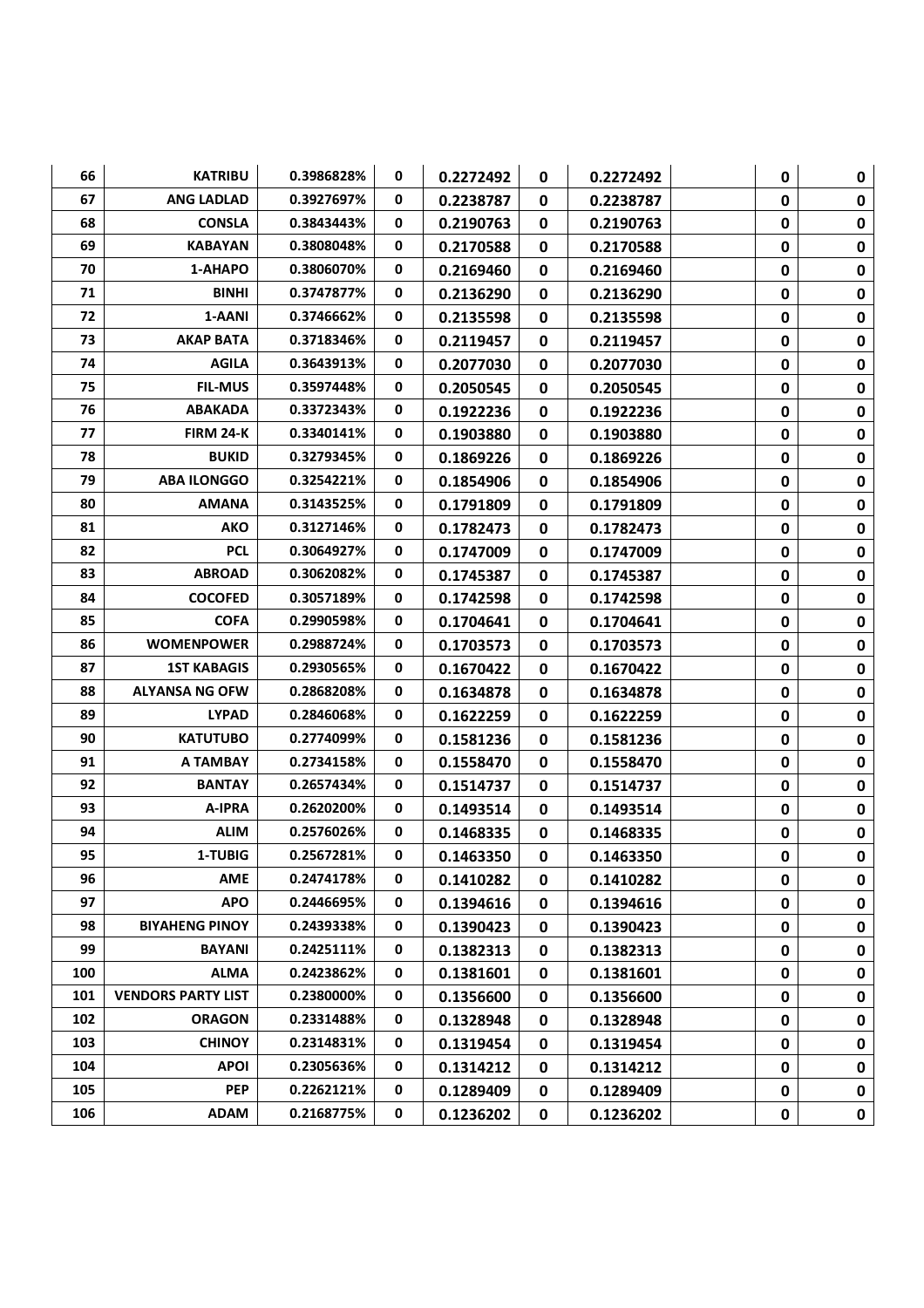| 107 | <b>AMA</b>              | 0.2147955% | 0           | 0.1224334 | $\mathbf 0$  | 0.1224334 | 0         | $\mathbf 0$ |
|-----|-------------------------|------------|-------------|-----------|--------------|-----------|-----------|-------------|
| 108 | A BLESSED PARTY-LIST    | 0.2145283% | 0           | 0.1222811 | $\mathbf{0}$ | 0.1222811 | 0         | $\pmb{0}$   |
| 109 | SB                      | 0.2101594% | 0           | 0.1197909 | $\mathbf 0$  | 0.1197909 | $\pmb{0}$ | $\mathbf 0$ |
| 110 | <b>ARC</b>              | 0.1989683% | 0           | 0.1134120 | 0            | 0.1134120 | $\pmb{0}$ | $\pmb{0}$   |
| 111 | AANI                    | 0.1969002% | 0           | 0.1122331 | 0            | 0.1122331 | $\pmb{0}$ | $\pmb{0}$   |
| 112 | <b>ABP-BICOLNON</b>     | 0.1904146% | 0           | 0.1085363 | $\mathbf 0$  | 0.1085363 | $\pmb{0}$ | $\pmb{0}$   |
| 113 | <b>AKO BAHAY</b>        | 0.1854315% | 0           | 0.1056960 | 0            | 0.1056960 | $\pmb{0}$ | $\mathbf 0$ |
| 114 | <b>ADD-TRIBAL</b>       | 0.1835715% | 0           | 0.1046358 | 0            | 0.1046358 | $\pmb{0}$ | $\mathbf 0$ |
| 115 | <b>KLBP</b>             | 0.1739385% | 0           | 0.0991450 | 0            | 0.0991450 | $\pmb{0}$ | $\mathbf 0$ |
| 116 | <b>AMANG</b>            | 0.1730918% | 0           | 0.0986624 | 0            | 0.0986624 | $\pmb{0}$ | $\pmb{0}$   |
| 117 | <b>ALON</b>             | 0.1728559% | 0           | 0.0985279 | $\mathbf 0$  | 0.0985279 | $\pmb{0}$ | $\mathbf 0$ |
| 118 | <b>AAMA</b>             | 0.1718426% | 0           | 0.0979503 | $\mathbf 0$  | 0.0979503 | $\pmb{0}$ | $\pmb{0}$   |
| 119 | <b>AGRI</b>             | 0.1706940% | 0           | 0.0972956 | 0            | 0.0972956 | $\pmb{0}$ | $\mathbf 0$ |
| 120 | ANAKALUSUGAN            | 0.1646422% | $\mathbf 0$ | 0.0938460 | 0            | 0.0938460 | $\pmb{0}$ | $\pmb{0}$   |
| 121 | <b>BIDA</b>             | 0.1581774% | 0           | 0.0901611 | $\mathbf 0$  | 0.0901611 | $\pmb{0}$ | $\mathbf 0$ |
| 122 | <b>KALAHI</b>           | 0.1575389% | $\mathbf 0$ | 0.0897972 | $\mathbf 0$  | 0.0897972 | $\pmb{0}$ | $\pmb{0}$   |
| 123 | <b>GREEN FORCE</b>      | 0.1513829% | 0           | 0.0862883 | $\mathbf 0$  | 0.0862883 | 0         | $\pmb{0}$   |
| 124 | <b>ASAHAN MO</b>        | 0.1428638% | $\mathbf 0$ | 0.0814324 | 0            | 0.0814324 | $\pmb{0}$ | $\pmb{0}$   |
| 125 | <b>ARAL</b>             | 0.1423364% | 0           | 0.0811317 | $\mathbf 0$  | 0.0811317 | $\pmb{0}$ | $\mathbf 0$ |
| 126 | <b>AKO AGILA</b>        | 0.1364823% | 0           | 0.0777949 | $\mathbf 0$  | 0.0777949 | $\pmb{0}$ | $\pmb{0}$   |
| 127 | <b>YES WE CAN</b>       | 0.1267869% | 0           | 0.0722685 | 0            | 0.0722685 | $\pmb{0}$ | $\pmb{0}$   |
| 128 | PM (MASDA)              | 0.1204505% | 0           | 0.0686568 | $\mathbf 0$  | 0.0686568 | $\pmb{0}$ | $\mathbf 0$ |
| 129 | <b>OPO</b>              | 0.1190486% | 0           | 0.0678577 | 0            | 0.0678577 | $\pmb{0}$ | $\mathbf 0$ |
| 130 | <b>BAGO</b>             | 0.1140378% | 0           | 0.0650015 | $\mathbf 0$  | 0.0650015 | $\pmb{0}$ | $\pmb{0}$   |
| 131 | <b>ABANG LINGKOD</b>    | 0.1110743% | 0           | 0.0633123 | 0            | 0.0633123 | $\pmb{0}$ | $\pmb{0}$   |
| 132 | <b>KASAPI</b>           | 0.1094086% | 0           | 0.0623629 | $\mathbf 0$  | 0.0623629 | $\pmb{0}$ | $\pmb{0}$   |
| 133 | <b>ALMANA</b>           | 0.1091692% | 0           | 0.0622265 | 0            | 0.0622265 | $\pmb{0}$ | $\mathbf 0$ |
| 134 | <b>ANUPA</b>            | 0.1081629% | 0           | 0.0616528 | $\mathbf 0$  | 0.0616528 | $\pmb{0}$ | $\pmb{0}$   |
| 135 | $1-AK$                  | 0.1057893% | 0           | 0.0602999 | $\mathbf 0$  | 0.0602999 | 0         | $\pmb{0}$   |
| 136 | <b>UNI-MAD</b>          | 0.1056991% | $\mathbf 0$ | 0.0602485 | 0            | 0.0602485 | 0         | $\mathbf 0$ |
| 137 | <b>SABOD</b>            | 0.1036656% | 0           | 0.0590894 | 0            | 0.0590894 | 0         | 0           |
| 138 | <b>SMART</b>            | 0.0987138% | 0           | 0.0562669 | 0            | 0.0562669 | 0         | 0           |
| 139 | <b>ADA</b>              | 0.0935295% | 0           | 0.0533118 | 0            | 0.0533118 | 0         | 0           |
| 140 | <b>1ST PRISA</b>        | 0.0934323% | 0           | 0.0532564 | 0            | 0.0532564 | 0         | $\mathbf 0$ |
| 141 | <b>ABANTE KA</b>        | 0.0888379% | 0           | 0.0506376 | 0            | 0.0506376 | 0         | $\pmb{0}$   |
| 142 | <b>BANGON TRANSPORT</b> | 0.0883764% | 0           | 0.0503745 | 0            | 0.0503745 | 0         | $\pmb{0}$   |
| 143 | <b>IVAP</b>             | 0.0847710% | 0           | 0.0483195 | 0            | 0.0483195 | 0         | $\pmb{0}$   |
| 144 | <b>AAPS</b>             | 0.0715846% | 0           | 0.0408032 | 0            | 0.0408032 | 0         | $\mathbf 0$ |
| 145 | <b>ARCAPP</b>           | 0.0676738% | 0           | 0.0385741 | 0            | 0.0385741 | 0         | $\pmb{0}$   |
| 146 | <b>BIGKIS</b>           | 0.0658242% | 0           | 0.0375198 | 0            | 0.0375198 | 0         | $\mathbf 0$ |
| 147 | AMS                     | 0.0606573% | 0           | 0.0345746 | $\mathbf 0$  | 0.0345746 | $\pmb{0}$ | $\mathbf 0$ |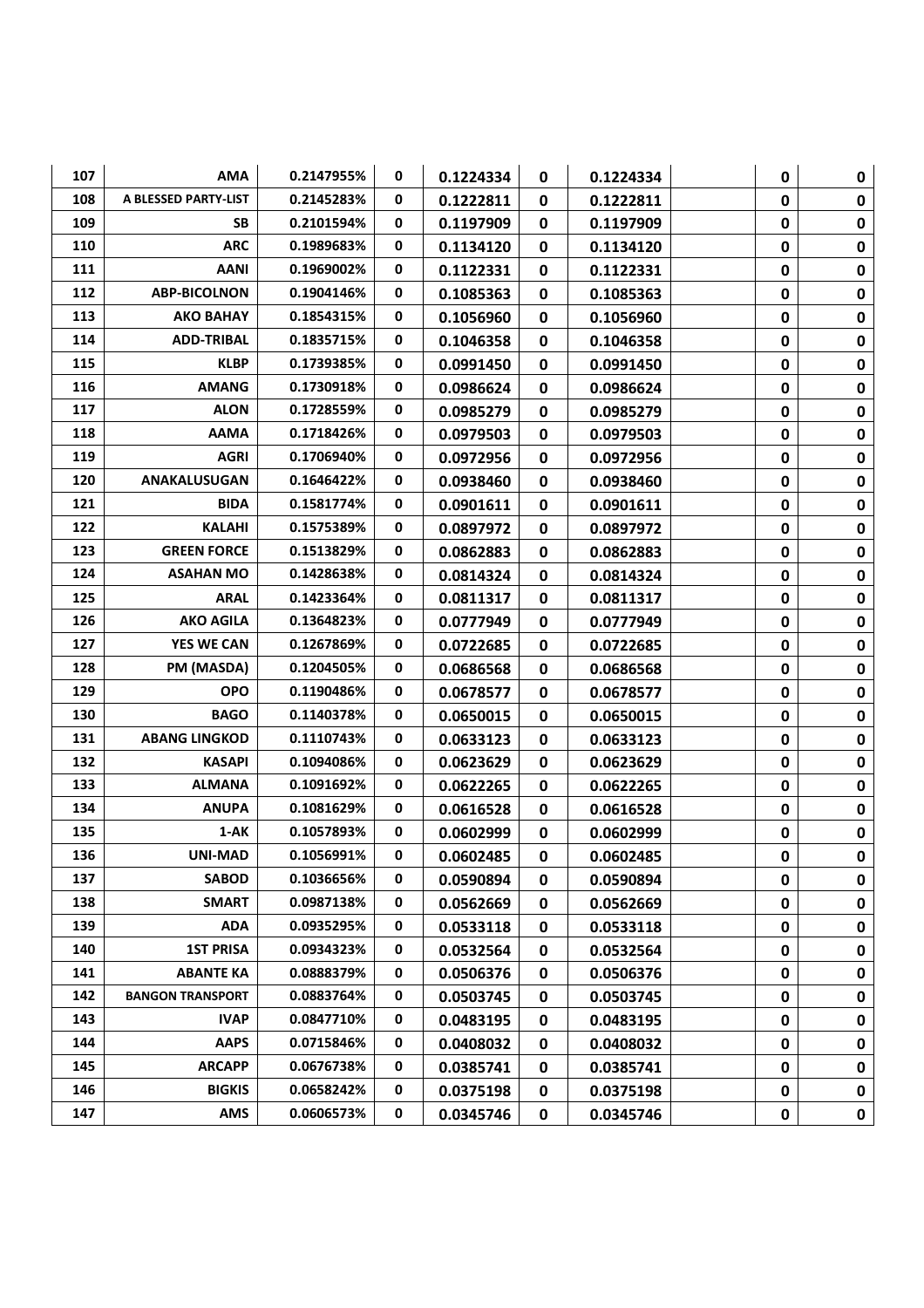| 148 | <b>ABAY PARAK</b>      | 0.0588598% | 0  | 0.0335501 | 0 | 0.0335501 | 0  | 0  |
|-----|------------------------|------------|----|-----------|---|-----------|----|----|
| 149 | <b>AFPSEGCO</b>        | 0.0538351% | 0  | 0.0306860 | 0 | 0.0306860 | 0  | 0  |
| 150 | <b>BUKLOD FILIPINA</b> | 0.0428002% | 0  | 0.0243961 | 0 | 0.0243961 | 0  | 0  |
| 151 | <b>ANG PDR</b>         | 0.0404995% | 0  | 0.0230847 | 0 | 0.0230847 | 0  | 0  |
| 152 | <b>ABOT TANAW</b>      | 0.0357767% | 0  | 0.0203927 | 0 | 0.0203927 | 0  | 0  |
| 153 | <b>ALLUMAD</b>         | 0.0226597% | 0  | 0.0129160 | 0 | 0.0129160 | 0  | 0  |
| 154 | <b>CPM</b>             | 0.0154697% | 0  | 0.0088177 | 0 | 0.0088177 | 0  | 0  |
| 155 | <b>ANG NICP</b>        | 0.0041398% | 0  | 0.0023597 | 0 | 0.0023597 | 0  | 0  |
|     |                        |            | 12 |           |   |           | 38 | 57 |

This new method is consistent with the principle of proportional representation since the seat allocation errors of each party is less than one seat. This new method is more accurate than the **CARPIO FORMULA** since the total seat allocation errors is less than that of the **CARPIO FORMULA**. See **Table 6** below.

|                         | Table 6. A New Seat Allocation Method that is More Accurate than the CARPIO FORMULA |              |                               |                             |                           |                   |               |                              |  |  |  |  |
|-------------------------|-------------------------------------------------------------------------------------|--------------|-------------------------------|-----------------------------|---------------------------|-------------------|---------------|------------------------------|--|--|--|--|
|                         |                                                                                     | % Share      | <b>PERCENT SHARE OF SEATS</b> |                             | <b>PERCENT DIFFERENCE</b> |                   |               | <b>SEAT ALLOCATION ERROR</b> |  |  |  |  |
| <b>RANK</b>             | <b>PARTY</b>                                                                        | <b>Votes</b> | <b>CARPIO</b>                 | <b>New</b><br><b>Method</b> | <b>CARPIO</b>             | <b>New Method</b> | <b>CARPIO</b> | <b>New</b><br><b>Method</b>  |  |  |  |  |
| 1                       | AKB                                                                                 | 5.2849072%   | 5.2631579%                    | 5.2631579%                  | $-0.0217493%$             | $-0.0217493%$     | 0.0123971     | 0.0123971                    |  |  |  |  |
| $\mathbf{2}$            | <b>SENIOR CITIZENS</b>                                                              | 4.4839952%   | 5.2631579%                    | 5.2631579%                  | 0.7791627%                | 0.7791627%        | 0.4441227     | 0.4441227                    |  |  |  |  |
| 3                       | <b>BUHAY</b>                                                                        | 4.3360754%   | 3.5087719%                    | 5.2631579%                  | $-0.8273035%$             | 0.9270825%        | 0.4715630     | 0.5284370                    |  |  |  |  |
| 4                       | <b>AKBAYAN</b>                                                                      | 3.6737591%   | 3.5087719%                    | 3.5087719%                  | $-0.1649872%$             | $-0.1649872%$     | 0.0940427     | 0.0940427                    |  |  |  |  |
| 5                       | <b>GABRIELA</b>                                                                     | 3.4750267%   | 3.5087719%                    | 3.5087719%                  | 0.0337452%                | 0.0337452%        | 0.0192348     | 0.0192348                    |  |  |  |  |
| 6                       | COOP-NATCCO                                                                         | 3.2741359%   | 3.5087719%                    | 3.5087719%                  | 0.2346360%                | 0.2346360%        | 0.1337425     | 0.1337425                    |  |  |  |  |
| $\overline{\mathbf{z}}$ | 1-CARE                                                                              | 2.6679102%   | 3.5087719%                    | 3.5087719%                  | 0.8408617%                | 0.8408617%        | 0.4792912     | 0.4792912                    |  |  |  |  |
| 8                       | <b>ABONO</b>                                                                        | 2.6602274%   | 3.5087719%                    | 3.5087719%                  | 0.8485445%                | 0.8485445%        | 0.4836704     | 0.4836704                    |  |  |  |  |
| 9                       | <b>BAYAN MUNA</b>                                                                   | 2.5887573%   | 3.5087719%                    | 3.5087719%                  | 0.9200146%                | 0.9200146%        | 0.5244083     | 0.5244083                    |  |  |  |  |
| 10                      | <b>AN WARAY</b>                                                                     | 2.4694277%   | 3.5087719%                    | 3.5087719%                  | 1.0393443%                | 1.0393443%        | 0.5924262     | 0.5924262                    |  |  |  |  |
| 11                      | <b>CIBAC</b>                                                                        | 2.2468280%   | 3.5087719%                    | 1.7543860%                  | 1.2619440%                | $-0.4924420%$     | 0.7193081     | 0.2806919                    |  |  |  |  |
| 12                      | <b>A TEACHER</b>                                                                    | 2.1331546%   | 3.5087719%                    | 1.7543860%                  | 1.3756173%                | $-0.3787686%$     | 0.7841019     | 0.2158981                    |  |  |  |  |
| 13                      | <b>AGAP</b>                                                                         | 1.7888378%   | 1.7543860%                    | 1.7543860%                  | $-0.0344518%$             | $-0.0344518%$     | 0.0196375     | 0.0196375                    |  |  |  |  |
| 14                      | <b>BUTIL</b>                                                                        | 1.7583079%   | 1.7543860%                    | 1.7543860%                  | $-0.0039219%$             | $-0.0039219%$     | 0.0022355     | 0.0022355                    |  |  |  |  |
| 15                      | <b>ABC</b>                                                                          | 1.6277976%   | 1.7543860%                    | 1.7543860%                  | 0.1265884%                | 0.1265884%        | 0.0721554     | 0.0721554                    |  |  |  |  |
| 16                      | <b>ANAKPAWIS</b>                                                                    | 1.5463718%   | 1.7543860%                    | 1.7543860%                  | 0.2080142%                | 0.2080142%        | 0.1185681     | 0.1185681                    |  |  |  |  |
| 17                      | <b>KABATAAN</b>                                                                     | 1.4502328%   | 1.7543860%                    | 1.7543860%                  | 0.3041532%                | 0.3041532%        | 0.1733673     | 0.1733673                    |  |  |  |  |
| 18                      | <b>LPGMA</b>                                                                        | 1.4491120%   | 1.7543860%                    | 1.7543860%                  | 0.3052740%                | 0.3052740%        | 0.1740062     | 0.1740062                    |  |  |  |  |
| 19                      | <b>ABAMIN</b>                                                                       | 1.3047942%   | 1.7543860%                    | 1.7543860%                  | 0.4495918%                | 0.4495918%        | 0.2562673     | 0.2562673                    |  |  |  |  |
| 20                      | <b>ACT TEACHERS</b>                                                                 | 1.2824224%   | 1.7543860%                    | 1.7543860%                  | 0.4719635%                | 0.4719635%        | 0.2690192     | 0.2690192                    |  |  |  |  |
| 21                      | AAMBIS-OWA                                                                          | 1.2388554%   | 1.7543860%                    | 1.7543860%                  | 0.5155306%                | 0.5155306%        | 0.2938524     | 0.2938524                    |  |  |  |  |
| 22                      | <b>YACAP</b>                                                                        | 1.1646856%   | 1.7543860%                    | 1.7543860%                  | 0.5897004%                | 0.5897004%        | 0.3361292     | 0.3361292                    |  |  |  |  |
| 23                      | <b>APEC</b>                                                                         | 1.0873857%   | 1.7543860%                    | 1.7543860%                  | 0.6670002%                | 0.6670002%        | 0.3801901     | 0.3801901                    |  |  |  |  |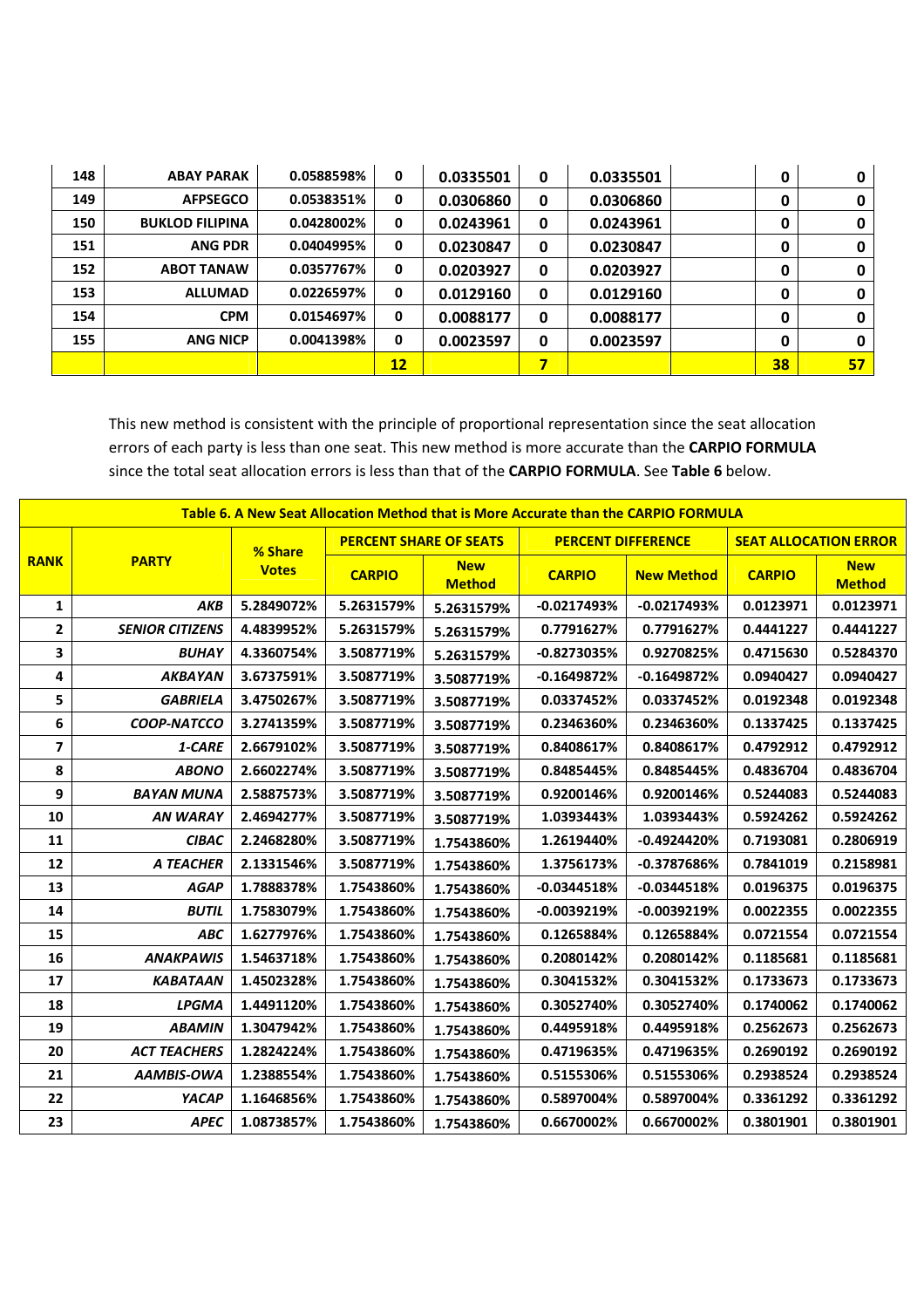| 24 | <b>ANG KASANGGA</b>     | 1.0284253% | 1.7543860% | 1.7543860% | 0.7259606%    | 0.7259606%    | 0.4137976 | 0.4137976 |
|----|-------------------------|------------|------------|------------|---------------|---------------|-----------|-----------|
| 25 | BΗ                      | 1.0163043% | 1.7543860% | 1.7543860% | 0.7380817%    | 0.7380817%    | 0.4207066 | 0.4207066 |
| 26 | <b>ANAD</b>             | 1.0134657% | 1.7543860% | 1.7543860% | 0.7409202%    | 0.7409202%    | 0.4223245 | 0.4223245 |
| 27 | AG                      | 0.9334870% | 1.7543860% | 1.7543860% | 0.8208990%    | 0.8208990%    | 0.4679124 | 0.4679124 |
| 28 | <b>AGBIAG</b>           | 0.9101992% | 1.7543860% | 1.7543860% | 0.8441868%    | 0.8441868%    | 0.4811865 | 0.4811865 |
| 29 | PBA                     | 0.8970128% | 1.7543860% | 1.7543860% | 0.8573732%    | 0.8573732%    | 0.4887027 | 0.4887027 |
| 30 | <b>ABS</b>              | 0.8928591% | 1.7543860% | 1.7543860% | 0.8615269%    | 0.8615269%    | 0.4910703 | 0.4910703 |
| 31 | <b>TUCP</b>             | 0.8488652% | 1.7543860% | 1.7543860% | 0.9055207%    | 0.9055207%    | 0.5161468 | 0.5161468 |
| 32 | <b>AGHAM</b>            | 0.8394092% | 1.7543860% | 1.7543860% | 0.9149768%    | 0.9149768%    | 0.5215367 | 0.5215367 |
| 33 | <b>DIWA</b>             | 0.8282251% | 1.7543860% | 1.7543860% | 0.9261609%    | 0.9261609%    | 0.5279117 | 0.5279117 |
| 34 | <b>KAKUSA</b>           | 0.8144905% | 1.7543860% | 1.7543860% | 0.9398955%    | 0.9398955%    | 0.5357404 | 0.5357404 |
| 35 | <b>KALINGA</b>          | 0.7953390% | 1.7543860% | 1.7543860% | 0.9590470%    | 0.9590470%    | 0.5466568 | 0.5466568 |
| 36 | <b>ALAGAD</b>           | 0.7881143% | 1.7543860% | 1.7543860% | 0.9662717%    | 0.9662717%    | 0.5507749 | 0.5507749 |
| 37 | 1-UTAK                  | 0.7634280% | 1.7543860% | 1.7543860% | 0.9909580%    | 0.9909580%    | 0.5648460 | 0.5648460 |
| 38 | 1 ANG PAMILYA           | 0.7531218% | 1.7543860% | 1.7543860% | 1.0012642%    | 1.0012642%    | 0.5707206 | 0.5707206 |
| 39 | <b>AVE</b>              | 0.7452378% | 1.7543860% | 1.7543860% | 1.0091482%    | 1.0091482%    | 0.5752145 | 0.5752145 |
| 40 | AТ                      | 0.6109936% | 1.7543860% | 1.7543860% | 1.1433923%    | 1.1433923%    | 0.6517336 | 0.6517336 |
| 41 | <b>ATING KOOP</b>       | 0.6027938% | 1.7543860% | 1.7543860% | 1.1515922%    | 1.1515922%    | 0.6564075 | 0.6564075 |
| 42 | <b>ALIF</b>             | 0.5909712% | 1.7543860% | 1.7543860% | 1.1634148%    | 1.1634148%    | 0.6631464 | 0.6631464 |
| 43 | <b>ALE</b>              | 0.5817754% | 1.7543860% | 1.7543860% | 1.1726105%    | 1.1726105%    | 0.6683880 | 0.6683880 |
| 44 | AA-KASOSYO              | 0.5775350% | 0.0000000% | 1.7543860% | $-0.5775350%$ | 1.1768510%    | 0.3291949 | 0.6708051 |
| 45 | <b>ALAY BUHAY</b>       | 0.5661947% | 0.0000000% | 0.0000000% | $-0.5661947%$ | $-0.5661947%$ | 0.3227310 | 0.3227310 |
| 46 | AKMA-PTM                | 0.5610243% | 0.0000000% | 0.0000000% | $-0.5610243%$ | $-0.5610243%$ | 0.3197838 | 0.3197838 |
| 47 | <b>KAAKBAY</b>          | 0.5578005% | 0.0000000% | 0.0000000% | $-0.5578005%$ | $-0.5578005%$ | 0.3179463 | 0.3179463 |
| 48 | <b>AMIN</b>             | 0.5473486% | 0.0000000% | 0.0000000% | -0.5473486%   | $-0.5473486%$ | 0.3119887 | 0.3119887 |
| 49 | <b>VFP</b>              | 0.5350298% | 0.0000000% | 0.0000000% | -0.5350298%   | $-0.5350298%$ | 0.3049670 | 0.3049670 |
| 50 | ARARO                   | 0.5108120% | 0.0000000% | 0.0000000% | $-0.5108120%$ | $-0.5108120%$ | 0.2911628 | 0.2911628 |
| 51 | <b>ATONG PAGLAUM</b>    | 0.5046734% | 0.0000000% | 0.0000000% | $-0.5046734%$ | $-0.5046734%$ | 0.2876638 | 0.2876638 |
| 52 | <b>PACYAW</b>           | 0.4967477% | 0.0000000% | 0.0000000% | $-0.4967477%$ | $-0.4967477%$ | 0.2831462 | 0.2831462 |
| 53 | ATM                     | 0.4927987% | 0.0000000% | 0.0000000% | $-0.4927987%$ | $-0.4927987%$ | 0.2808953 | 0.2808953 |
| 54 | <b>ANAK</b>             | 0.4919902% | 0.0000000% | 0.0000000% | -0.4919902%   | $-0.4919902%$ | 0.2804344 | 0.2804344 |
| 55 | PM (MANGGAGAWA)         | 0.4858134% | 0.0000000% | 0.0000000% | -0.4858134%   | $-0.4858134%$ | 0.2769136 | 0.2769136 |
| 56 | ABA                     | 0.4783249% | 0.0000000% | 0.0000000% | $-0.4783249%$ | $-0.4783249%$ | 0.2726452 | 0.2726452 |
| 57 | ATS                     | 0.4743968% | 0.0000000% | 0.0000000% | -0.4743968%   | $-0.4743968%$ | 0.2704062 | 0.2704062 |
| 58 | <b>KAAGAPAY</b>         | 0.4520494% | 0.0000000% | 0.0000000% | $-0.4520494%$ | $-0.4520494%$ | 0.2576681 | 0.2576681 |
| 59 | BANAT                   | 0.4388352% | 0.0000000% | 0.0000000% | -0.4388352%   | $-0.4388352%$ | 0.2501361 | 0.2501361 |
| 60 | 1-ABAA                  | 0.4189585% | 0.0000000% | 0.0000000% | -0.4189585%   | $-0.4189585%$ | 0.2388064 | 0.2388064 |
| 61 | <b>1GANAP/GUARDIANS</b> | 0.4189342% | 0.0000000% | 0.0000000% | -0.4189342%   | $-0.4189342%$ | 0.2387925 | 0.2387925 |
| 62 | <b>BABAE KA</b>         | 0.4070388% | 0.0000000% | 0.0000000% | -0.4070388%   | $-0.4070388%$ | 0.2320121 | 0.2320121 |
| 63 | <b>BANDILA</b>          | 0.4005462% | 0.0000000% | 0.0000000% | -0.4005462%   | $-0.4005462%$ | 0.2283113 | 0.2283113 |
| 64 | <b>AHON</b>             | 0.3997446% | 0.0000000% | 0.0000000% | -0.3997446%   | $-0.3997446%$ | 0.2278544 | 0.2278544 |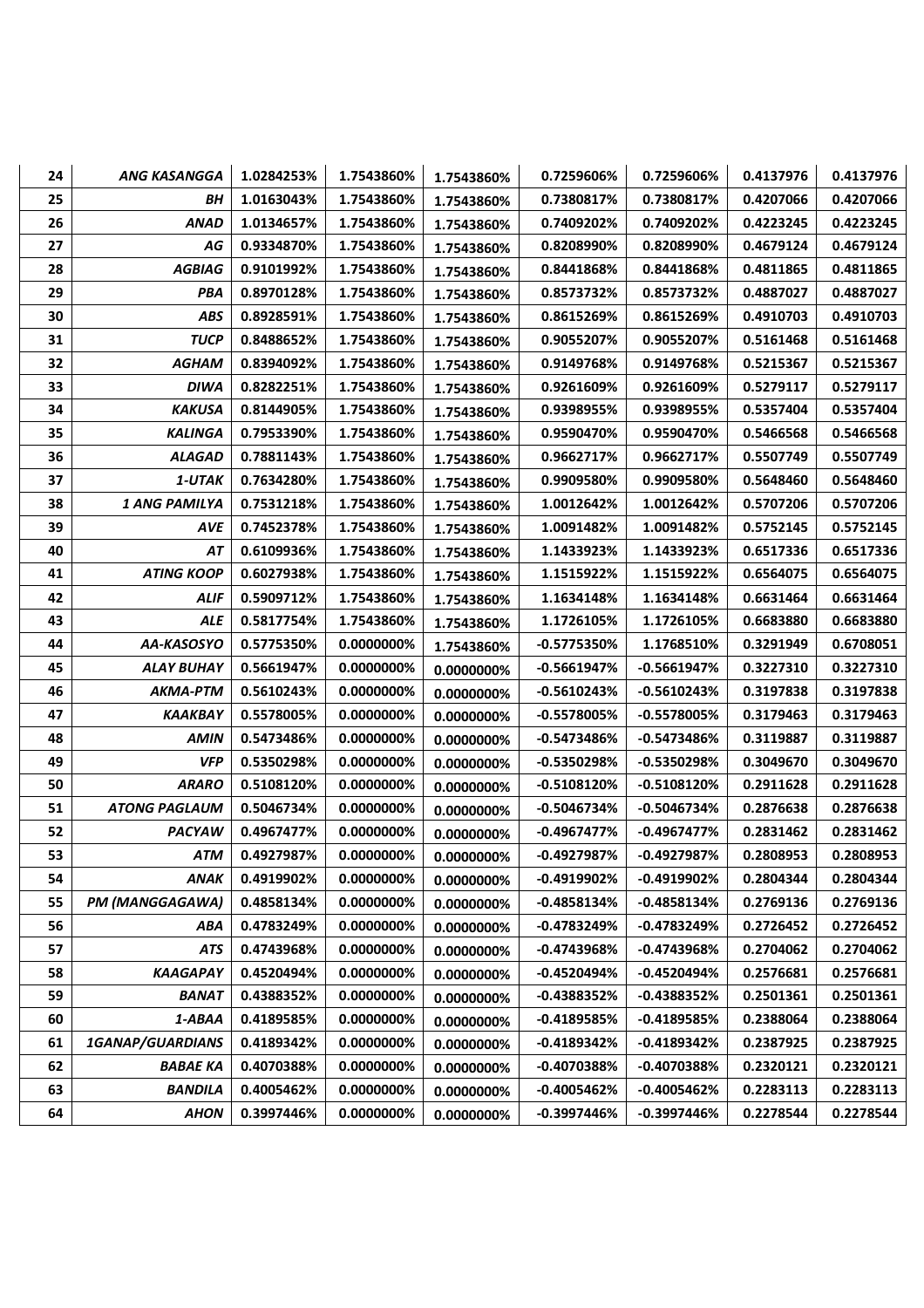| 65  | ADD                       | 0.3992623% | 0.0000000% | 0.0000000% | $-0.3992623%$ | $-0.3992623%$ | 0.2275795 | 0.2275795 |
|-----|---------------------------|------------|------------|------------|---------------|---------------|-----------|-----------|
| 66  | <b>KATRIBU</b>            | 0.3986828% | 0.0000000% | 0.0000000% | $-0.3986828%$ | -0.3986828%   | 0.2272492 | 0.2272492 |
| 67  | <b>ANG LADLAD</b>         | 0.3927697% | 0.0000000% | 0.0000000% | $-0.3927697%$ | $-0.3927697%$ | 0.2238787 | 0.2238787 |
| 68  | <b>CONSLA</b>             | 0.3843443% | 0.0000000% | 0.0000000% | $-0.3843443%$ | $-0.3843443%$ | 0.2190763 | 0.2190763 |
| 69  | <b>KABAYAN</b>            | 0.3808048% | 0.0000000% | 0.0000000% | $-0.3808048%$ | $-0.3808048%$ | 0.2170588 | 0.2170588 |
| 70  | 1-AHAPO                   | 0.3806070% | 0.0000000% | 0.0000000% | $-0.3806070%$ | -0.3806070%   | 0.2169460 | 0.2169460 |
| 71  | <b>BINHI</b>              | 0.3747877% | 0.0000000% | 0.0000000% | $-0.3747877%$ | $-0.3747877%$ | 0.2136290 | 0.2136290 |
| 72  | 1-AANI                    | 0.3746662% | 0.0000000% | 0.0000000% | $-0.3746662%$ | -0.3746662%   | 0.2135598 | 0.2135598 |
| 73  | <b>AKAP BATA</b>          | 0.3718346% | 0.0000000% | 0.0000000% | $-0.3718346%$ | $-0.3718346%$ | 0.2119457 | 0.2119457 |
| 74  | AGILA                     | 0.3643913% | 0.0000000% | 0.0000000% | -0.3643913%   | -0.3643913%   | 0.2077030 | 0.2077030 |
| 75  | <b>FIL-MUS</b>            | 0.3597448% | 0.0000000% | 0.0000000% | $-0.3597448%$ | $-0.3597448%$ | 0.2050545 | 0.2050545 |
| 76  | <b>ABAKADA</b>            | 0.3372343% | 0.0000000% | 0.0000000% | -0.3372343%   | -0.3372343%   | 0.1922236 | 0.1922236 |
| 77  | <b>FIRM 24-K</b>          | 0.3340141% | 0.0000000% | 0.0000000% | $-0.3340141%$ | $-0.3340141%$ | 0.1903880 | 0.1903880 |
| 78  | <b>BUKID</b>              | 0.3279345% | 0.0000000% | 0.0000000% | -0.3279345%   | -0.3279345%   | 0.1869226 | 0.1869226 |
| 79  | <b>ABA ILONGGO</b>        | 0.3254221% | 0.0000000% | 0.0000000% | $-0.3254221%$ | $-0.3254221%$ | 0.1854906 | 0.1854906 |
| 80  | <b>AMANA</b>              | 0.3143525% | 0.0000000% | 0.0000000% | $-0.3143525%$ | -0.3143525%   | 0.1791809 | 0.1791809 |
| 81  | АКО                       | 0.3127146% | 0.0000000% | 0.0000000% | -0.3127146%   | $-0.3127146%$ | 0.1782473 | 0.1782473 |
| 82  | <b>PCL</b>                | 0.3064927% | 0.0000000% | 0.0000000% | -0.3064927%   | -0.3064927%   | 0.1747009 | 0.1747009 |
| 83  | <b>ABROAD</b>             | 0.3062082% | 0.0000000% | 0.0000000% | $-0.3062082%$ | $-0.3062082%$ | 0.1745387 | 0.1745387 |
| 84  | <b>COCOFED</b>            | 0.3057189% | 0.0000000% | 0.0000000% | -0.3057189%   | -0.3057189%   | 0.1742598 | 0.1742598 |
| 85  | <b>COFA</b>               | 0.2990598% | 0.0000000% | 0.0000000% | -0.2990598%   | $-0.2990598%$ | 0.1704641 | 0.1704641 |
| 86  | <b>WOMENPOWER</b>         | 0.2988724% | 0.0000000% | 0.0000000% | -0.2988724%   | -0.2988724%   | 0.1703573 | 0.1703573 |
| 87  | 1ST KABAGIS               | 0.2930565% | 0.0000000% | 0.0000000% | $-0.2930565%$ | -0.2930565%   | 0.1670422 | 0.1670422 |
| 88  | ALYANSA NG OFW            | 0.2868208% | 0.0000000% | 0.0000000% | -0.2868208%   | -0.2868208%   | 0.1634878 | 0.1634878 |
| 89  | <b>LYPAD</b>              | 0.2846068% | 0.0000000% | 0.0000000% | -0.2846068%   | -0.2846068%   | 0.1622259 | 0.1622259 |
| 90  | <b>KATUTUBO</b>           | 0.2774099% | 0.0000000% | 0.0000000% | -0.2774099%   | -0.2774099%   | 0.1581236 | 0.1581236 |
| 91  | A TAMBAY                  | 0.2734158% | 0.0000000% | 0.0000000% | $-0.2734158%$ | $-0.2734158%$ | 0.1558470 | 0.1558470 |
| 92  | BANTAY                    | 0.2657434% | 0.0000000% | 0.0000000% | -0.2657434%   | -0.2657434%   | 0.1514737 | 0.1514737 |
| 93  | A-IPRA                    | 0.2620200% | 0.0000000% | 0.0000000% | $-0.2620200%$ | $-0.2620200%$ | 0.1493514 | 0.1493514 |
| 94  | ALIM                      | 0.2576026% | 0.0000000% | 0.0000000% | $-0.2576026%$ | $-0.2576026%$ | 0.1468335 | 0.1468335 |
| 95  | 1-TUBIG                   | 0.2567281% | 0.0000000% | 0.0000000% | $-0.2567281%$ | $-0.2567281%$ | 0.1463350 | 0.1463350 |
| 96  | AME                       | 0.2474178% | 0.0000000% | 0.0000000% | $-0.2474178%$ | $-0.2474178%$ | 0.1410282 | 0.1410282 |
| 97  | APO                       | 0.2446695% | 0.0000000% | 0.0000000% | $-0.2446695%$ | $-0.2446695%$ | 0.1394616 | 0.1394616 |
| 98  | <b>BIYAHENG PINOY</b>     | 0.2439338% | 0.0000000% | 0.0000000% | $-0.2439338%$ | $-0.2439338%$ | 0.1390423 | 0.1390423 |
| 99  | <b>BAYANI</b>             | 0.2425111% | 0.0000000% | 0.0000000% | $-0.2425111%$ | $-0.2425111%$ | 0.1382313 | 0.1382313 |
| 100 | <b>ALMA</b>               | 0.2423862% | 0.0000000% | 0.0000000% | $-0.2423862%$ | $-0.2423862%$ | 0.1381601 | 0.1381601 |
| 101 | <b>VENDORS PARTY LIST</b> | 0.2380000% | 0.0000000% | 0.0000000% | $-0.2380000%$ | $-0.2380000%$ | 0.1356600 | 0.1356600 |
| 102 | <b>ORAGON</b>             | 0.2331488% | 0.0000000% | 0.0000000% | $-0.2331488%$ | $-0.2331488%$ | 0.1328948 | 0.1328948 |
| 103 | <b>CHINOY</b>             | 0.2314831% | 0.0000000% | 0.0000000% | $-0.2314831%$ | $-0.2314831%$ | 0.1319454 | 0.1319454 |
| 104 | <b>APOI</b>               | 0.2305636% | 0.0000000% | 0.0000000% | $-0.2305636%$ | $-0.2305636%$ | 0.1314212 | 0.1314212 |
| 105 | <b>PEP</b>                | 0.2262121% | 0.0000000% | 0.0000000% | $-0.2262121%$ | $-0.2262121%$ | 0.1289409 | 0.1289409 |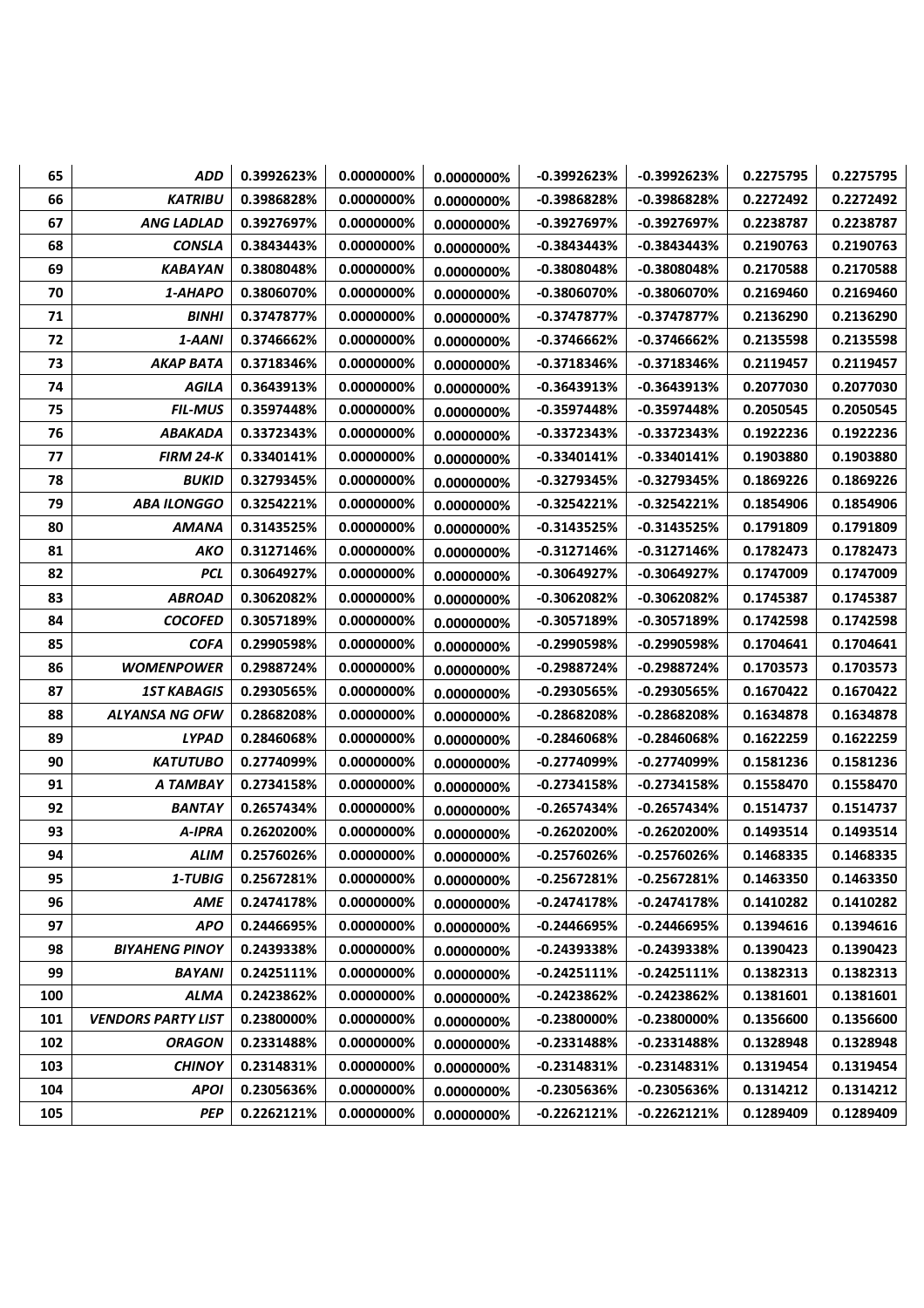| 106 | ADAM                    | 0.2168775% | 0.0000000% | 0.0000000% | $-0.2168775%$ | $-0.2168775%$ | 0.1236202 | 0.1236202 |
|-----|-------------------------|------------|------------|------------|---------------|---------------|-----------|-----------|
| 107 | <b>AMA</b>              | 0.2147955% | 0.0000000% | 0.0000000% | $-0.2147955%$ | $-0.2147955%$ | 0.1224334 | 0.1224334 |
| 108 | A BLESSED PARTY-LIST    | 0.2145283% | 0.0000000% | 0.0000000% | $-0.2145283%$ | $-0.2145283%$ | 0.1222811 | 0.1222811 |
| 109 | SB                      | 0.2101594% | 0.0000000% | 0.0000000% | $-0.2101594%$ | $-0.2101594%$ | 0.1197909 | 0.1197909 |
| 110 | <b>ARC</b>              | 0.1989683% | 0.0000000% | 0.0000000% | $-0.1989683%$ | $-0.1989683%$ | 0.1134120 | 0.1134120 |
| 111 | AANI                    | 0.1969002% | 0.0000000% | 0.0000000% | $-0.1969002%$ | -0.1969002%   | 0.1122331 | 0.1122331 |
| 112 | <b>ABP-BICOLNON</b>     | 0.1904146% | 0.0000000% | 0.0000000% | $-0.1904146%$ | $-0.1904146%$ | 0.1085363 | 0.1085363 |
| 113 | AKO BAHAY               | 0.1854315% | 0.0000000% | 0.0000000% | $-0.1854315%$ | -0.1854315%   | 0.1056960 | 0.1056960 |
| 114 | <b>ADD-TRIBAL</b>       | 0.1835715% | 0.0000000% | 0.0000000% | $-0.1835715%$ | $-0.1835715%$ | 0.1046358 | 0.1046358 |
| 115 | <b>KLBP</b>             | 0.1739385% | 0.0000000% | 0.0000000% | -0.1739385%   | -0.1739385%   | 0.0991450 | 0.0991450 |
| 116 | <b>AMANG</b>            | 0.1730918% | 0.0000000% | 0.0000000% | $-0.1730918%$ | $-0.1730918%$ | 0.0986624 | 0.0000000 |
| 117 | <b>ALON</b>             | 0.1728559% | 0.0000000% | 0.0000000% | -0.1728559%   | -0.1728559%   | 0.0985279 | 0.0985279 |
| 118 | AAMA                    | 0.1718426% | 0.0000000% | 0.0000000% | $-0.1718426%$ | $-0.1718426%$ | 0.0979503 | 0.0979503 |
| 119 | AGRI                    | 0.1706940% | 0.0000000% | 0.0000000% | $-0.1706940%$ | -0.1706940%   | 0.0972956 | 0.0972956 |
| 120 | <b>ANAKALUSUGAN</b>     | 0.1646422% | 0.0000000% | 0.0000000% | -0.1646422%   | $-0.1646422%$ | 0.0938460 | 0.0938460 |
| 121 | BIDA                    | 0.1581774% | 0.0000000% | 0.0000000% | $-0.1581774%$ | -0.1581774%   | 0.0901611 | 0.0901611 |
| 122 | KALAHI                  | 0.1575389% | 0.0000000% | 0.0000000% | -0.1575389%   | -0.1575389%   | 0.0897972 | 0.0897972 |
| 123 | <b>GREEN FORCE</b>      | 0.1513829% | 0.0000000% | 0.0000000% | $-0.1513829%$ | -0.1513829%   | 0.0862883 | 0.0862883 |
| 124 | <b>ASAHAN MO</b>        | 0.1428638% | 0.0000000% | 0.0000000% | $-0.1428638%$ | $-0.1428638%$ | 0.0814324 | 0.0814324 |
| 125 | <b>ARAL</b>             | 0.1423364% | 0.0000000% | 0.0000000% | -0.1423364%   | -0.1423364%   | 0.0811317 | 0.0811317 |
| 126 | <b>AKO AGILA</b>        | 0.1364823% | 0.0000000% | 0.0000000% | $-0.1364823%$ | $-0.1364823%$ | 0.0777949 | 0.0777949 |
| 127 | YES WE CAN              | 0.1267869% | 0.0000000% | 0.0000000% | -0.1267869%   | -0.1267869%   | 0.0722685 | 0.0722685 |
| 128 | PM (MASDA)              | 0.1204505% | 0.0000000% | 0.0000000% | -0.1204505%   | -0.1204505%   | 0.0686568 | 0.0686568 |
| 129 | <b>OPO</b>              | 0.1190486% | 0.0000000% | 0.0000000% | -0.1190486%   | -0.1190486%   | 0.0678577 | 0.0678577 |
| 130 | <b>BAGO</b>             | 0.1140378% | 0.0000000% | 0.0000000% | $-0.1140378%$ | -0.1140378%   | 0.0650015 | 0.0650015 |
| 131 | <b>ABANG LINGKOD</b>    | 0.1110743% | 0.0000000% | 0.0000000% | -0.1110743%   | -0.1110743%   | 0.0633123 | 0.0633123 |
| 132 | <b>KASAPI</b>           | 0.1094086% | 0.0000000% | 0.0000000% | $-0.1094086%$ | $-0.1094086%$ | 0.0623629 | 0.0623629 |
| 133 | <b>ALMANA</b>           | 0.1091692% | 0.0000000% | 0.0000000% | $-0.1091692%$ | -0.1091692%   | 0.0622265 | 0.0622265 |
| 134 | <b>ANUPA</b>            | 0.1081629% | 0.0000000% | 0.0000000% | $-0.1081629%$ | $-0.1081629%$ | 0.0616528 | 0.0616528 |
| 135 | 1-AK                    | 0.1057893% | 0.0000000% | 0.0000000% | $-0.1057893%$ | $-0.1057893%$ | 0.0602999 | 0.0602999 |
| 136 | <b>UNI-MAD</b>          | 0.1056991% | 0.0000000% | 0.0000000% | $-0.1056991%$ | $-0.1056991%$ | 0.0602485 | 0.0602485 |
| 137 | <b>SABOD</b>            | 0.1036656% | 0.0000000% | 0.0000000% | $-0.1036656%$ | $-0.1036656%$ | 0.0590894 | 0.0590894 |
| 138 | SMART                   | 0.0987138% | 0.0000000% | 0.0000000% | $-0.0987138%$ | $-0.0987138%$ | 0.0562669 | 0.0562669 |
| 139 | ADA                     | 0.0935295% | 0.0000000% | 0.0000000% | $-0.0935295%$ | -0.0935295%   | 0.0533118 | 0.0533118 |
| 140 | <b>1ST PRISA</b>        | 0.0934323% | 0.0000000% | 0.0000000% | $-0.0934323%$ | $-0.0934323%$ | 0.0532564 | 0.0532564 |
| 141 | <b>ABANTE KA</b>        | 0.0888379% | 0.0000000% | 0.0000000% | -0.0888379%   | $-0.0888379%$ | 0.0506376 | 0.0506376 |
| 142 | <b>BANGON TRANSPORT</b> | 0.0883764% | 0.0000000% | 0.0000000% | $-0.0883764%$ | $-0.0883764%$ | 0.0503745 | 0.0503745 |
| 143 | <b>IVAP</b>             | 0.0847710% | 0.0000000% | 0.0000000% | $-0.0847710%$ | $-0.0847710%$ | 0.0483195 | 0.0483195 |
| 144 | <b>AAPS</b>             | 0.0715846% | 0.0000000% | 0.0000000% | $-0.0715846%$ | $-0.0715846%$ | 0.0408032 | 0.0408032 |
| 145 | <b>ARCAPP</b>           | 0.0676738% | 0.0000000% | 0.0000000% | $-0.0676738%$ | $-0.0676738%$ | 0.0385741 | 0.0385741 |
| 146 | <b>BIGKIS</b>           | 0.0658242% | 0.0000000% | 0.0000000% | -0.0658242%   | -0.0658242%   | 0.0375198 | 0.0375198 |